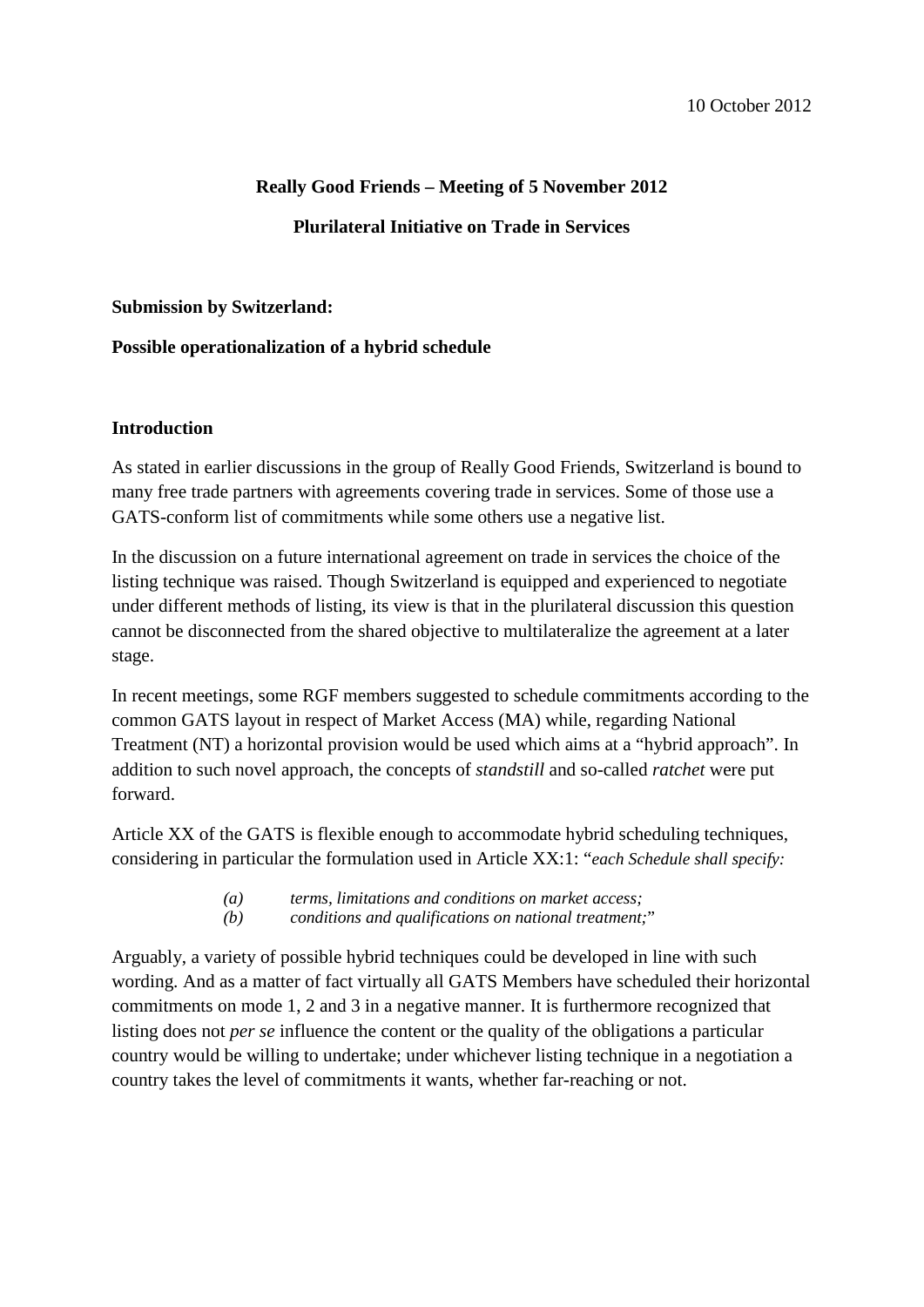#### **Objective**

The present proposal by Switzerland presents one possible technique of "hybridation" which:

- Is compatible with Article XX of the GATS;
- Contains a horizontal provision for NT;
- Integrates positive and negative types of commitments;
- Integrates the concepts of standstill and ratchet, while using a flexible technique mindful that the positions of friends are sometimes difficult to reconcile;
- Attempts to set out in the horizontal provision elements for an effective operationalization of standstill and ratchet.

At the same time further explanations are awaited from the proponents of standstill and ratchet mechanisms as to their legal implication and practical functioning.

#### **The question of splitting MA and NT**

The RGF members exchanged opinions as to how much the techniques for committing MA and NT should or could diverge, respectively could be treated separate from one another. The critical question in that context is to determine how much, *in concreto*, *i.e*. when considering a given measure, or a given legal provision of legal act, MA aspects and NT aspect can be segregated. In some cases, a legal provision is clearly and uniquely affecting MA, but in other cases it may affect clearly both MA and NT, and sometimes it may be difficult to classify in a clear-cut manner. To deal with the latter situations, Article XX:2 of the GATS proposes the following solution: "*Measures inconsistent with both Articles XVI and XVII shall be inscribed in the column relating to Article XVI. In this case the inscription will be considered to provide a condition or qualification to Article XVII as well*." In the same spirit, in negative lists the "measure elements" would mention both MA and NT" and the "description element" would reproduce the applied regulation without necessarily attempting to segregate precisely the MA aspect and the NT aspect. Many such situations may occur, for example and by far not exhaustively:

- "investment screening schemes" or "prior approval": these are definitely NT limitation as they apply to foreigners only. However they also have a MA aspect, and in practice GATS Members scheduled them either in the MA or in the NT column;
- Joint-venture requirement mentioned in para (e) of GATS Article XVI apply only to foreigners and not to nationals and are thus also NT limitations;
- Capital participation limitations are also MA measures with NT aspect;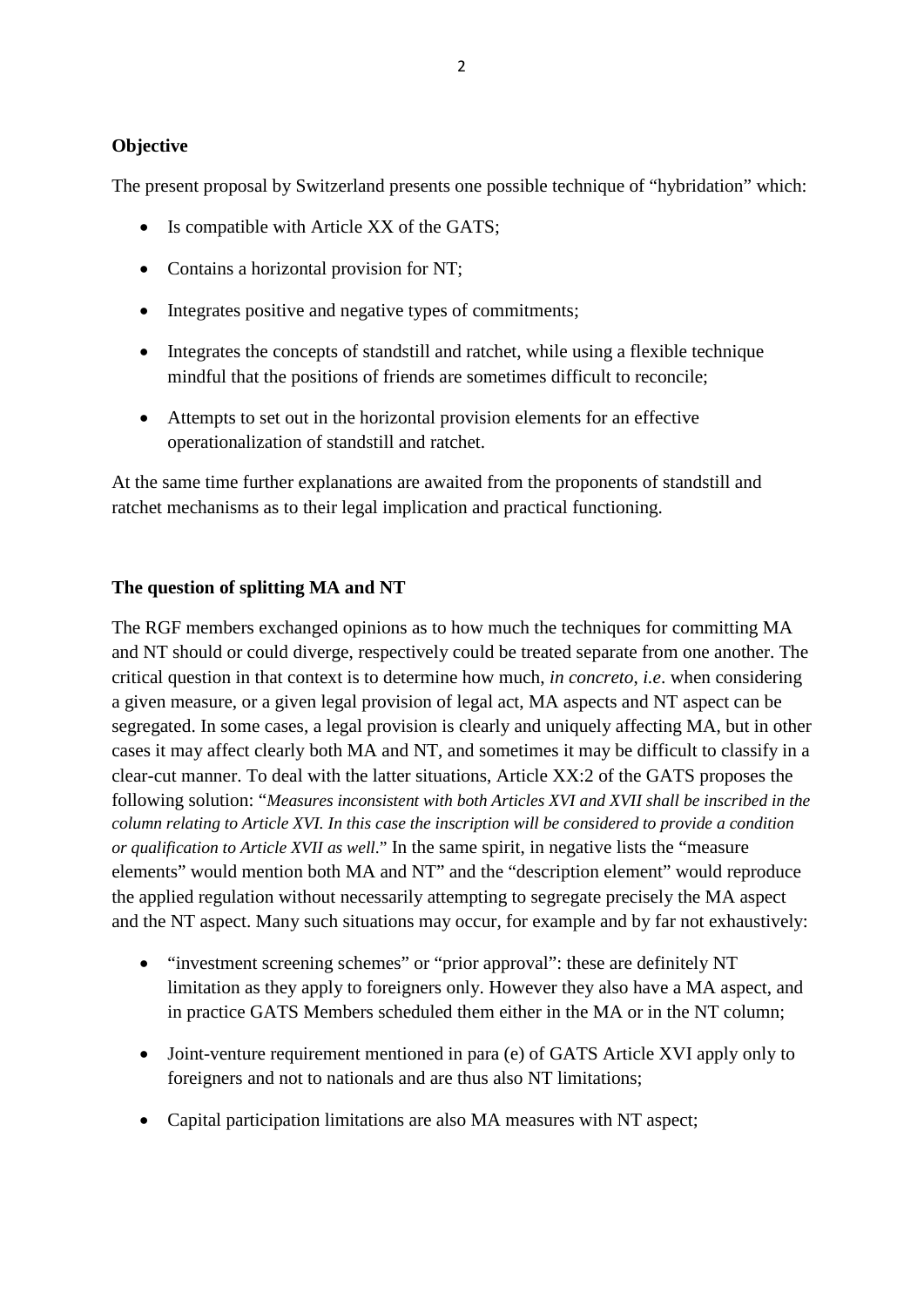- The prohibition of branching from abroad are always scheduled in the MA column but embody formally a discriminatory element (they target specifically foreign businesses);
- All discriminatory Economic Needs Tests are both MA and NT measures;
- Limitation to the number of employees, or of foreign employees by foreign commercial presences are both quantitative and discriminatory restrictions;
- Quantitative quotas of entry of foreign natural persons under Mode 4 are scheduled in the MA column and are at the same time NT measures, given that they affect specifically foreigners;
- Arguably, any MA limitations under Mode 4 are by their sheer nature also NT limitation, as they target only foreigners;
- Often, horizontal policies to support disadvantaged local populations would have both MA and NT aspects, *e.g*. if a determined share of business, or a quantity of real estate, is reserved to indigenous people, to minorities or to other specific classes.

Such cases do not *per se* create a challenge since, through appropriate scheduling technique and conventions, ways are found to make sure that the legal commitment undertaken by a party is clearly identifiable, as done in GATS Article XX:2. However, in the absence of appropriate techniques and conventions it becomes a challenge to interpret commitments undertaken. That would be very much so if MA commitments and NT commitments were listed in two separate documents. The problem reaches an even higher dimension if a standstill and/or ratchet obligation is added, resulting in possible situation where, inadvertently, the same legal provision would be racheted or not according to the angle (MA or NT) from which the measure(s) it sets out is considered.

A case in point is that of the horizontal commitments, given their universal application across all services sectors. It is hard to see why the restrictive provisions of, say, the investment law, or the company law, or the immigration law, would be inscribed in distinct documents with different listing conventions. Therefore, it is advisable that the horizontal part of any lists retains a sufficient degree of homogeneity for both; and as already said, in GATS practice horizontal parts are already now almost entirely of negative nature. A close examination of existing lists shows that the manner in which horizontal restrictions are transposed from the law into the list not only is very much determined by the structure and concepts of the former, but would keep a parallelism for both MA and NT.

Approaching MA and NT separate from each other does not only raise the issues above. Another issue arises when a legal norm amounts to exclude a segment of a services sector from FTA obligations. An example could be that of trade in arms as a segment of the Distribution Services Sector. Under the GATS schedule, Members would "excluding arms, ammunition and explosives" in the left column of their commitment, and this exclusion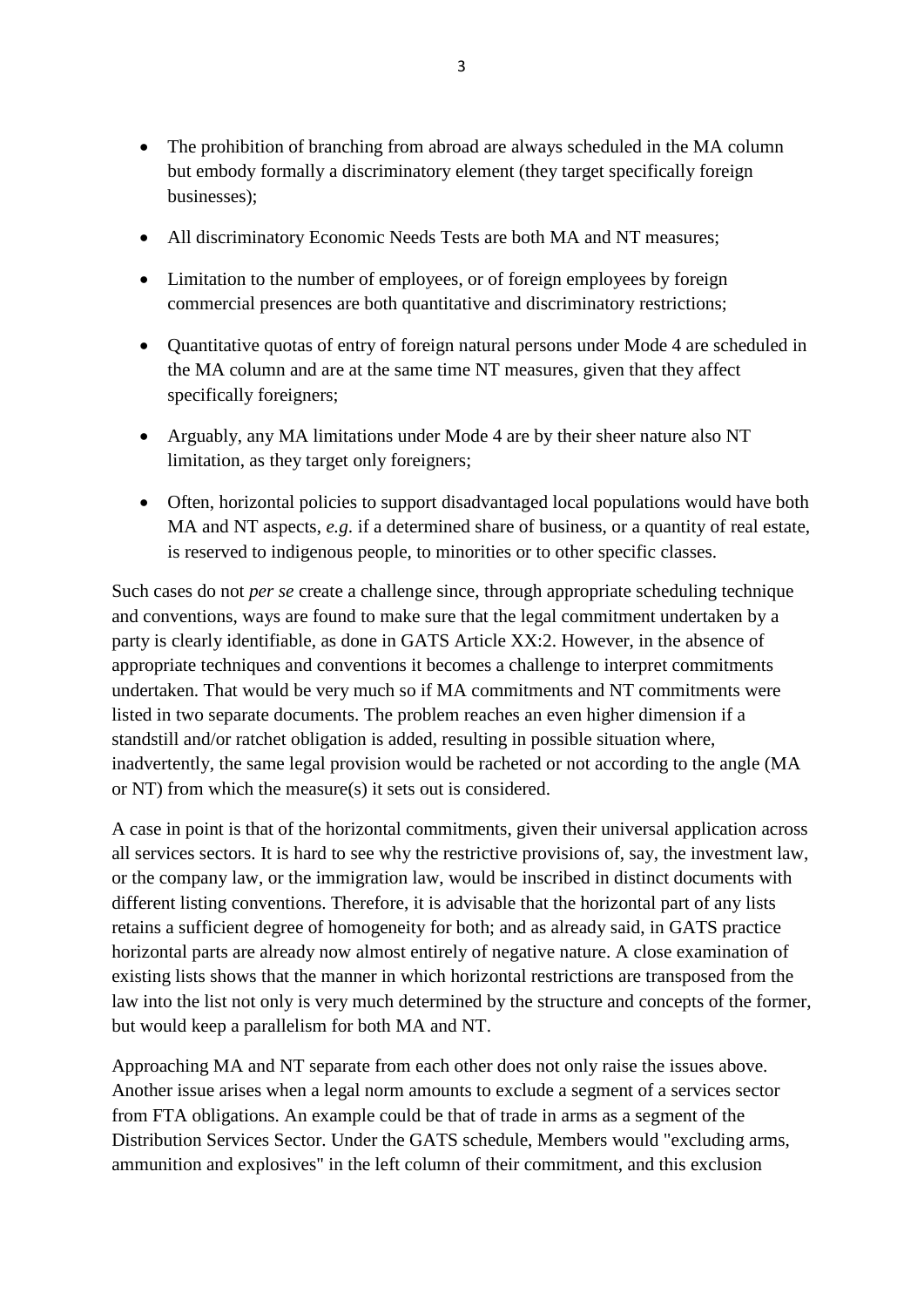automatically and equally applies to MA and NT. Under a negative list, the party would take a reservation to the same effect but based on a non-conforming measure describing the scope of the Arms Law, capture equally MA and NT. If a new scheduling approach would separate MA and NT, that same exclusion would need to be repeated twice and using different concepts and techniques, which is not ideal. The difficulty is compounded if, as already mentioned above, a standtill and / or ratchet obligation only applies to one aspect of the measure (NT) but not the other (MA); concretely if later the material scope of the law is reduced, which would ratchet the scope of the NT reservation while the MA obligations would still exclude the initial segment of the arms trade sector.

For those reasons, the illustrative schedule attached, though using differentiated techniques for MA and NT commitments, maintains them near to each other by using one list only. Doing otherwise would undermine legal security and even make the outcome of legal dispute quite unpredictable.

#### **Operationalization of standstill and ratchet**

Switzerland has no experience in respect of standstill and ratchet in its services agreements, as it is assumed that there are better ways and means to serve our export interests, in particular in a long-term perspective. In spite of this lack of practical experience a consideration of the proposed concepts *in abstracto* has permitted to identify essential tools to improve the their operationalization.

In respect of standstill, the difficulty is that applying the concept alone without additional tools leaves it impossible to gather a complete and precise recollection of the concessions obtained from the partner. With time passing, the problem can only worsen since the memory of what the conditions of entry had been at a given point in time rapidly diminishes. Domestic service suppliers often enquire what are their rights under our FTA, and clear and concrete answers must be delivered.

One way to improve that is to have a detailed description of the limitations in the lists, but this is a matter of request/offer negotiation rather than of Horizontal Provision. As an additional tool the Provision proposed by Switzerland obliges members to exchange the complete set of relevant legal acts as applicable at the standstill date. In addition to making the standstill really operational, it would improve transparency and ease the good faith interpretation of the commitments when time moves on.

In respect of the ratchet the major difficulty is that even though it is clear that its purpose and effect is that rights and obligations are changing over time in a dynamic manner, there does not seem to be a tool for either part to know if, when and to what extent changes have occurred. One way to attenuate partly this difficulty is, as proposed in the Horizontal Provision below, to add a legally binding obligation to notify any changes in the legal acts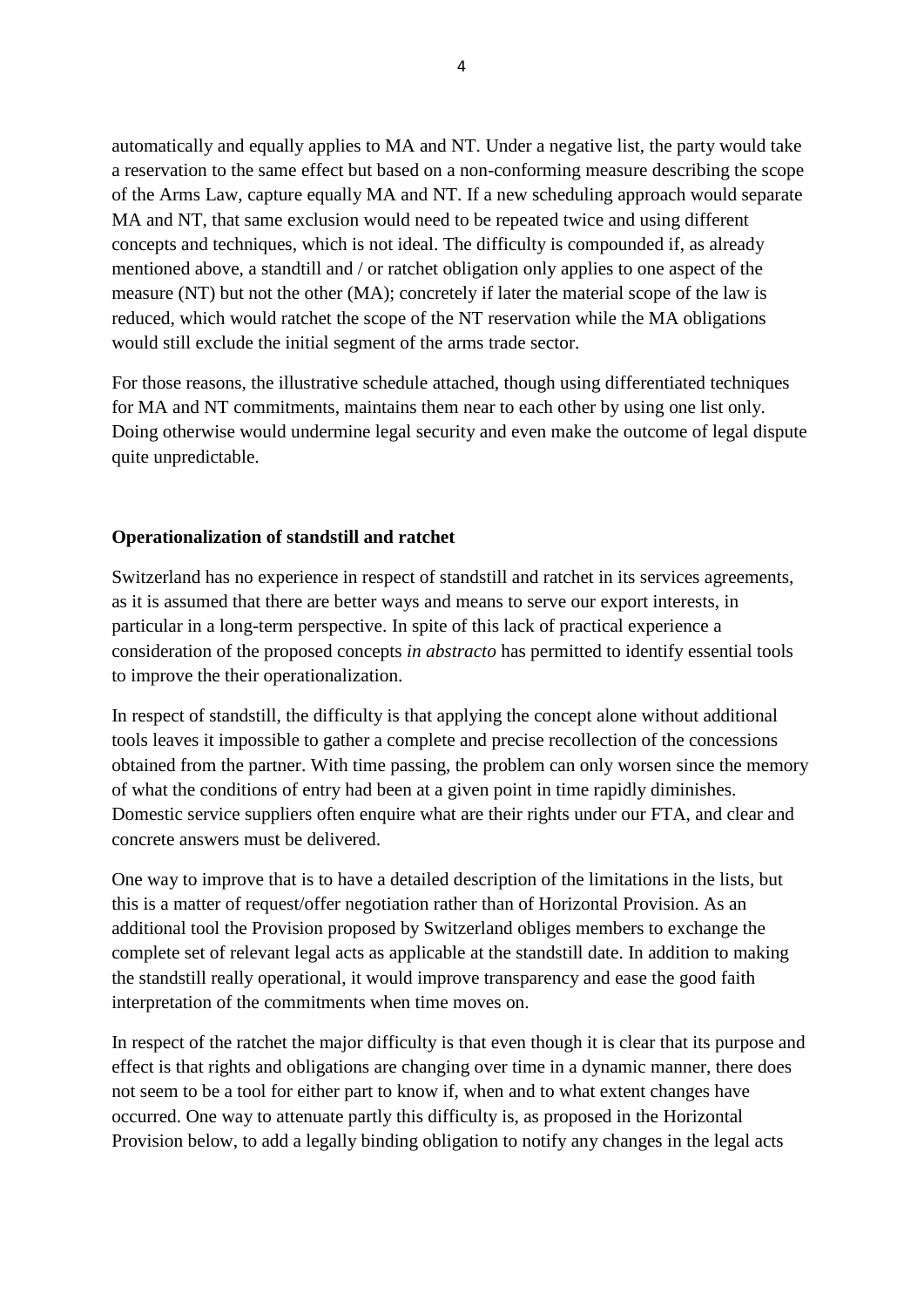relating to a ratchet commitment, plus an opportunity for parties to seek guidance as to whether such amendment also means a modification of rights and obligations under the FTA.

# **Draft Horizontal Provision for NT**

The objectives of the present paper were listed earlier. As part of those objectives, the draft Horizontal Provision below is to define hybridation and to introduce new concepts of standstill and ratchet. MA and NT are no longer approached in the same manner, but all efforts were made to maintain them as close and parallel as possible. The Horizontal Provision has to be taken as a complement to Article XX of the GATS, and not have the effect of an indirect amendment of it. The proposed provision shall be examined in connection with the illustrative schedule attached.

## (quote)

In the NT column "conditions and qualifications" to National Treatment are inscribed only to the extent that full National Treatment is not granted. The absence of an inscription amounts to a "none". Sectoral commitments on Mode 4 are as provided for in Part I.

The symbols S, SS, SR or SSRR may be inscribed in that column:

- the symbol S indicates that, in respect of Article XVII, the treatment bound horizontally or in the corresponding sector or subsector is that of the measures in force as on [1 January \*\*\*\*];
- the symbol SS indicates the same as S in respect of Articles XVI and XVII and thus also applies in the MA column;
- the symbol SR indicates that, in respect of Article XVII, the treatment bound horizontally or in the corresponding sector or subsector is that of the measures in force as on [1 January \*\*\*\*] or any subsequent amendment of those measures to the extent that the amendment improves the level of conformity, as it existed immediately before the amendments, with article XVII; a discontinuation or non renewal of the measures is *ipso jure* seen as an improvement and will be bound;
- the symbol SSRR indicates the same as SR in respect of Articles XVI and XVII and thus also applies in the MA column.

(unquote)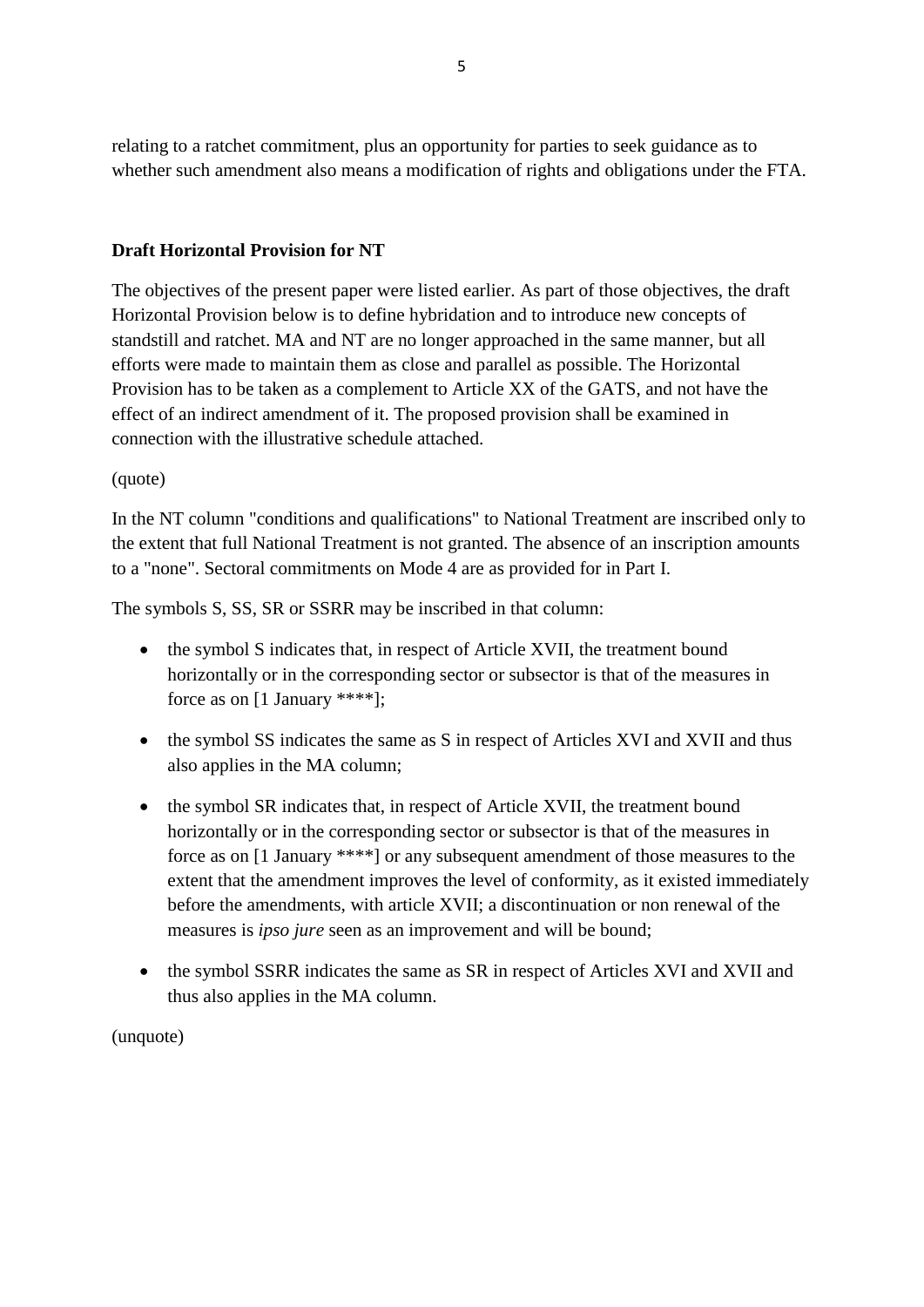# **lllustrative schedule**

|                          | Modes of supply:<br>presence | (1) Cross-border supply<br>(4) Presence of natural persons     | (2) Consumption abroad                                                                                                                                                                                              | (3) Commercial        |
|--------------------------|------------------------------|----------------------------------------------------------------|---------------------------------------------------------------------------------------------------------------------------------------------------------------------------------------------------------------------|-----------------------|
|                          | Sector or                    | <b>Limitations on Market</b>                                   | <b>Limitations on National</b>                                                                                                                                                                                      | <b>Legal citation</b> |
|                          | <b>Subsector</b>             | <b>Access</b>                                                  | <b>Treatment</b>                                                                                                                                                                                                    |                       |
| $\overline{\phantom{a}}$ |                              |                                                                | CPC numbers indicated in parenthesis are references to the UN Provisional Central Product                                                                                                                           |                       |
|                          |                              |                                                                | Classification (Statistical Papers, Series M, n° 77, Provisional Central Product Classification,                                                                                                                    |                       |
|                          |                              |                                                                | Department of International Economics and Social Affairs, Statistical Office of the United Nations,                                                                                                                 |                       |
|                          | New York, 1991).             |                                                                |                                                                                                                                                                                                                     |                       |
|                          |                              |                                                                |                                                                                                                                                                                                                     |                       |
|                          |                              |                                                                | In the NT column "conditions and qualifications" to National Treatment are inscribed only to the extent<br>that full National Treatment is not granted. The absence of an inscription amounts to a "none". Sectoral |                       |
|                          |                              | commitments on Mode 4 are as indicated in Part I.              |                                                                                                                                                                                                                     |                       |
|                          |                              |                                                                |                                                                                                                                                                                                                     |                       |
|                          |                              | The symbols S, SS, SR or SSRR may be inscribed in that column: |                                                                                                                                                                                                                     |                       |
| $\overline{\phantom{0}}$ |                              |                                                                | the symbol S indicates that, in respect of Article XVII, the treatment bound horizontally or in the                                                                                                                 |                       |
|                          |                              |                                                                | corresponding sector or subsector is that of the measures in force as on [1 January ****];                                                                                                                          |                       |
|                          |                              |                                                                |                                                                                                                                                                                                                     |                       |
|                          |                              |                                                                | the symbol SS indicates the same as S in respect of Articles XVI and XVII and thus also applies in                                                                                                                  |                       |
|                          | the MA column;               |                                                                |                                                                                                                                                                                                                     |                       |
| $\overline{\phantom{0}}$ |                              |                                                                | the symbol SR indicates that, in respect of Article XVII, the treatment bound horizontally or in the                                                                                                                |                       |
|                          |                              |                                                                | corresponding sector or subsector is that of the measures in force as on [1 January ****] or any                                                                                                                    |                       |
|                          |                              |                                                                | subsequent amendment of those measures to the extent that the amendment improves the level of                                                                                                                       |                       |
|                          |                              |                                                                | conformity, as it existed immediately before the amendments, with article XVII; a discontinuation or                                                                                                                |                       |
|                          |                              |                                                                | non renewal of the measures is <i>ipso jure</i> seen as an improvement and will be bound;                                                                                                                           |                       |
| $\overline{\phantom{0}}$ |                              |                                                                | the symbol SSRR indicates the same as SR in respect of Articles XVI and XVII and thus also applies                                                                                                                  |                       |
|                          | in the MA column.            |                                                                |                                                                                                                                                                                                                     |                       |
|                          |                              |                                                                |                                                                                                                                                                                                                     |                       |
|                          | PART I.                      | <b>HORIZONTAL COMMITMENTS</b>                                  |                                                                                                                                                                                                                     |                       |
|                          |                              |                                                                |                                                                                                                                                                                                                     |                       |
|                          | <b>ALL</b>                   |                                                                |                                                                                                                                                                                                                     |                       |
|                          | <b>SECTORS</b>               |                                                                |                                                                                                                                                                                                                     |                       |
|                          | <b>INCLUDED IN</b>           |                                                                |                                                                                                                                                                                                                     |                       |
|                          | <b>THIS</b>                  |                                                                |                                                                                                                                                                                                                     |                       |
|                          | <b>SCHEDULE</b>              |                                                                |                                                                                                                                                                                                                     |                       |
|                          |                              |                                                                |                                                                                                                                                                                                                     |                       |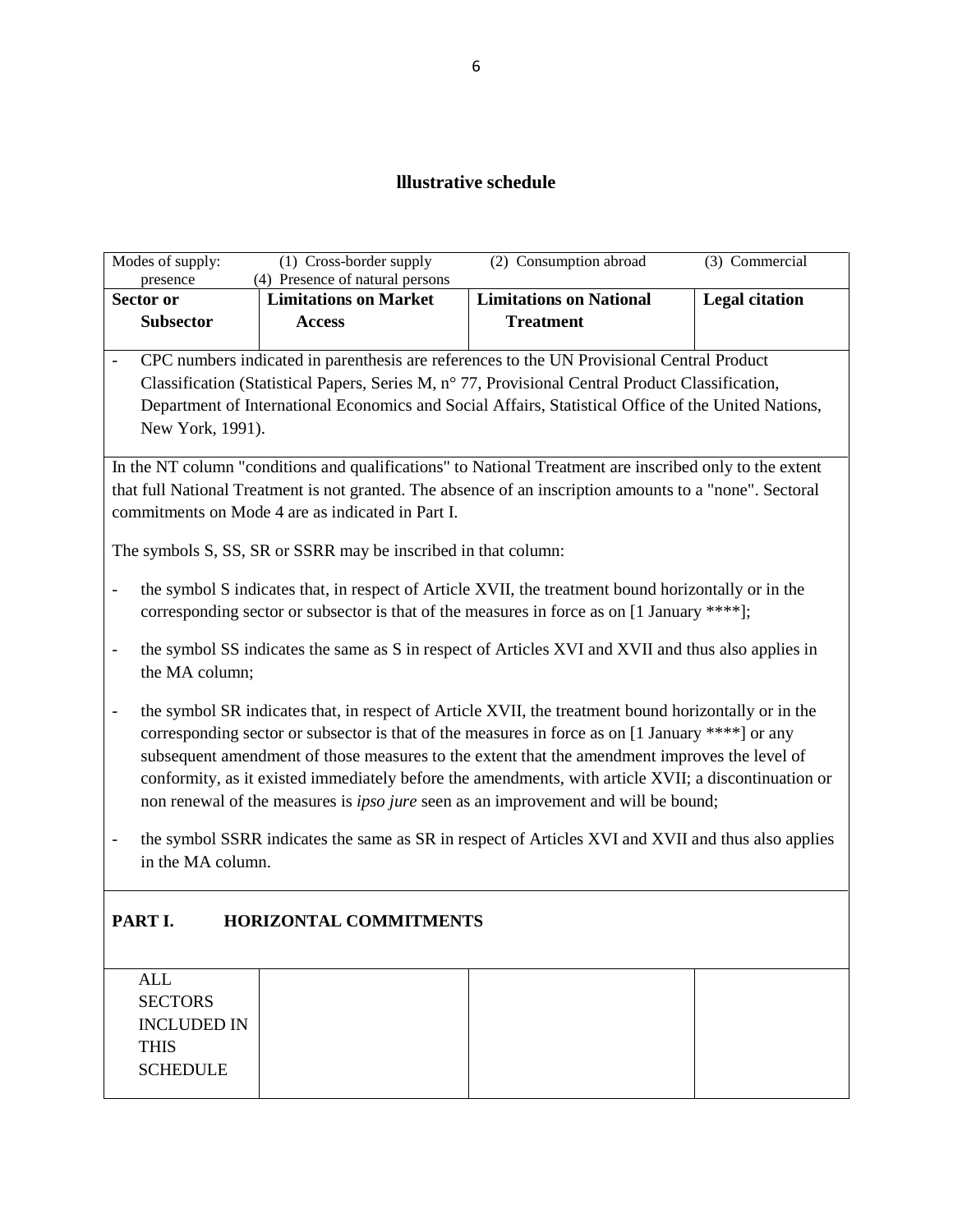| Modes of supply:    | (1) Cross-border supply         | (2) Consumption abroad         | (3) Commercial               |
|---------------------|---------------------------------|--------------------------------|------------------------------|
| presence            | (4) Presence of natural persons |                                |                              |
| Sector or           | <b>Limitations on Market</b>    | <b>Limitations on National</b> | <b>Legal citation</b>        |
| <b>Subsector</b>    | <b>Access</b>                   | <b>Treatment</b>               |                              |
|                     |                                 |                                |                              |
| Investment          | (3) None except that, unless    | Foreign investments above a    | National Decree on           |
|                     | otherwise provided for          | threshold to be fixed annually | Foreign investment           |
|                     | in Part II, commercial          | (at present: 2 million Duro)   | $n^{\circ}$ 3/1924 of        |
|                     | presence shall only be          | are subject to prior approval  | 3.6.1924                     |
|                     | through incorporation,          | by the Supreme Screening       |                              |
|                     | joint venture or                | Council of the Nation, based   |                              |
|                     | representative office.          | on the national interest. In   |                              |
|                     |                                 | case of appeal its decisions   |                              |
|                     |                                 | may be reviewed by the         |                              |
|                     |                                 | President.                     |                              |
|                     |                                 | SR.                            |                              |
| Acquisition of land |                                 | Only nationals and permanent   | Law on the                   |
|                     |                                 | resident are allowed to        | preservation of              |
|                     |                                 | acquire agricultural land and  | productive natural           |
|                     |                                 | forests.                       | resources $n^{\circ}$ 1/2000 |
|                     |                                 |                                | of 1.1.2000                  |
|                     |                                 | S.                             |                              |
|                     |                                 |                                |                              |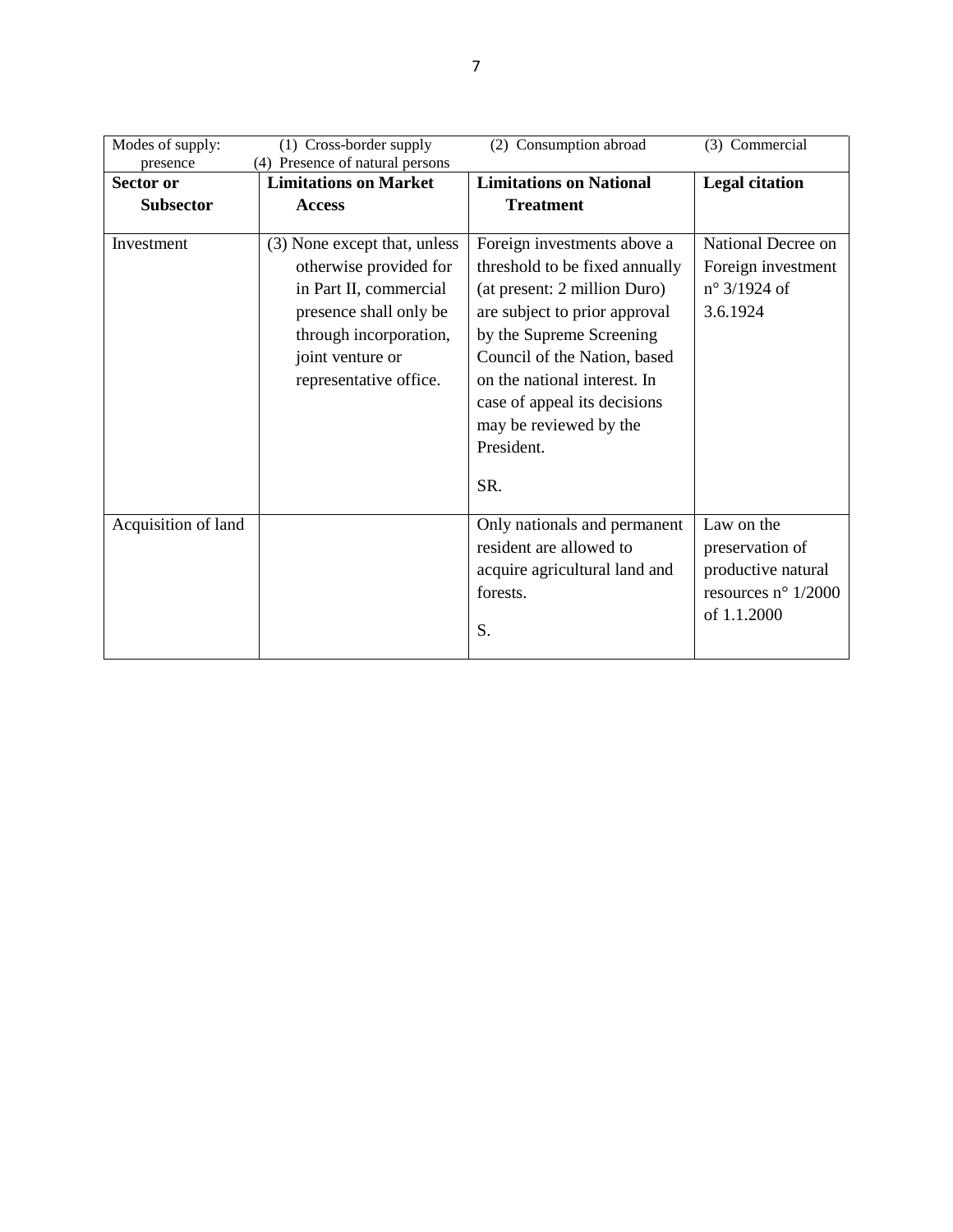| Modes of supply:<br>presence   | (1) Cross-border supply<br>(4) Presence of natural persons                                                                                                                                                                                                           | (2) Consumption abroad         | (3) Commercial                                 |
|--------------------------------|----------------------------------------------------------------------------------------------------------------------------------------------------------------------------------------------------------------------------------------------------------------------|--------------------------------|------------------------------------------------|
| Sector or                      | <b>Limitations on Market</b>                                                                                                                                                                                                                                         | <b>Limitations on National</b> | <b>Legal citation</b>                          |
| <b>Subsector</b>               | <b>Access</b>                                                                                                                                                                                                                                                        | <b>Treatment</b>               |                                                |
| Movement of<br>natural persons | The entry and<br>(4)<br>temporary stay of a<br>foreign service<br>supplier in the territory<br>of the nation is allowed<br>for the following<br>categories:                                                                                                          | SSRR.                          | Immigration law n°<br>284/2010 of<br>23.4.2010 |
|                                | <b>Contractual Service</b><br>I.<br>Suppliers: only for the<br>purpose of fulfilling<br>the service contract<br>with a consumer on the<br>territory of the nation<br>and for the period set<br>in the contract but not<br>exceeding six months<br>per calendar year; |                                |                                                |
|                                | Intra-Corporate<br>П.<br>Transferees<br>(executives, managers<br>and specialists): to take<br>a position in a branch,<br>subsidiary or affiliate<br>in the territory of the<br>nation of a foreign<br>company, and for a<br>period of stay of six<br>years;          |                                |                                                |
|                                | III. Installers and<br>Maintainers: to install<br>or maintain industrial<br>machinery or<br>equipment, according<br>to the terms of the<br>sales contract of the<br>machine and for up to<br>six months;                                                             |                                |                                                |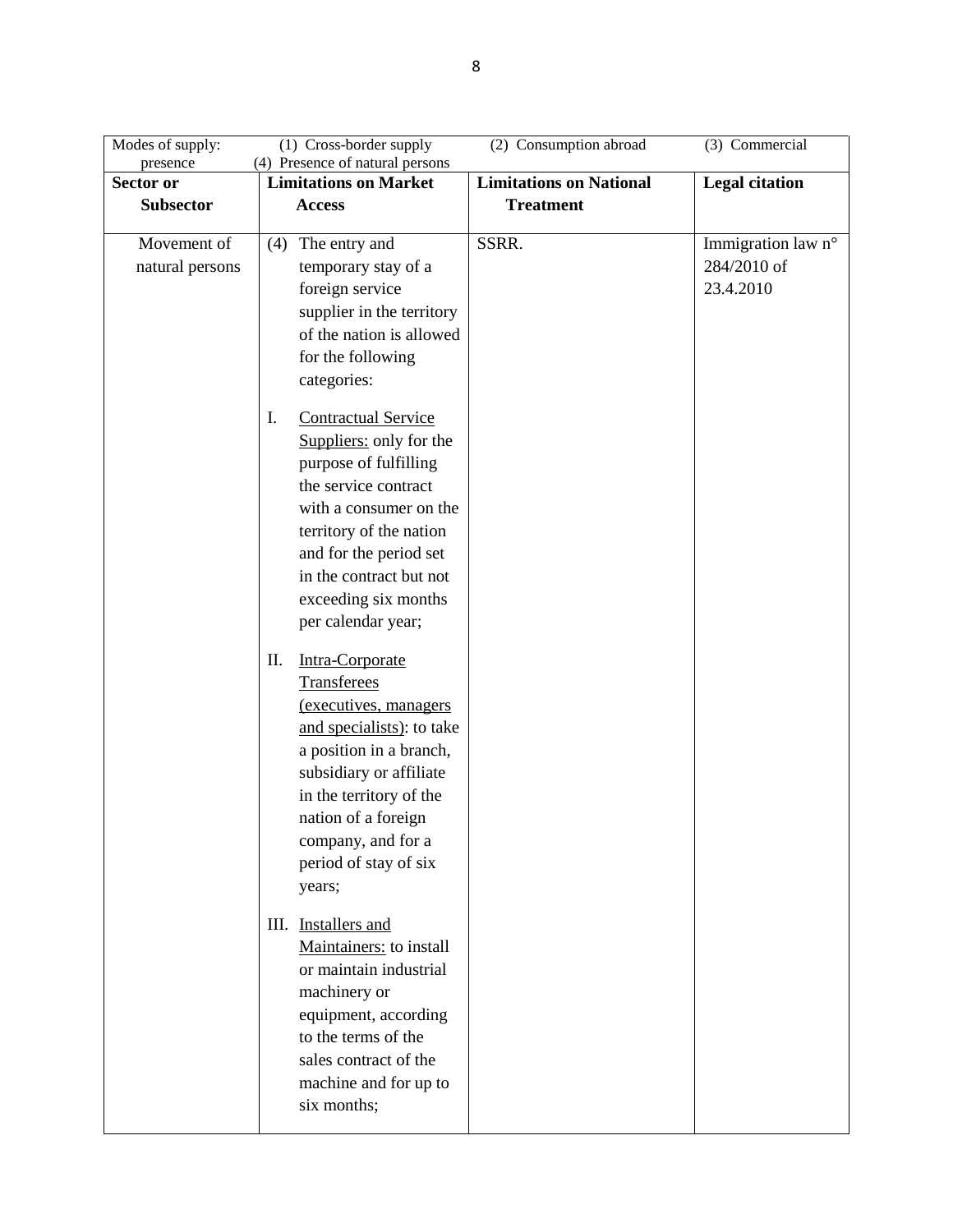| (1) Cross-border supply<br>(3) Commercial<br>Modes of supply:<br>(2) Consumption abroad |                              |                              |                                    |                                |                       |  |  |
|-----------------------------------------------------------------------------------------|------------------------------|------------------------------|------------------------------------|--------------------------------|-----------------------|--|--|
|                                                                                         | presence                     |                              | (4) Presence of natural persons    |                                |                       |  |  |
|                                                                                         | Sector or                    | <b>Limitations on Market</b> |                                    | <b>Limitations on National</b> | <b>Legal citation</b> |  |  |
|                                                                                         | <b>Subsector</b>             | <b>Access</b>                |                                    | <b>Treatment</b>               |                       |  |  |
|                                                                                         |                              |                              |                                    |                                |                       |  |  |
|                                                                                         | PART II.                     |                              | <b>SECTOR-SPECIFIC COMMITMENTS</b> |                                |                       |  |  |
| 1.                                                                                      | <b>BUSINESS SERVICES</b>     |                              |                                    |                                |                       |  |  |
|                                                                                         |                              |                              |                                    |                                |                       |  |  |
| A.                                                                                      | <b>Professional Services</b> |                              |                                    |                                |                       |  |  |
| (a)                                                                                     | Legal services               |                              |                                    |                                |                       |  |  |
| $\overline{\phantom{0}}$                                                                | excluding                    | $(1)$ None.                  |                                    | To supply advisory services    | Directive of the      |  |  |
|                                                                                         | representation               |                              |                                    | on national law a foreign law  | national association  |  |  |
|                                                                                         | to court and                 | $(2)$ None.                  |                                    | firm or legal adviser needs to | of lawyers of         |  |  |
|                                                                                         | except notary                |                              |                                    | be associated with a local     | 3.4.1950              |  |  |
|                                                                                         | public                       | $(3)$ None.                  |                                    | legal service provider.        |                       |  |  |
|                                                                                         |                              | (4)                          | Unbound, except as                 |                                |                       |  |  |
|                                                                                         | (part of CPC                 |                              | indicated in Part I.               |                                |                       |  |  |
|                                                                                         | 861)                         |                              |                                    |                                |                       |  |  |
|                                                                                         |                              |                              |                                    |                                |                       |  |  |
| (b)                                                                                     | Accounting,                  |                              |                                    |                                |                       |  |  |
|                                                                                         | auditing and                 |                              |                                    |                                |                       |  |  |
|                                                                                         | bookkeeping                  |                              |                                    |                                |                       |  |  |
|                                                                                         | services                     |                              |                                    |                                |                       |  |  |
|                                                                                         | Accounting                   | None.<br>(1)                 |                                    | The chief accountant of        | Regulation on tax     |  |  |
|                                                                                         | and                          |                              |                                    | companies incorporated in the  | procedures, n°        |  |  |
|                                                                                         | bookkeeping                  | None.<br>(2)                 |                                    | central registry must be a     | 8736 of 4.9.1989      |  |  |
|                                                                                         | (CPC 862)                    |                              |                                    | national or a permanent        |                       |  |  |
|                                                                                         | except CPC                   | None.<br>(3)                 |                                    | resident.                      |                       |  |  |
|                                                                                         | 86211)                       | (4)                          | Unbound, except as                 |                                |                       |  |  |
|                                                                                         |                              |                              | indicated in Part I.               | SR.                            |                       |  |  |
|                                                                                         |                              |                              |                                    |                                |                       |  |  |
|                                                                                         | Auditing                     | (1)                          | Unbound for fiscal                 | The audit report of companies  | Regulation on tax     |  |  |
|                                                                                         | services                     | audit.                       |                                    | incorporated in the central    | procedures, n°        |  |  |
|                                                                                         |                              |                              |                                    | registry must be signed by a   | 8736 of 4.9.1989      |  |  |
|                                                                                         | (CPC 86211)                  | (2)                          | Unbound for fiscal                 | national or a permanent        |                       |  |  |
|                                                                                         |                              | audit.                       |                                    | resident.                      |                       |  |  |
|                                                                                         |                              | None.<br>(3)                 |                                    |                                |                       |  |  |
|                                                                                         |                              |                              |                                    | SR.                            |                       |  |  |
|                                                                                         |                              | (4)                          | Unbound, except as                 |                                |                       |  |  |
|                                                                                         |                              |                              | indicated in Part I.               |                                |                       |  |  |
|                                                                                         |                              |                              |                                    |                                |                       |  |  |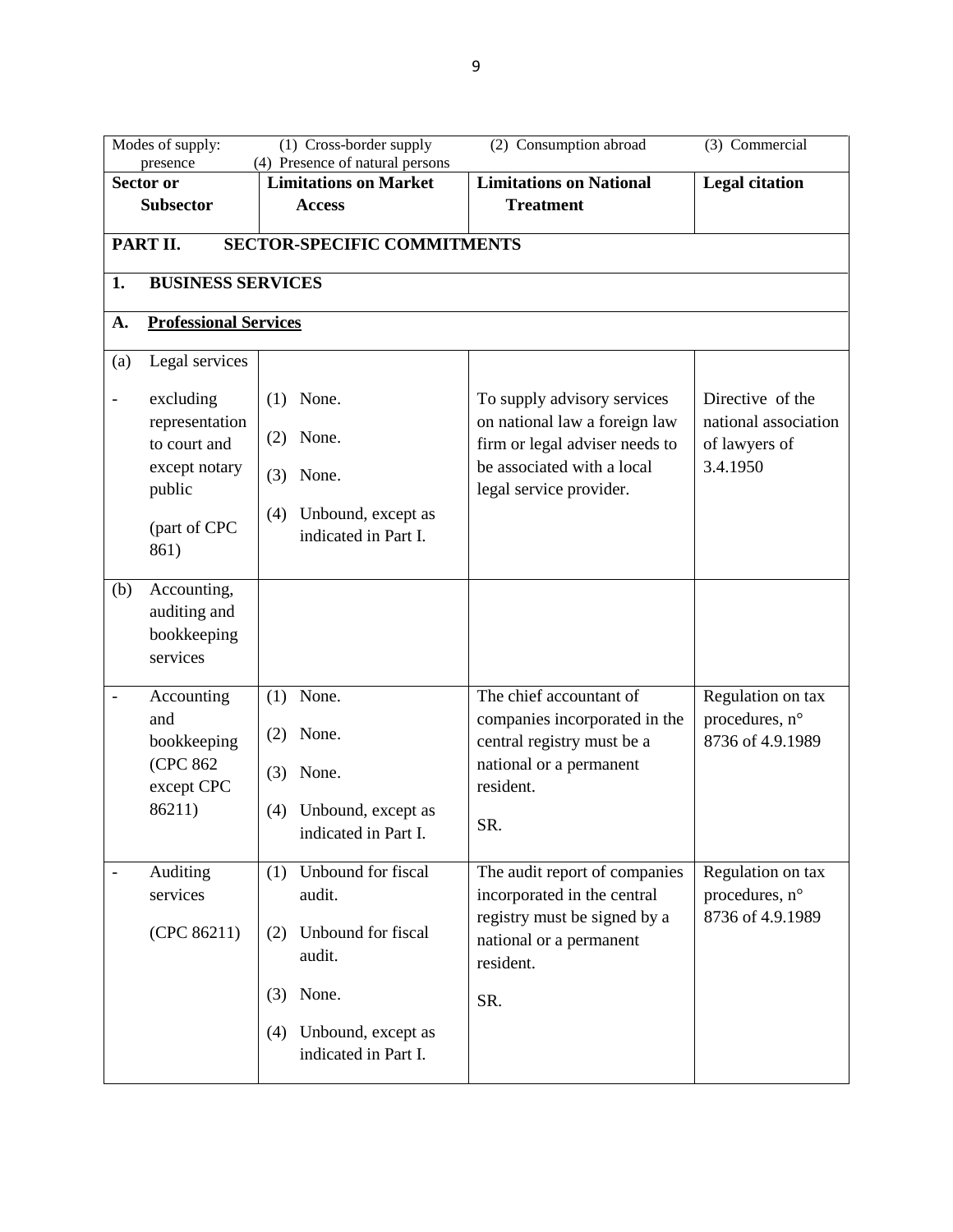|                  | (2) Consumption abroad<br>$(3)$ Commercial<br>Modes of supply:<br>(1) Cross-border supply |                                                                 |                                                          |                                     |  |
|------------------|-------------------------------------------------------------------------------------------|-----------------------------------------------------------------|----------------------------------------------------------|-------------------------------------|--|
|                  | presence<br><b>Sector or</b>                                                              | (4) Presence of natural persons<br><b>Limitations on Market</b> | <b>Limitations on National</b>                           | <b>Legal citation</b>               |  |
| <b>Subsector</b> |                                                                                           | <b>Access</b>                                                   | <b>Treatment</b>                                         |                                     |  |
|                  |                                                                                           |                                                                 |                                                          |                                     |  |
| (c)              | Taxation                                                                                  | $(1)$ None.                                                     |                                                          |                                     |  |
|                  | services                                                                                  | None.<br>(2)                                                    |                                                          |                                     |  |
|                  | (CPC 863)                                                                                 | None.<br>(3)                                                    |                                                          |                                     |  |
|                  |                                                                                           | Unbound, except as<br>(4)<br>indicated in Part I.               |                                                          |                                     |  |
| (d)              | Architectural                                                                             | $(1)$ None.                                                     |                                                          |                                     |  |
|                  | services<br>(CPC 8671)                                                                    | None.<br>(2)                                                    |                                                          |                                     |  |
|                  |                                                                                           | None.<br>(3)                                                    |                                                          |                                     |  |
|                  |                                                                                           | Unbound, except as<br>(4)<br>indicated in Part I.               |                                                          |                                     |  |
| (e)              | Engineering<br>services                                                                   | (1)<br>None.                                                    | Sworn Surveyors for official<br>measurements must be     | Ordinance on<br>measurements for    |  |
|                  | (CPC 8672)                                                                                | None.<br>(2)                                                    | registered in the Central<br>Registry and must have five | official purposes n°<br>126/1955 of |  |
|                  |                                                                                           | None, except<br>(3)<br><b>Economic Needs Test</b>               | years local practice under the                           | 23.5.1955                           |  |
|                  |                                                                                           | regarding Sworn<br>Surveyors' servicer for                      | supervision of a registered<br>surveyor.                 |                                     |  |
|                  |                                                                                           | official purposes,<br>based on volume of                        | SSRR.                                                    |                                     |  |
|                  |                                                                                           | demand.                                                         |                                                          |                                     |  |
|                  |                                                                                           | Unbound, except as<br>(4)<br>indicated in Part I.               |                                                          |                                     |  |
| (f)              | Integrated                                                                                | None.<br>(1)                                                    |                                                          |                                     |  |
|                  | engineering<br>services                                                                   | $(2)$ None.                                                     |                                                          |                                     |  |
|                  | (CPC 8673)                                                                                | None.<br>(3)                                                    |                                                          |                                     |  |
|                  |                                                                                           | Unbound, except as<br>(4)<br>indicated in Part I.               |                                                          |                                     |  |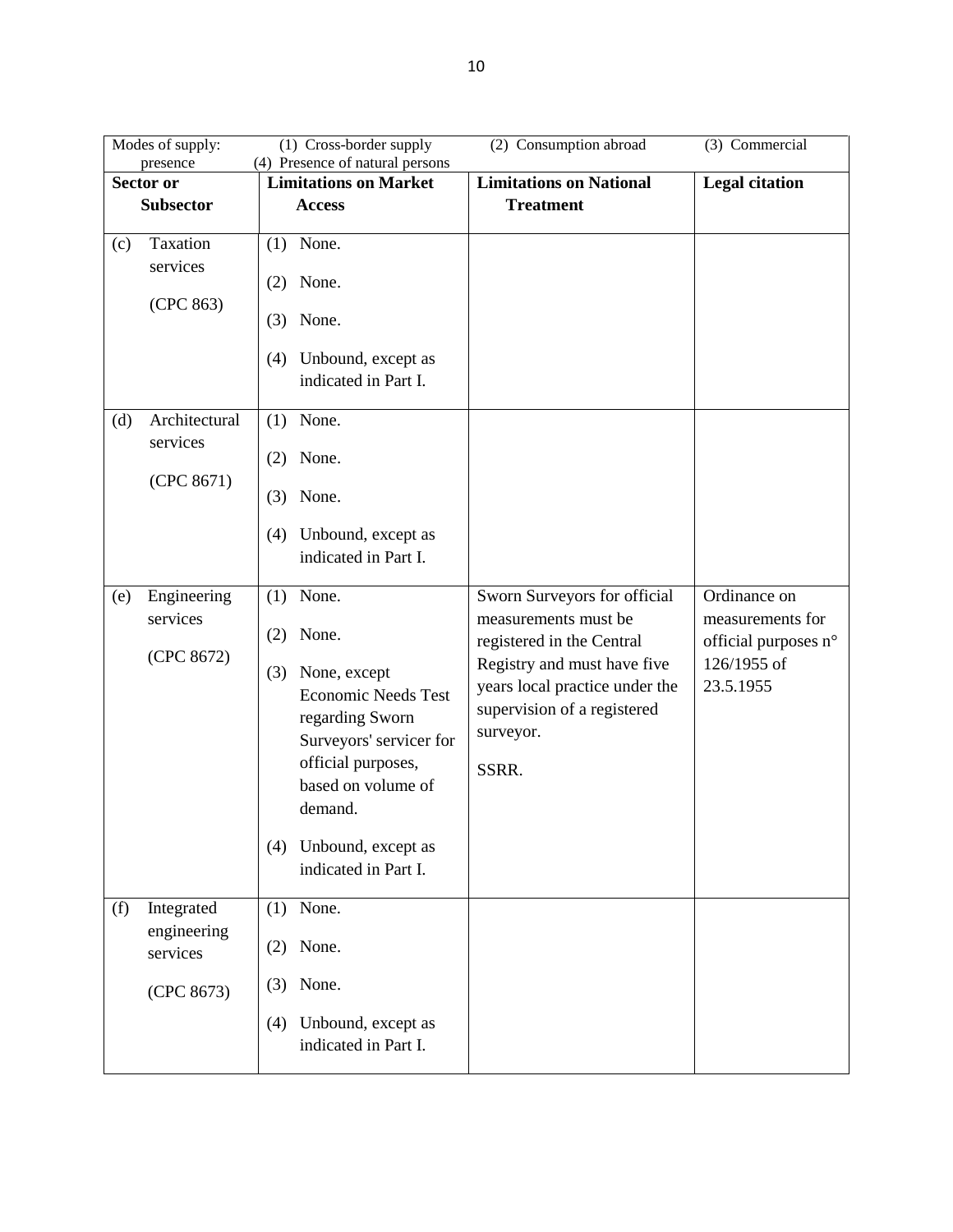|     | Modes of supply:<br>(1) Cross-border supply<br>(2) Consumption abroad<br>(3) Commercial |                                                                                                                            |  |  |  |
|-----|-----------------------------------------------------------------------------------------|----------------------------------------------------------------------------------------------------------------------------|--|--|--|
|     | presence<br><b>Sector or</b>                                                            | (4) Presence of natural persons<br><b>Limitations on Market</b><br><b>Limitations on National</b><br><b>Legal citation</b> |  |  |  |
|     | <b>Subsector</b>                                                                        | <b>Treatment</b>                                                                                                           |  |  |  |
|     |                                                                                         | <b>Access</b>                                                                                                              |  |  |  |
| (g) | Urban                                                                                   | $(1)$ None.                                                                                                                |  |  |  |
|     | planning and<br>landscape                                                               | None.<br>(2)                                                                                                               |  |  |  |
|     | architecture<br>services                                                                | None.<br>(3)                                                                                                               |  |  |  |
|     | (CPC 8674)                                                                              | Unbound, except as<br>(4)<br>indicated in Part I.                                                                          |  |  |  |
| (h) | Medical and                                                                             | Statutes of the<br>$(1)$ None.<br>Foreign doctors must obtain                                                              |  |  |  |
|     | dental services                                                                         | the approval of the National<br>National                                                                                   |  |  |  |
|     |                                                                                         | None.<br>(2)<br>Association of Doctors before<br>Association of                                                            |  |  |  |
|     | (CPC 9312)                                                                              | opening a practice.<br>Doctors, 1.1.1944<br>None.<br>(3)                                                                   |  |  |  |
|     |                                                                                         | Unbound, except as<br>(4)<br>indicated in Part I.                                                                          |  |  |  |
| (i) | Veterinary<br>services                                                                  | None.<br>(1)                                                                                                               |  |  |  |
|     |                                                                                         | None.<br>(2)                                                                                                               |  |  |  |
|     | (CPC 932)                                                                               | None.<br>(3)                                                                                                               |  |  |  |
|     |                                                                                         | Unbound, except as<br>(4)                                                                                                  |  |  |  |
|     |                                                                                         | indicated in Part I.                                                                                                       |  |  |  |
|     |                                                                                         |                                                                                                                            |  |  |  |
| (j) | Private                                                                                 | Unbound.<br>(1)                                                                                                            |  |  |  |
|     | services                                                                                |                                                                                                                            |  |  |  |
|     | provided by                                                                             | $(2)$ None.                                                                                                                |  |  |  |
|     | midwives,<br>nurses,                                                                    | $(3)$ None.                                                                                                                |  |  |  |
|     | physiotherapis                                                                          | Unbound, except as<br>(4)                                                                                                  |  |  |  |
|     | ts and para-                                                                            | indicated in Part I.                                                                                                       |  |  |  |
|     | medical                                                                                 |                                                                                                                            |  |  |  |
|     | personnel                                                                               |                                                                                                                            |  |  |  |
|     | (part of CPC<br>93191)                                                                  |                                                                                                                            |  |  |  |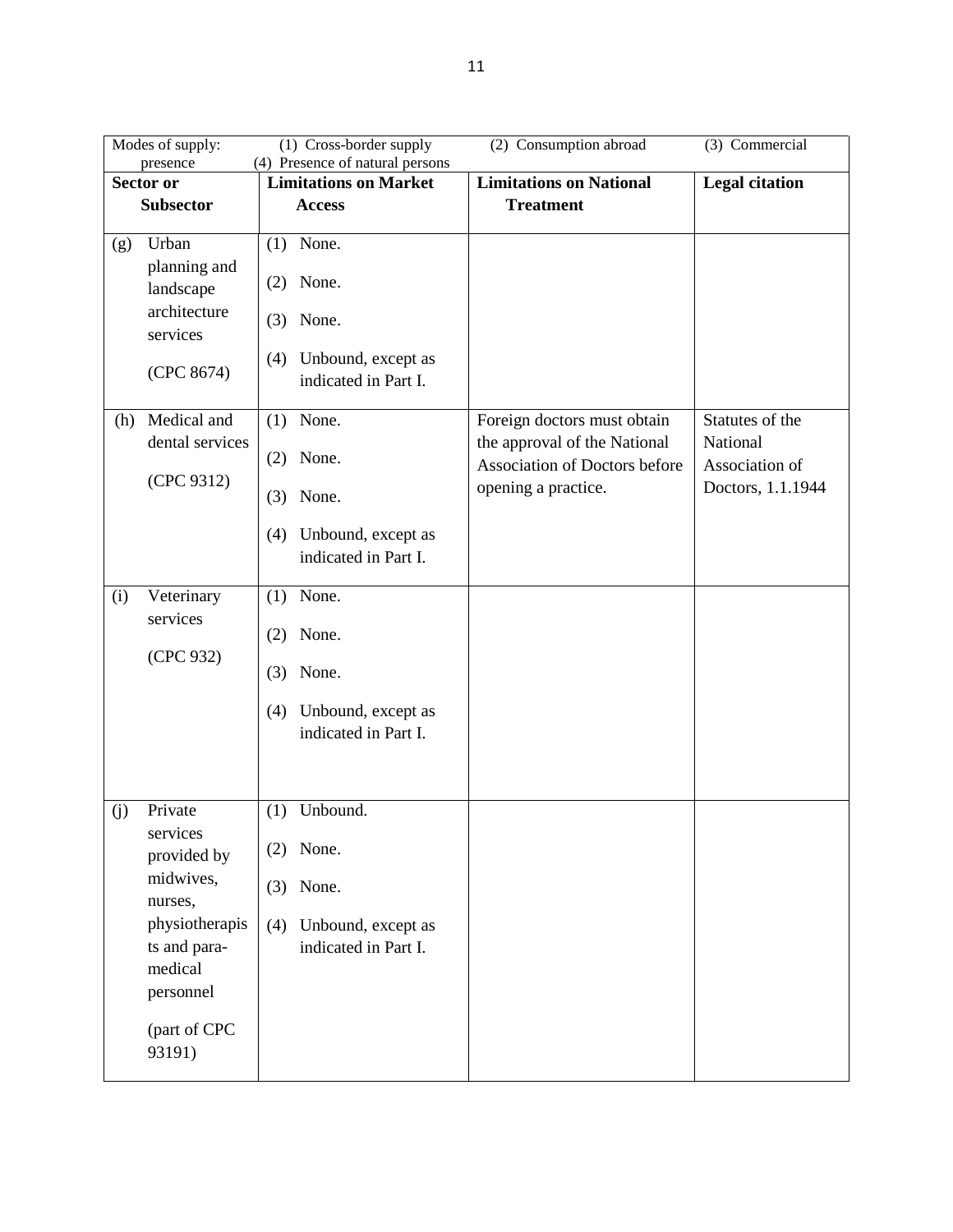|           | (2) Consumption abroad<br>$(3)$ Commercial<br>Modes of supply:<br>(1) Cross-border supply |                                                   |                                                      |                                   |  |
|-----------|-------------------------------------------------------------------------------------------|---------------------------------------------------|------------------------------------------------------|-----------------------------------|--|
|           | presence                                                                                  | (4) Presence of natural persons                   |                                                      |                                   |  |
|           | <b>Sector or</b>                                                                          | <b>Limitations on Market</b>                      | <b>Limitations on National</b>                       | <b>Legal citation</b>             |  |
|           | <b>Subsector</b>                                                                          | <b>Access</b>                                     | <b>Treatment</b>                                     |                                   |  |
| <b>B.</b> |                                                                                           | <b>Computer and Related Services</b>              |                                                      |                                   |  |
|           | Computer and<br>related                                                                   | None.<br>(1)                                      |                                                      |                                   |  |
|           | services                                                                                  | None.<br>(2)                                      |                                                      |                                   |  |
|           | (CPC 84)                                                                                  | None.<br>(3)                                      |                                                      |                                   |  |
|           |                                                                                           | Unbound, except as<br>(4)                         |                                                      |                                   |  |
|           |                                                                                           | indicated in Part I.                              |                                                      |                                   |  |
|           |                                                                                           | C. Research and Development Services              |                                                      |                                   |  |
| (a)       | R&D services                                                                              | $(1)$ None.                                       | Foreign financed and run                             | MA: Law on                        |  |
|           | on natural                                                                                | None.<br>(2)                                      | project must employ at least                         | biodiversity                      |  |
|           | sciences                                                                                  |                                                   | 20% of national or permanent<br>resident scientists. | 153/2007 of<br>10.2.2007          |  |
|           | (CPC 851)                                                                                 | Project involving<br>(3)<br>collection of         |                                                      |                                   |  |
|           |                                                                                           | biodiversity are subject                          | <b>SR</b>                                            | NT: Law on                        |  |
|           |                                                                                           | to prior approval.                                |                                                      | Research 452/2002<br>of 12.3.2002 |  |
|           |                                                                                           |                                                   |                                                      |                                   |  |
|           |                                                                                           | Unbound, except as<br>(4)<br>indicated in Part I. |                                                      |                                   |  |
|           |                                                                                           |                                                   |                                                      |                                   |  |
| (b)       | R&D services                                                                              | None.<br>(1)                                      |                                                      |                                   |  |
|           | on social<br>sciences and                                                                 | None.<br>(2)                                      |                                                      |                                   |  |
|           | humanities                                                                                | None.<br>(3)                                      |                                                      |                                   |  |
|           | (CPC 852)                                                                                 | Unbound, except as<br>(4)                         |                                                      |                                   |  |
|           |                                                                                           | indicated in Part I.                              |                                                      |                                   |  |
| (c)       |                                                                                           | None.<br>(1)                                      |                                                      |                                   |  |
|           | Interdiscipl<br>inary R&D                                                                 | None.<br>(2)                                      |                                                      |                                   |  |
|           | services                                                                                  | None.<br>(3)                                      |                                                      |                                   |  |
|           | (CPC 853)                                                                                 | Unbound, except as<br>(4)<br>indicated in Part I. |                                                      |                                   |  |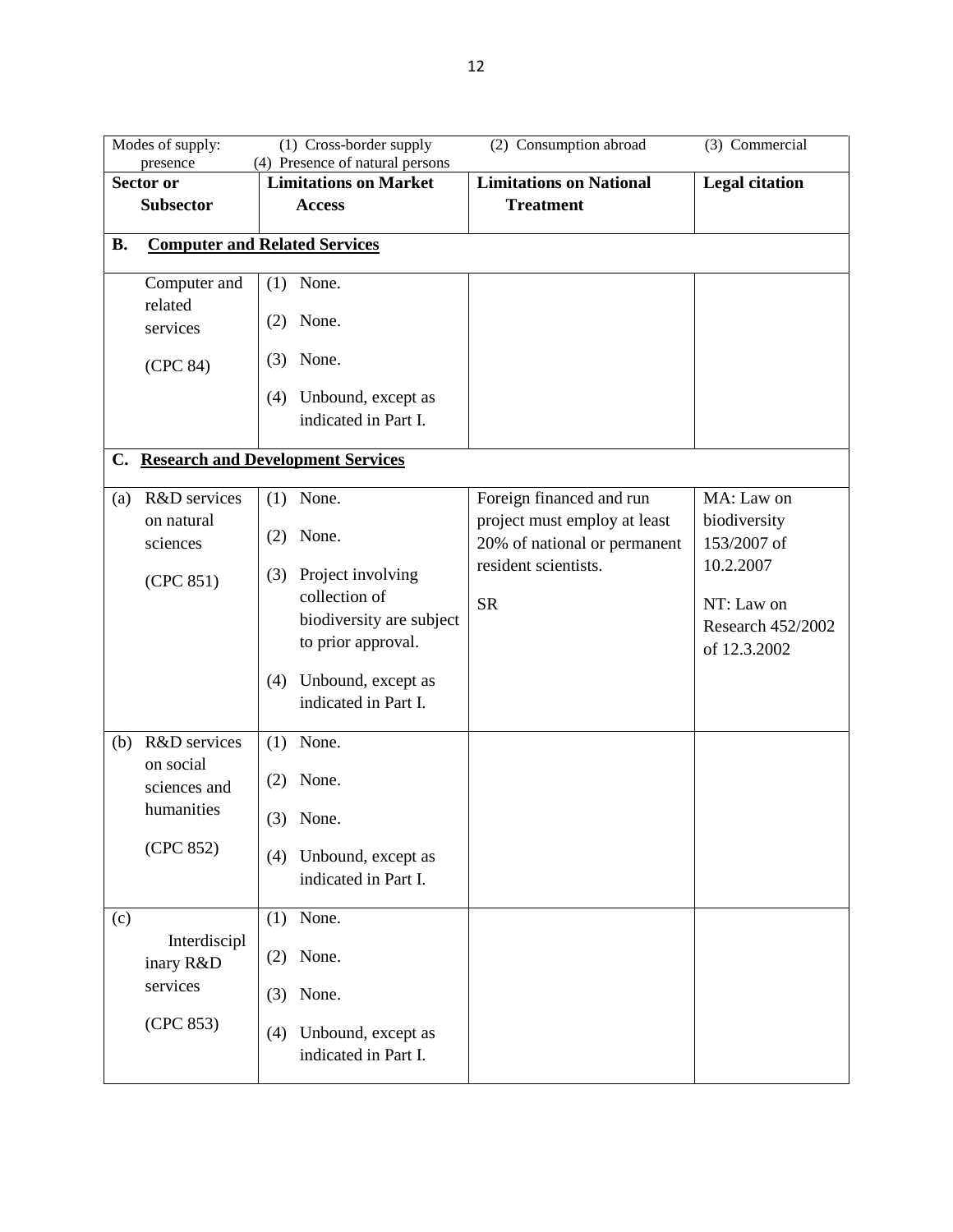| Modes of supply: |                             | (1) Cross-border supply         | (2) Consumption abroad         | (3) Commercial        |
|------------------|-----------------------------|---------------------------------|--------------------------------|-----------------------|
|                  | presence                    | (4) Presence of natural persons |                                |                       |
|                  | Sector or                   | <b>Limitations on Market</b>    | <b>Limitations on National</b> | <b>Legal citation</b> |
|                  | <b>Subsector</b>            | <b>Access</b>                   | <b>Treatment</b>               |                       |
|                  |                             |                                 |                                |                       |
| D.               | <b>Real Estate Services</b> |                                 |                                |                       |
|                  |                             |                                 |                                |                       |
| (a)              | Real estate                 | Unbound.<br>(1)                 |                                | Law on the            |
|                  | services                    |                                 |                                | preservation of       |
|                  | involving own               | None.<br>(2)                    |                                | productive natural    |
|                  | or leased                   |                                 |                                | resources n° $1/2000$ |
|                  |                             | None.<br>(3)                    |                                | of 1.1.2000           |
|                  | property                    |                                 |                                |                       |
|                  |                             | Unbound, except as<br>(4)       |                                |                       |
|                  | - excluding                 | indicated in Part I.            |                                |                       |
|                  | agricultural                |                                 |                                |                       |
|                  | land and                    |                                 |                                |                       |
|                  | forests                     |                                 |                                |                       |
|                  |                             |                                 |                                |                       |
|                  | (part of CPC 821)           |                                 |                                |                       |
|                  |                             |                                 |                                |                       |
| (b)              | Real estate                 | None.<br>(1)                    |                                |                       |
|                  | services on a               |                                 |                                |                       |
|                  | fee or contract             | None.<br>(2)                    |                                |                       |
|                  | basis                       |                                 |                                |                       |
|                  |                             | None.<br>(3)                    |                                |                       |
|                  | (CPC 822)                   |                                 |                                |                       |
|                  |                             | Unbound, except as<br>(4)       |                                |                       |
|                  |                             | indicated in Part I.            |                                |                       |
|                  |                             |                                 |                                |                       |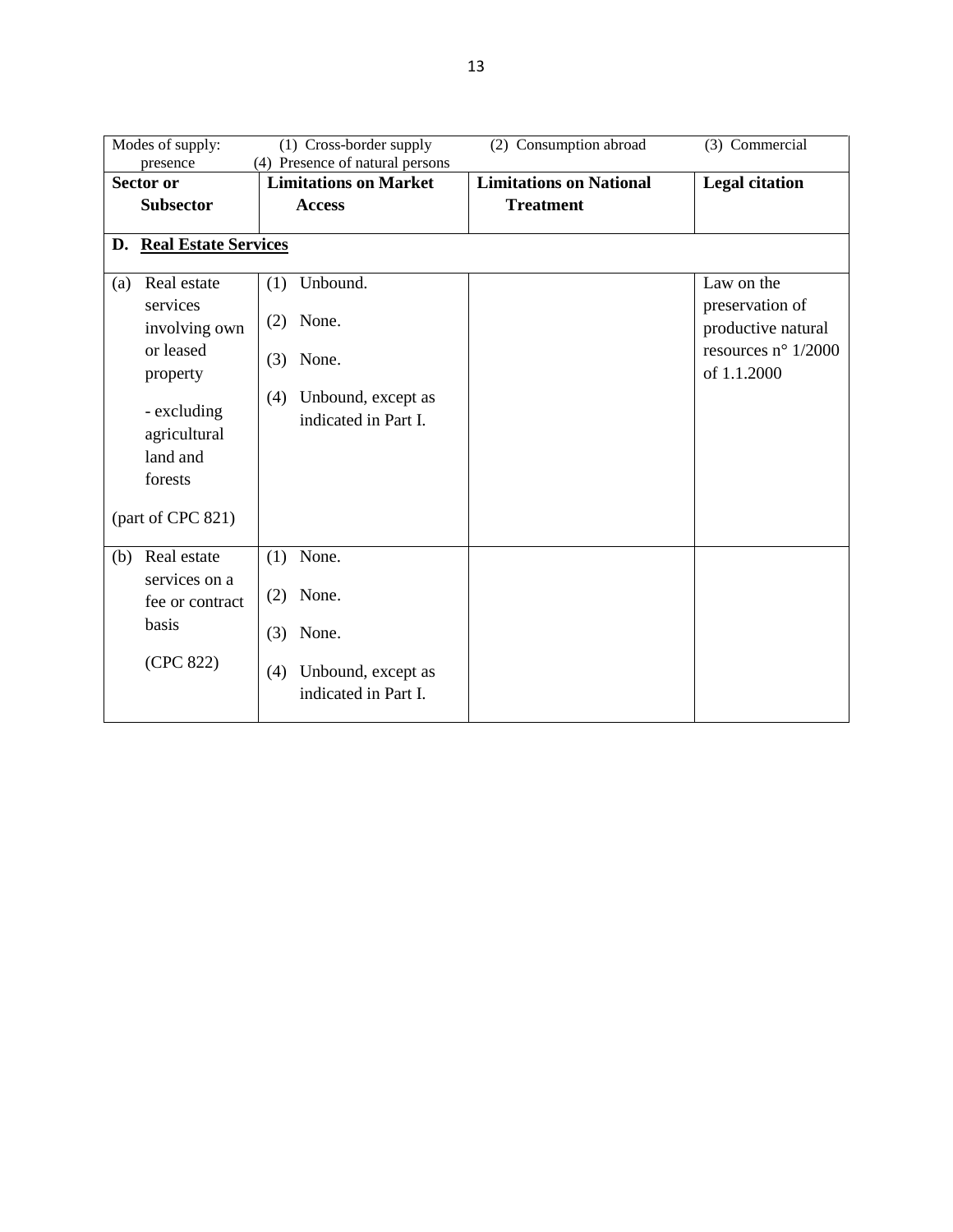| Modes of supply:                        | (1) Cross-border supply                          | (2) Consumption abroad         | (3) Commercial                          |
|-----------------------------------------|--------------------------------------------------|--------------------------------|-----------------------------------------|
| presence                                | (4) Presence of natural persons                  |                                |                                         |
| Sector or                               | <b>Limitations on Market</b>                     | <b>Limitations on National</b> | <b>Legal citation</b>                   |
| <b>Subsector</b>                        | <b>Access</b>                                    | <b>Treatment</b>               |                                         |
| Е.                                      | <b>Rental/Leasing Services without Operators</b> |                                |                                         |
|                                         |                                                  |                                |                                         |
| (a) Relating to                         | None.<br>(1)                                     | National Treatment is not      | First Maritime Act,                     |
| ships                                   |                                                  | bound in respect to rental and | 23.12.1902                              |
|                                         | None.<br>(2)                                     | leasing of maritime ships.     | Ordinance of                            |
| (CPC 83103)                             | None.<br>(3)                                     |                                |                                         |
|                                         |                                                  |                                | implementation of<br>the First Maritime |
|                                         | Unbound, except as<br>(4)                        |                                |                                         |
|                                         | indicated in Part I.                             |                                | Act, 13.4.1912                          |
|                                         |                                                  |                                | <b>Ministerial Decree</b>               |
|                                         |                                                  |                                | on Protection of the                    |
|                                         |                                                  |                                | Sea against Foreign                     |
|                                         |                                                  |                                | Threats of 3.2.1939                     |
|                                         |                                                  |                                |                                         |
| (b) Relating to                         |                                                  |                                |                                         |
| aircraft                                | None.<br>(1)                                     |                                | Law on civil                            |
| Relating to<br>$\overline{\phantom{0}}$ |                                                  |                                | aviation n°                             |
| aircraft,                               | None.<br>(2)                                     |                                | 512/1974 of                             |
| excluding                               |                                                  |                                | 15.6.1974                               |
| rental/leasing                          | None.<br>(3)                                     |                                |                                         |
| to companies                            | Unbound, except as<br>(4)                        |                                |                                         |
| flying on                               | indicated in Part I.                             |                                |                                         |
| regular                                 |                                                  |                                |                                         |
| schedule or on                          |                                                  |                                |                                         |
| charter                                 |                                                  |                                |                                         |
|                                         |                                                  |                                |                                         |
| (part of CPC                            |                                                  |                                |                                         |
| 83104)                                  |                                                  |                                |                                         |
| (c) Relating to                         | $(1)$ None.                                      | National Treatment is not      | Presidential decree                     |
| other transport                         |                                                  | bound in respect to rental and | on freedom and                          |
| equipment                               | None.<br>(2)                                     | leasing of interstellar ships  | control over the                        |
|                                         |                                                  | with more than 50% of their    | interstellar routes                     |
| $(CPC 83101 +$                          | None.<br>(3)                                     | spare parts manufactured       | n° 283/2012 of                          |
| $83102 +$                               | Unbound, except as<br>(4)                        | abroad.                        | 5.11.2012                               |
| 83105)                                  | indicated in Part I.                             |                                |                                         |
|                                         |                                                  | SR.                            |                                         |
|                                         |                                                  |                                |                                         |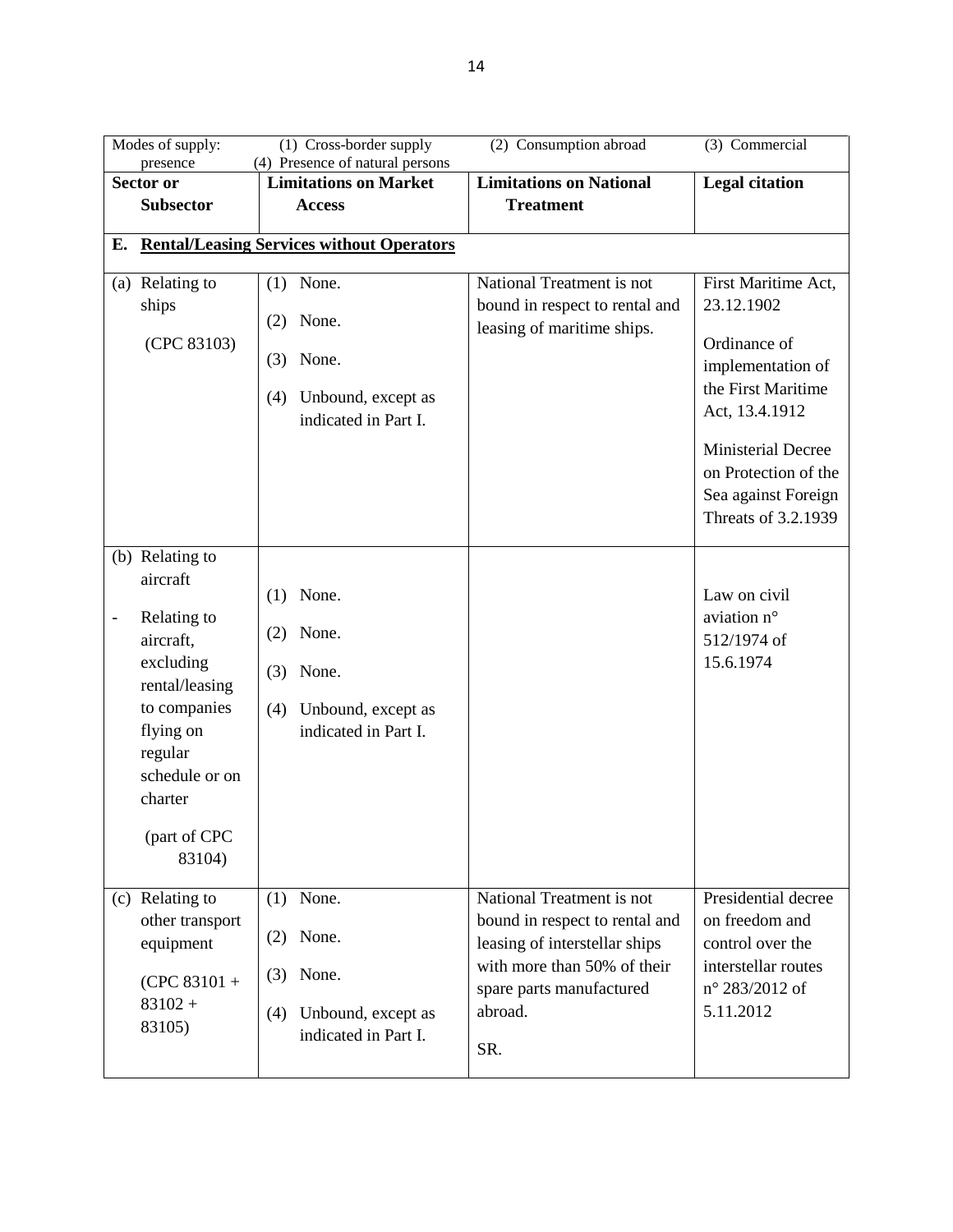| Modes of supply:                                                                                                                              | (1) Cross-border supply                                         | (2) Consumption abroad                                   | (3) Commercial                   |
|-----------------------------------------------------------------------------------------------------------------------------------------------|-----------------------------------------------------------------|----------------------------------------------------------|----------------------------------|
| presence<br>Sector or                                                                                                                         | (4) Presence of natural persons<br><b>Limitations on Market</b> | <b>Limitations on National</b>                           | <b>Legal citation</b>            |
| <b>Subsector</b>                                                                                                                              | <b>Access</b>                                                   | <b>Treatment</b>                                         |                                  |
|                                                                                                                                               |                                                                 |                                                          |                                  |
| (d) Relating to                                                                                                                               | $(1)$ None.                                                     |                                                          |                                  |
| other<br>machinery and                                                                                                                        | None.<br>(2)                                                    |                                                          |                                  |
| equipment                                                                                                                                     | None.<br>(3)                                                    |                                                          |                                  |
| (CPC 83106-<br>83109)                                                                                                                         | Unbound, except as<br>(4)<br>indicated in Part I.               |                                                          |                                  |
| (e) Other                                                                                                                                     | None.<br>(1)                                                    |                                                          |                                  |
| Leasing or<br>$\overline{\phantom{0}}$                                                                                                        | None.<br>(2)                                                    |                                                          |                                  |
| rental services<br>concerning                                                                                                                 | $(3)$ None.                                                     |                                                          |                                  |
| personal and<br>household<br>goods,<br>excluding<br>goods<br>embodying any<br>type of sexual<br>or violent<br>content<br>(part of CPC<br>832) | Unbound, except as<br>(4)<br>indicated in Part I.               |                                                          |                                  |
| F.<br><b>Other Business Services</b>                                                                                                          |                                                                 |                                                          |                                  |
| Advertising<br>(a)                                                                                                                            | None.<br>(1)                                                    | Aerial advertising is allowed                            | <b>Operational Rules</b>         |
| services                                                                                                                                      | None.<br>(2)                                                    | only upon approval by the<br>Sky Traffic Register; To be | of the Central<br>Command of the |
| (CPC 871)                                                                                                                                     | None.<br>(3)                                                    | approved, foreign owned<br>companies are subject to      | <b>Sky Traffic</b><br>Register   |
|                                                                                                                                               | Unbound, except as<br>(4)<br>indicated in Part I.               | special monthly inspection.<br>${\rm SR}$                | (ORCCSTR),<br>5.3.1963.          |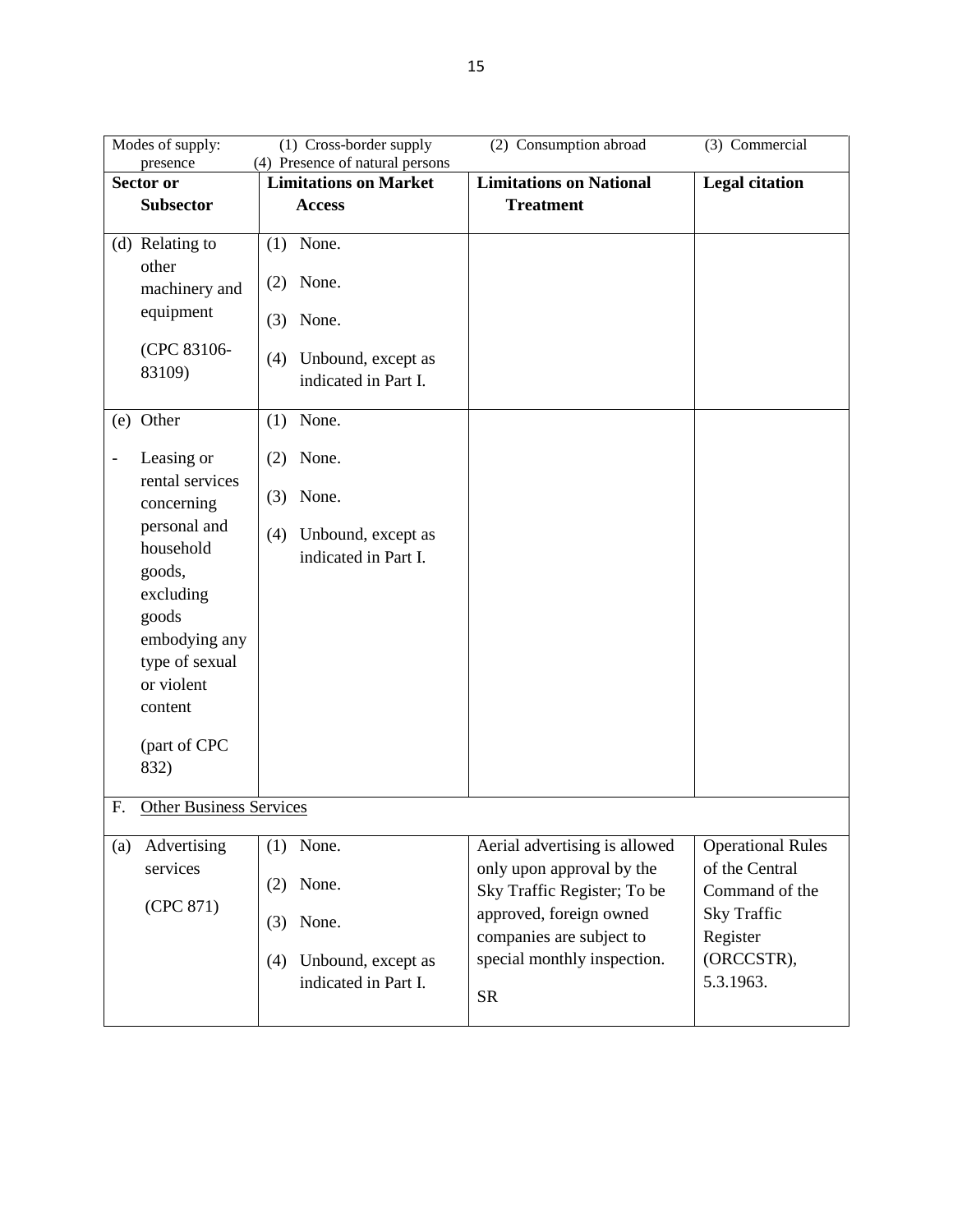|                  | (1) Cross-border supply<br>(2) Consumption abroad<br>(3) Commercial<br>Modes of supply:<br>(4) Presence of natural persons |                              |                      |                                |                       |  |
|------------------|----------------------------------------------------------------------------------------------------------------------------|------------------------------|----------------------|--------------------------------|-----------------------|--|
|                  | presence<br>Sector or                                                                                                      | <b>Limitations on Market</b> |                      | <b>Limitations on National</b> | <b>Legal citation</b> |  |
| <b>Subsector</b> |                                                                                                                            | <b>Access</b>                |                      | <b>Treatment</b>               |                       |  |
|                  |                                                                                                                            |                              |                      |                                |                       |  |
| (b)              | Market<br>research and                                                                                                     | $(1)$ None.                  |                      |                                |                       |  |
|                  | public opinion                                                                                                             | None.<br>(2)                 |                      |                                |                       |  |
|                  | polling<br>services                                                                                                        | (3)<br>None.                 |                      |                                |                       |  |
|                  |                                                                                                                            | (4)                          | Unbound, except as   |                                |                       |  |
|                  | (CPC 864)                                                                                                                  |                              | indicated in Part I. |                                |                       |  |
| (c)              | Management<br>consulting                                                                                                   | None.<br>(1)                 |                      |                                |                       |  |
|                  | services                                                                                                                   | None.<br>(2)                 |                      |                                |                       |  |
|                  | (CPC 865)                                                                                                                  | None.<br>(3)                 |                      |                                |                       |  |
|                  |                                                                                                                            | (4)                          | Unbound, except as   |                                |                       |  |
|                  |                                                                                                                            |                              | indicated in Part I. |                                |                       |  |
| (d)              | Services<br>related to                                                                                                     | None.<br>(1)                 |                      |                                |                       |  |
|                  | management                                                                                                                 | None.<br>(2)                 |                      |                                |                       |  |
|                  | consulting                                                                                                                 | None.<br>(3)                 |                      |                                |                       |  |
|                  | (CPC 866)                                                                                                                  | (4)                          | Unbound, except as   |                                |                       |  |
|                  |                                                                                                                            |                              | indicated in Part I. |                                |                       |  |
| (e)              | Technical<br>testing and                                                                                                   | None.<br>(1)                 |                      |                                |                       |  |
|                  | analysis                                                                                                                   | None.<br>(2)                 |                      |                                |                       |  |
|                  | services,<br>including ships                                                                                               | $(3)$ None.                  |                      |                                |                       |  |
|                  | survey                                                                                                                     | (4)                          | Unbound, except as   |                                |                       |  |
|                  | services                                                                                                                   |                              | indicated in Part I. |                                |                       |  |
|                  | (CPC 8676)                                                                                                                 |                              |                      |                                |                       |  |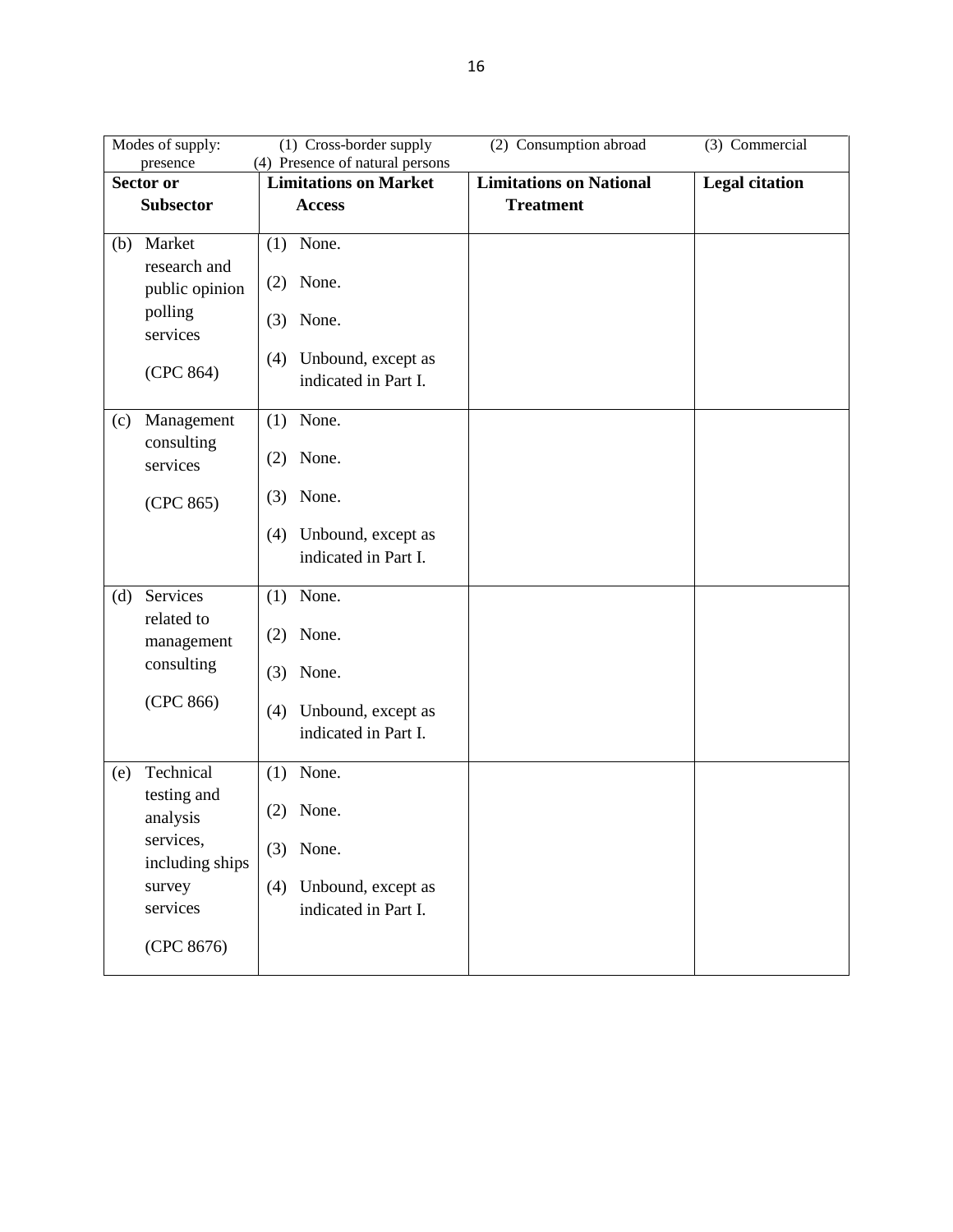|           | Modes of supply:                                                                                                            | (2) Consumption abroad                                                                           | (3) Commercial                 |                                                                                                    |
|-----------|-----------------------------------------------------------------------------------------------------------------------------|--------------------------------------------------------------------------------------------------|--------------------------------|----------------------------------------------------------------------------------------------------|
|           | presence                                                                                                                    | (4) Presence of natural persons                                                                  |                                |                                                                                                    |
| Sector or |                                                                                                                             | <b>Limitations on Market</b>                                                                     | <b>Limitations on National</b> | <b>Legal citation</b>                                                                              |
|           | <b>Subsector</b>                                                                                                            | <b>Access</b>                                                                                    | <b>Treatment</b>               |                                                                                                    |
| (f)       | Services<br>incidental to<br>agriculture,<br>hunting and<br>forestry<br>(except fire-<br>fighting,<br>timber<br>evaluation, | $(1)$ None.<br>None.<br>(2)<br>None.<br>(3)<br>Unbound, except as<br>(4)<br>indicated in Part I. |                                | Law on the<br>preservation of<br>productive natural<br>resources $n^{\circ}$ 1/2000<br>of 1.1.2000 |
|           | forest<br>management)<br>(part of CPC<br>881)                                                                               |                                                                                                  |                                |                                                                                                    |
| (g)       | Services                                                                                                                    | None.<br>(1)                                                                                     |                                |                                                                                                    |
|           | incidental to<br>fishing                                                                                                    | None.<br>(2)                                                                                     |                                |                                                                                                    |
|           | (CPC 882)                                                                                                                   | None.<br>(3)                                                                                     |                                |                                                                                                    |
|           |                                                                                                                             | Unbound, except as<br>(4)<br>indicated in Part I.                                                |                                |                                                                                                    |
| (h)       | Services                                                                                                                    | None.<br>(1)                                                                                     |                                |                                                                                                    |
|           | incidental to<br>mining                                                                                                     | None.<br>(2)                                                                                     |                                |                                                                                                    |
|           | $(CPC 883 +$                                                                                                                | None.<br>(3)                                                                                     |                                |                                                                                                    |
|           | 5115)                                                                                                                       | Unbound, except as<br>(4)<br>indicated in Part I.                                                |                                |                                                                                                    |
| (i)       | Services                                                                                                                    | $(1)$ None.                                                                                      |                                |                                                                                                    |
|           | incidental to<br>manufacturing                                                                                              | None.<br>(2)                                                                                     |                                |                                                                                                    |
|           | (part of CPC                                                                                                                | None.<br>(3)                                                                                     |                                |                                                                                                    |
|           | $884 +$ part of<br>CPC 885)                                                                                                 | Unbound, except as<br>(4)<br>indicated in Part I.                                                |                                |                                                                                                    |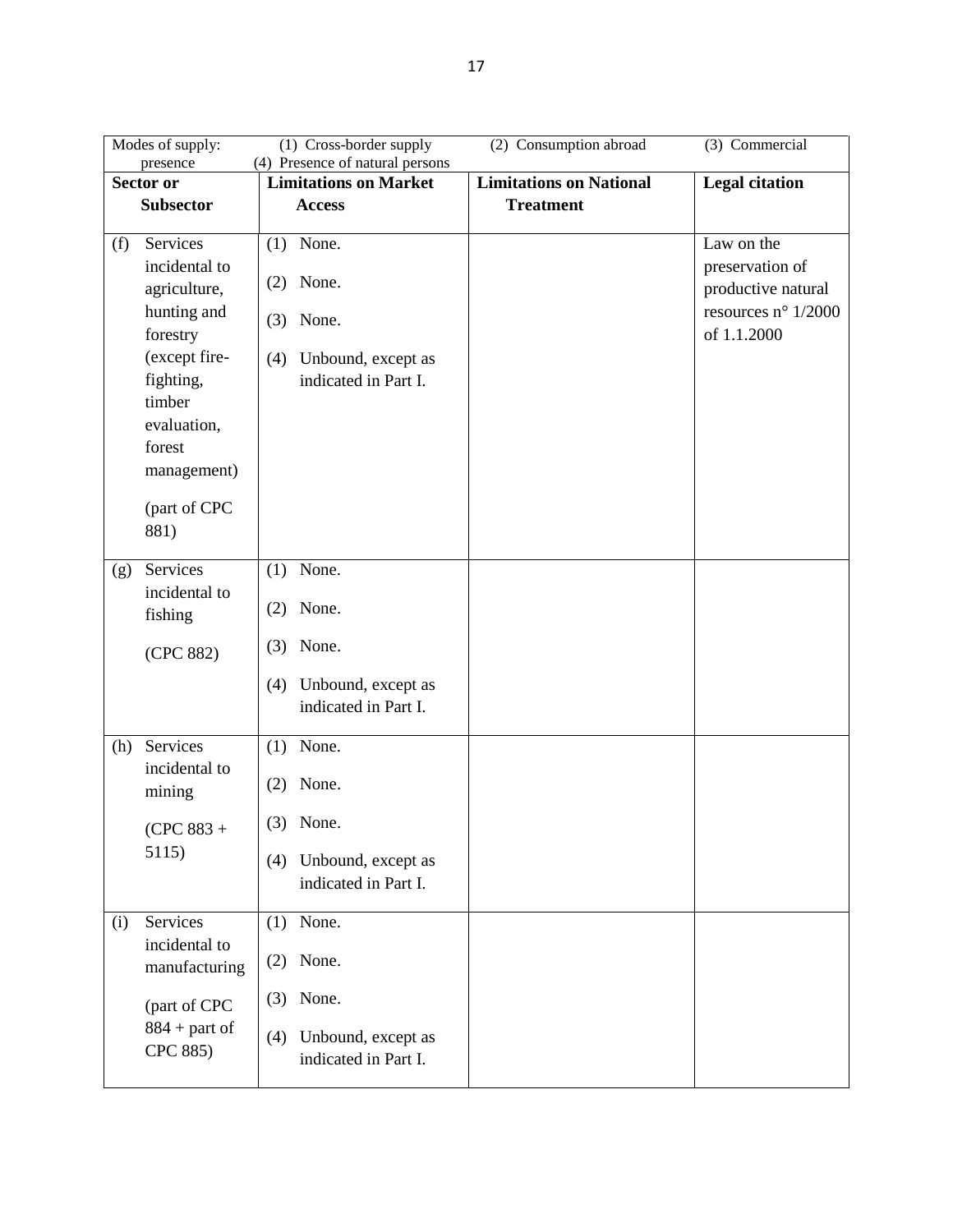| Modes of supply:                                                                   | (1) Cross-border supply                                                                                 | (2) Consumption abroad                                                                                                                                                                                                                                   | (3) Commercial                                                                                                                                                                             |
|------------------------------------------------------------------------------------|---------------------------------------------------------------------------------------------------------|----------------------------------------------------------------------------------------------------------------------------------------------------------------------------------------------------------------------------------------------------------|--------------------------------------------------------------------------------------------------------------------------------------------------------------------------------------------|
| presence                                                                           | (4) Presence of natural persons                                                                         |                                                                                                                                                                                                                                                          |                                                                                                                                                                                            |
| <b>Sector or</b>                                                                   | <b>Limitations on Market</b>                                                                            | <b>Limitations on National</b>                                                                                                                                                                                                                           | <b>Legal citation</b>                                                                                                                                                                      |
| <b>Subsector</b>                                                                   | <b>Access</b>                                                                                           | <b>Treatment</b>                                                                                                                                                                                                                                         |                                                                                                                                                                                            |
| Services<br>(j)<br>incidental to<br>energy<br>distribution<br>(CPC 887)            | $(1)$ None.<br>None.<br>(2)<br>None.<br>(3)<br>Unbound, except as<br>(4)<br>indicated in Part I.        |                                                                                                                                                                                                                                                          |                                                                                                                                                                                            |
| Placement and<br>(k)<br>supply<br>services of<br>personnel<br>(CPC 872)            | Unbound.<br>(1)<br>Unbound.<br>(2)<br>None.<br>(3)<br>Unbound, except as<br>(4)<br>indicated in Part I. | Branches, subsidiaries and<br>affiliates of foreign placement<br>companies are not allowed to<br>actively seek to place or<br>introduce into the domestic<br>labor market natural persons<br>on behalf of parts of the<br>company located abroad.<br>SR. | Regulation $n^{\circ}$ 39 to<br>Labour Law n°<br>88/1995 of<br>8.8.1995<br>Guidelines of the<br>Labor market<br>directorate<br>regarding intra<br>company labor<br>movements,<br>23.5.1999 |
| Investigation<br>(1)<br>and security<br>limited to<br>consulting<br>(CPC 87302)    | Unbound.<br>(1)<br>None.<br>(2)<br>None.<br>(3)<br>Unbound, except as<br>(4)<br>indicated in Part I.    |                                                                                                                                                                                                                                                          | Law establishing<br>the nationwide<br>police system, n°<br>12/1960 of<br>2.3.1960                                                                                                          |
| (m) Related<br>scientific and<br>technical<br>consulting<br>services<br>(CPC 8675) | None.<br>(1)<br>None.<br>(2)<br>None.<br>(3)<br>Unbound, except as<br>(4)<br>indicated in Part I.       |                                                                                                                                                                                                                                                          |                                                                                                                                                                                            |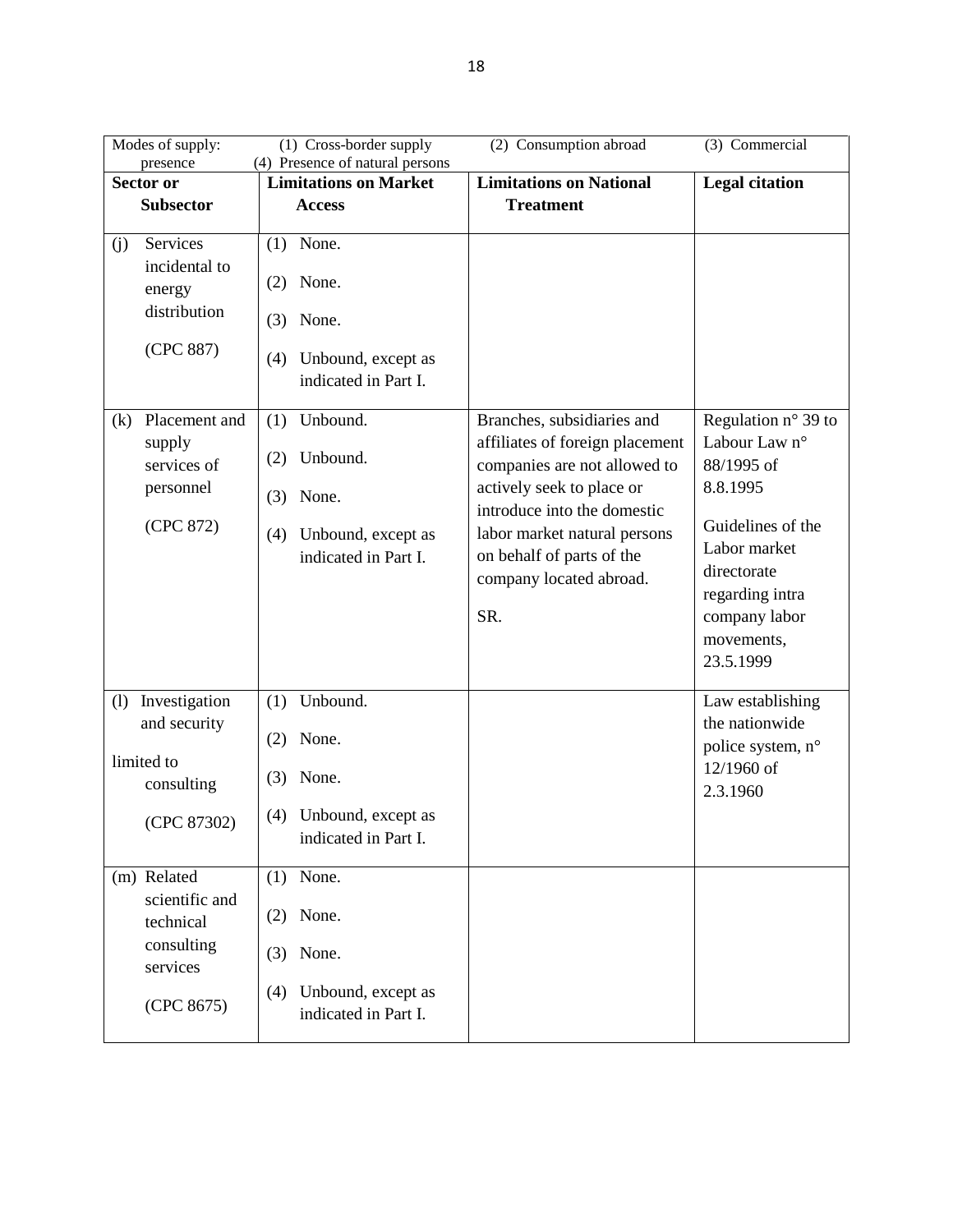| Modes of supply:                |                                 |     | (1) Cross-border supply                    | (2) Consumption abroad         | (3) Commercial              |
|---------------------------------|---------------------------------|-----|--------------------------------------------|--------------------------------|-----------------------------|
| presence                        |                                 |     | (4) Presence of natural persons            |                                |                             |
| Sector or                       |                                 |     | <b>Limitations on Market</b>               | <b>Limitations on National</b> | <b>Legal citation</b>       |
| <b>Subsector</b>                |                                 |     | <b>Access</b>                              | <b>Treatment</b>               |                             |
| (n)                             | Maintenance                     |     | $(1)$ None.                                |                                |                             |
|                                 | and repair of<br>equipment (not | (2) | None.                                      |                                |                             |
| including<br>maritime           |                                 | (3) | None.                                      |                                |                             |
| vessels,                        |                                 | (4) | Unbound, except as                         |                                |                             |
|                                 | aircraft or                     |     | indicated in Part I.                       |                                |                             |
| other                           |                                 |     |                                            |                                |                             |
|                                 | transportation                  |     |                                            |                                |                             |
|                                 | equipment)                      |     |                                            |                                |                             |
|                                 |                                 |     |                                            |                                |                             |
|                                 | $(CPC 633 +$                    |     |                                            |                                |                             |
|                                 | 8861-8866)                      |     |                                            |                                |                             |
| Building-<br>$\left( 0 \right)$ |                                 | (1) | None.                                      |                                |                             |
| cleaning<br>services            |                                 | (2) | None.                                      |                                |                             |
|                                 | (CPC 874)                       | (3) | None.                                      |                                |                             |
|                                 |                                 | (4) | Unbound, except as                         |                                |                             |
|                                 |                                 |     | indicated in Part I.                       |                                |                             |
|                                 |                                 |     |                                            |                                |                             |
| (p)<br>services                 | Photographic                    | (1) | None                                       |                                |                             |
|                                 | (except for                     | (2) | None.                                      |                                | Law on civil<br>aviation n° |
| aerial                          | photography)                    | (3) | None.                                      |                                | 512/1974 of                 |
|                                 | (CPC 875)                       |     | (4) Unbound, except as                     |                                | 15.6.1974                   |
|                                 |                                 |     | indicated in Part I.                       |                                |                             |
| (q)                             | Packaging                       |     | $(1)$ None.                                |                                |                             |
| services                        |                                 | (2) | None.                                      |                                |                             |
|                                 | (CPC 876)                       | (3) | None.                                      |                                |                             |
|                                 |                                 | (4) | Unbound, except as<br>indicated in Part I. |                                |                             |
|                                 |                                 |     |                                            |                                |                             |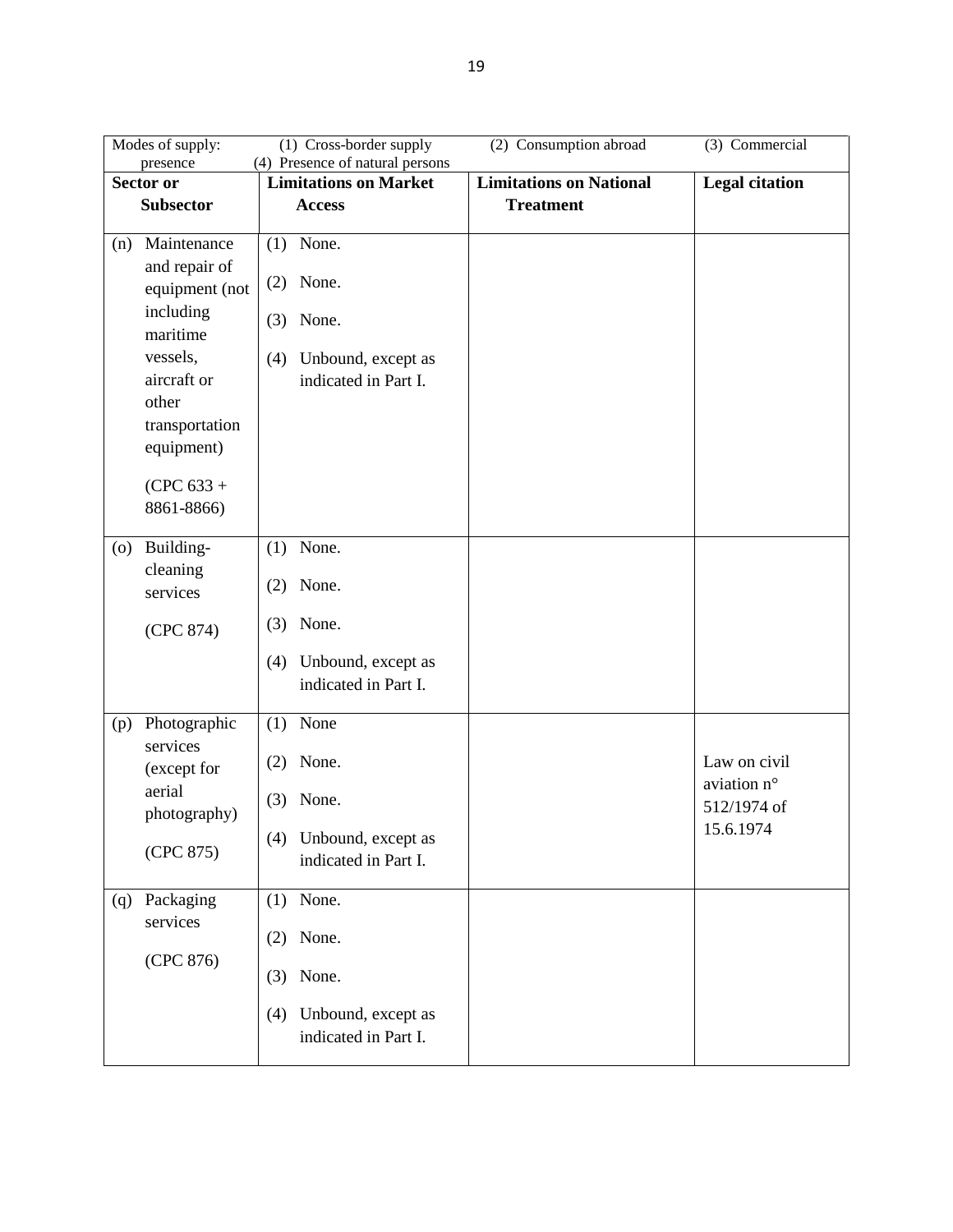| Modes of supply:                        | (1) Cross-border supply                           | (2) Consumption abroad                                       | (3) Commercial                    |
|-----------------------------------------|---------------------------------------------------|--------------------------------------------------------------|-----------------------------------|
| presence                                | (4) Presence of natural persons                   |                                                              |                                   |
| Sector or                               | <b>Limitations on Market</b>                      | <b>Limitations on National</b>                               | <b>Legal citation</b>             |
| <b>Subsector</b>                        | <b>Access</b>                                     | <b>Treatment</b>                                             |                                   |
| Printing,<br>(r)                        | None.<br>(1)                                      |                                                              |                                   |
| publishing                              | None.<br>(2)                                      |                                                              |                                   |
| (CPC 88442)                             | None.<br>(3)                                      |                                                              |                                   |
|                                         | Unbound, except as<br>(4)<br>indicated in Part I. |                                                              |                                   |
| Convention<br>(s)                       | $(1)$ None.                                       |                                                              |                                   |
| services                                | None.<br>(2)                                      |                                                              |                                   |
| (part of CPC<br>87909)                  | None.<br>(3)                                      |                                                              |                                   |
|                                         | Unbound, except as<br>(4)<br>indicated in Part I. |                                                              |                                   |
| Other<br>(t)                            | None.<br>(1)                                      | Translation and interpretation<br>services for tribunals and | Regulation                        |
| Translation<br>$\qquad \qquad -$<br>and | None.<br>(2)                                      | courts are permitted only to                                 | establishing the<br>procedures of |
| interpretation                          | None.<br>(3)                                      | persons residing in the<br>territory of the nation.          | judicial processes,               |
| services                                | Unbound, except as<br>(4)                         |                                                              |                                   |
| (CPC 87905)                             | indicated in Part I.                              |                                                              |                                   |
| Other<br>$\frac{1}{2}$                  | None.<br>(1)                                      |                                                              |                                   |
| (CPC 879<br>except 87905)               | None.<br>(2)                                      |                                                              |                                   |
|                                         | $(3)$ None.                                       |                                                              |                                   |
| excluding:<br>auctioneering             | Unbound, except as<br>(4)                         |                                                              |                                   |
| services; debt                          | indicated in Part I.                              |                                                              |                                   |
| collection                              |                                                   |                                                              |                                   |
| services;                               |                                                   |                                                              |                                   |
| precious metal                          |                                                   |                                                              |                                   |
| pouncing                                |                                                   |                                                              |                                   |
| services;                               |                                                   |                                                              |                                   |
| 2.                                      | <b>COMMUNICATION SERVICES</b>                     |                                                              |                                   |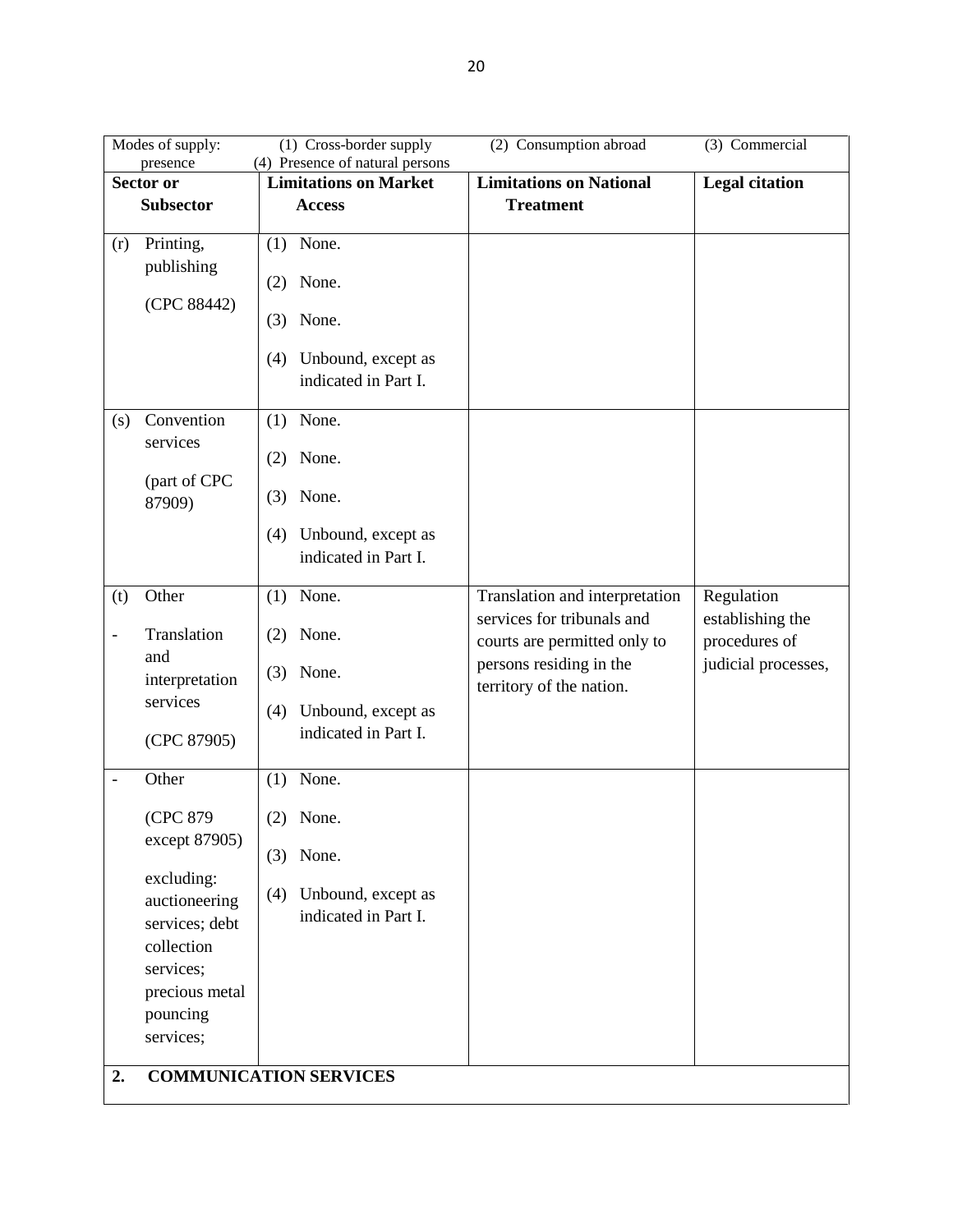| Modes of supply:<br>presence                                          | $(1)$ Cross-border supply<br>(4) Presence of natural persons                                                                                                                                                                  | (2) Consumption abroad                                                  | (3) Commercial                                                                                                                                    |
|-----------------------------------------------------------------------|-------------------------------------------------------------------------------------------------------------------------------------------------------------------------------------------------------------------------------|-------------------------------------------------------------------------|---------------------------------------------------------------------------------------------------------------------------------------------------|
| <b>Sector or</b>                                                      | <b>Limitations on Market</b>                                                                                                                                                                                                  | <b>Limitations on National</b>                                          | <b>Legal citation</b>                                                                                                                             |
| <b>Subsector</b>                                                      | <b>Access</b>                                                                                                                                                                                                                 | <b>Treatment</b>                                                        |                                                                                                                                                   |
| <b>Telecommunications Services</b><br>$C_{\bullet}$                   |                                                                                                                                                                                                                               |                                                                         |                                                                                                                                                   |
|                                                                       | <b>Basic Telecommunications Services</b>                                                                                                                                                                                      |                                                                         |                                                                                                                                                   |
| <b>Basic</b><br>telecommunica                                         | $(1)$ None.<br>$(2)$ None.                                                                                                                                                                                                    | Foreign providers may<br>provide international basic                    | Telecommunication<br>law n° 12/1980 of                                                                                                            |
| tions services<br>(Part of CPC<br>7521, 7522,<br>7523, 7526,<br>7529) | (3) None except that Basic<br>telecommunication<br>services in rural areas<br>may be reserved to<br>local rural<br>telecommunication<br>operators.<br>Branching is allowed.<br>(4) Unbound, except as<br>indicated in Part I. | communications services only<br>through the major national<br>operator. | 3.1.1980<br>Telecommunication<br>Act n° 6387/2006<br>of 18.12.2006<br>Interprovincial<br>convention on rural<br>telecommunication<br>of 19.6.1997 |
|                                                                       | Value-added Telecommunications Services                                                                                                                                                                                       |                                                                         |                                                                                                                                                   |
| Value-added<br>telecommunica<br>tions services                        | $(1)$ None.<br>$(2)$ None.                                                                                                                                                                                                    |                                                                         |                                                                                                                                                   |
| (Part of CPC<br>7521, 7522,<br>7523, 7526,                            | (3) None. Branching is<br>allowed.                                                                                                                                                                                            |                                                                         |                                                                                                                                                   |
| 7529)                                                                 | Unbound, except as<br>(4)<br>indicated in Part I.                                                                                                                                                                             |                                                                         |                                                                                                                                                   |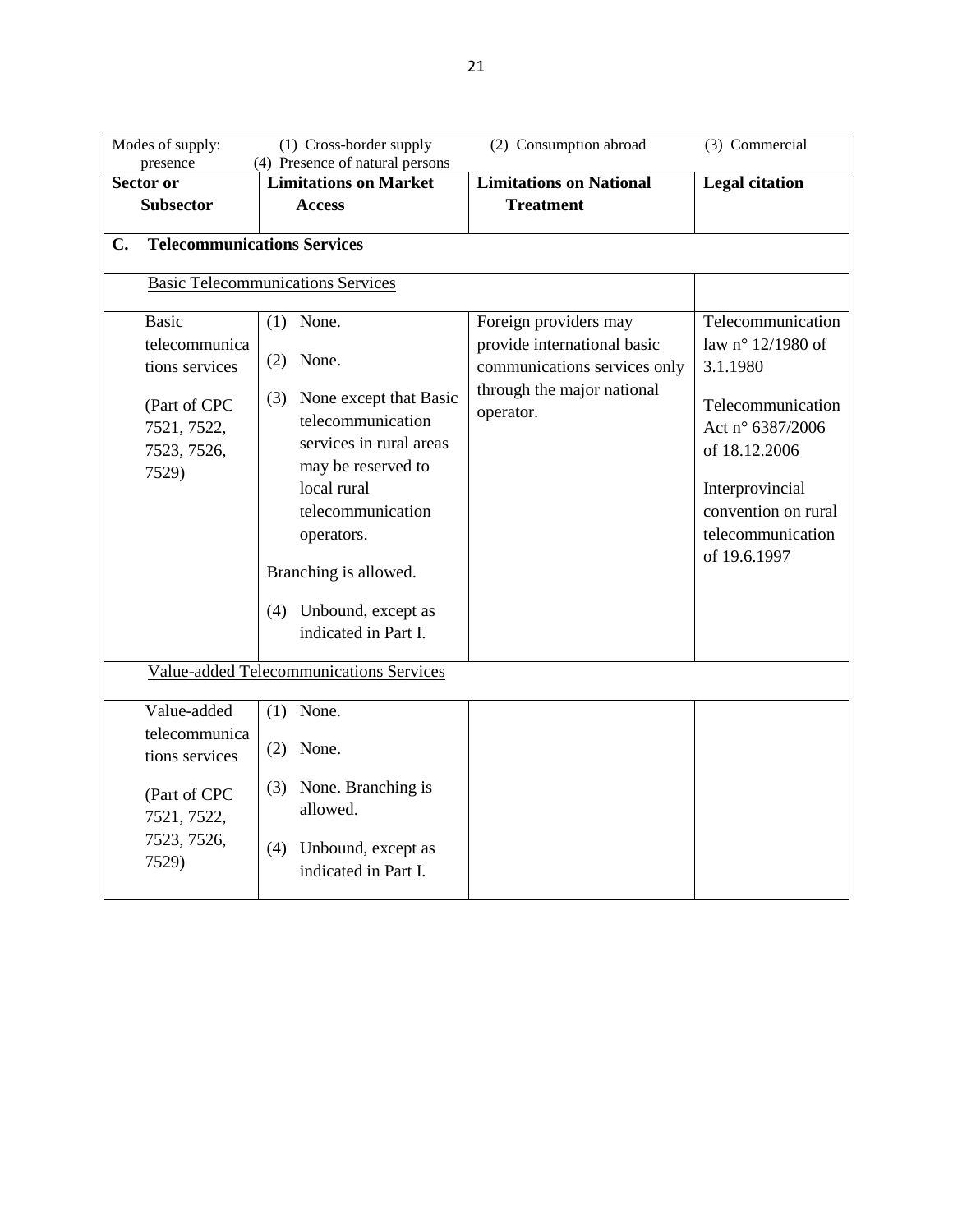|           | Modes of supply:<br>presence                         | (1) Cross-border supply<br>(4) Presence of natural persons | (2) Consumption abroad         | (3) Commercial        |
|-----------|------------------------------------------------------|------------------------------------------------------------|--------------------------------|-----------------------|
|           | <b>Sector or</b>                                     | <b>Limitations on Market</b>                               | <b>Limitations on National</b> | <b>Legal citation</b> |
|           | <b>Subsector</b>                                     | <b>Access</b>                                              | <b>Treatment</b>               |                       |
| 3.        |                                                      | <b>CONSTRUCTION AND RELATED ENGINEERING SERVICES</b>       |                                |                       |
| A.        | General<br>Construction                              | $(1)$ None.<br>None.                                       |                                |                       |
|           | Work for<br><b>Buildings</b>                         | (2)<br>None.<br>(3)                                        |                                |                       |
|           | (CPC 512)                                            | Unbound, except as<br>(4)<br>indicated in Part I.          |                                |                       |
| <b>B.</b> | Construction<br><b>Work for Civil</b><br>Engineering | None.<br>(1)<br>None.<br>(2)                               |                                |                       |
|           | (CPC 513)                                            | (3)<br>None.                                               |                                |                       |
|           |                                                      | Unbound, except as<br>(4)<br>indicated in Part I.          |                                |                       |
| C.        | Installation                                         | $(1)$ None.                                                |                                |                       |
|           | and <b>Assembly</b><br><b>Work</b>                   | None.<br>(2)                                               |                                |                       |
|           | $(CPC 514 +$                                         | None.<br>(3)                                               |                                |                       |
|           | 516)                                                 | Unbound, except as<br>(4)<br>indicated in Part I.          |                                |                       |
| D.        | Building                                             | None.<br>(1)                                               |                                |                       |
|           | Completion<br>and Finishing                          | $(2)$ None.                                                |                                |                       |
|           | <b>Work</b>                                          | $(3)$ None.                                                |                                |                       |
|           | (CPC 517)                                            | Unbound, except as<br>(4)<br>indicated in Part I.          |                                |                       |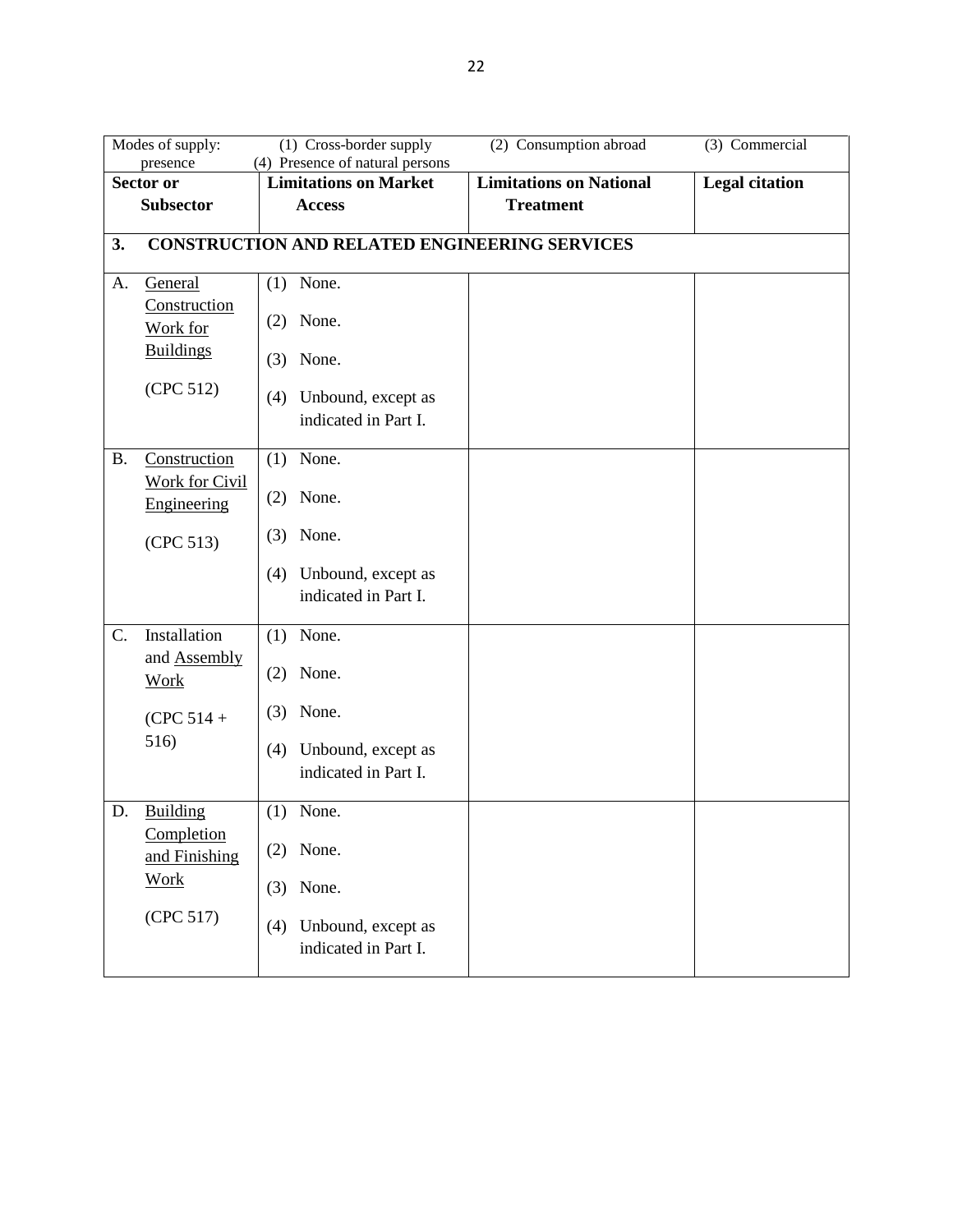|                          | Modes of supply:                 | (1) Cross-border supply                                         | (2) Consumption abroad         | (3) Commercial        |
|--------------------------|----------------------------------|-----------------------------------------------------------------|--------------------------------|-----------------------|
|                          | presence<br>Sector or            | (4) Presence of natural persons<br><b>Limitations on Market</b> | <b>Limitations on National</b> | <b>Legal citation</b> |
|                          | <b>Subsector</b>                 | <b>Access</b>                                                   | <b>Treatment</b>               |                       |
|                          |                                  |                                                                 |                                |                       |
| E.                       | Other                            | $(1)$ None.                                                     |                                |                       |
| $\overline{a}$           | Pre-erection<br>work at          | None.<br>(2)<br>None.                                           |                                |                       |
|                          | construction                     | (3)                                                             |                                |                       |
|                          | sites                            | Unbound, except as<br>(4)                                       |                                |                       |
|                          | (CPC 511)                        | indicated in Part I.                                            |                                |                       |
| $\overline{\phantom{0}}$ | Special<br>construction<br>work  |                                                                 |                                |                       |
|                          | (CPC 515)                        |                                                                 |                                |                       |
|                          | Renting                          | $(1)$ None.                                                     |                                |                       |
|                          | services<br>related to           | None.<br>(2)                                                    |                                |                       |
|                          | equipment for<br>construction or | (3)<br>None.                                                    |                                |                       |
|                          | demolition of                    | Unbound, except as<br>(4)                                       |                                |                       |
|                          | buildings or                     | indicated in Part I.                                            |                                |                       |
|                          | civil                            |                                                                 |                                |                       |
|                          | engineering<br>works, with       |                                                                 |                                |                       |
|                          | operator                         |                                                                 |                                |                       |
|                          | (CPC 518)                        |                                                                 |                                |                       |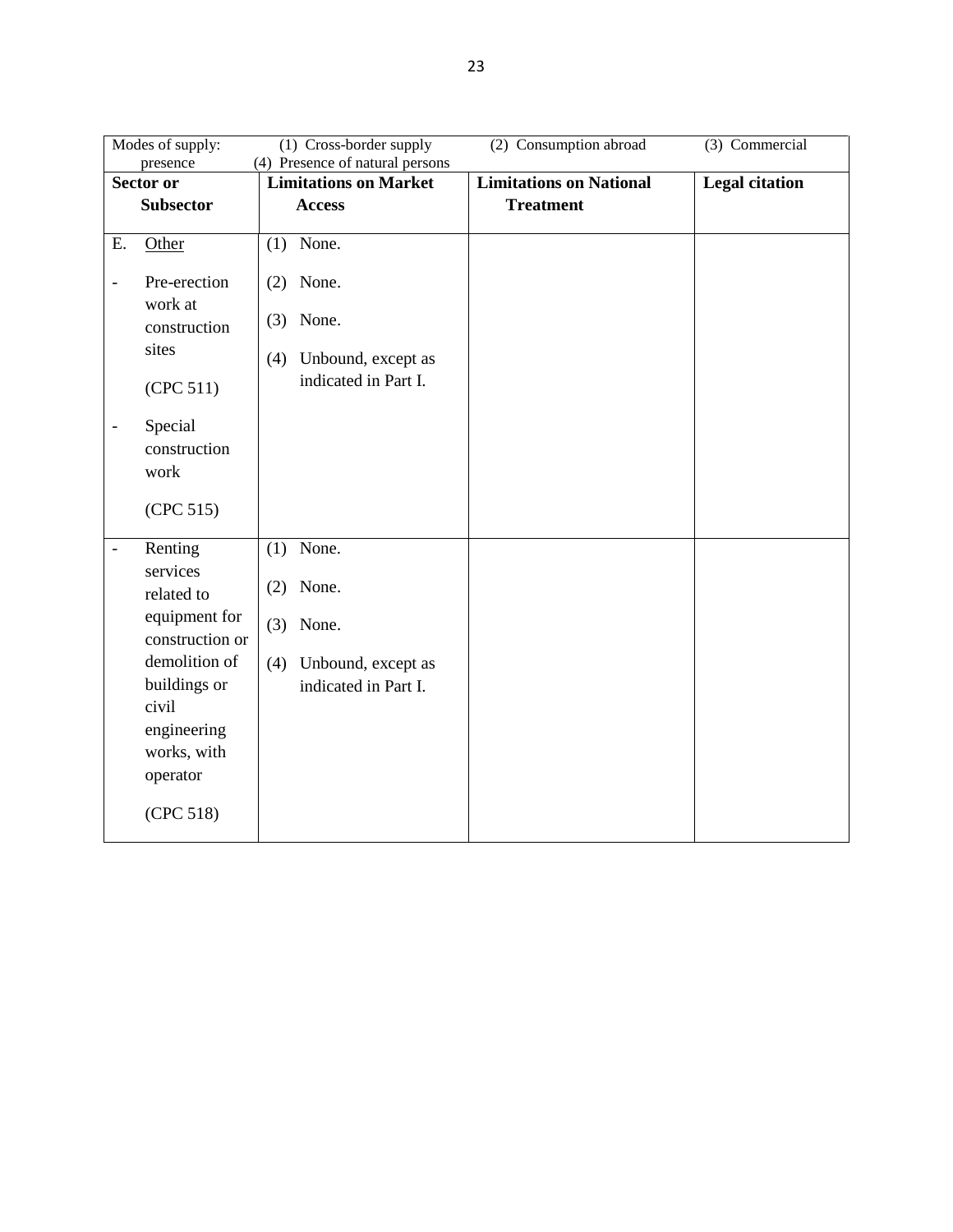|           | Modes of supply:                                                                                                                                                                                   | (1) Cross-border supply                                                                           | (2) Consumption abroad         | (3) Commercial                                                                |
|-----------|----------------------------------------------------------------------------------------------------------------------------------------------------------------------------------------------------|---------------------------------------------------------------------------------------------------|--------------------------------|-------------------------------------------------------------------------------|
|           | presence<br>Sector or                                                                                                                                                                              | (4) Presence of natural persons<br><b>Limitations on Market</b>                                   | <b>Limitations on National</b> | <b>Legal citation</b>                                                         |
|           | <b>Subsector</b>                                                                                                                                                                                   | <b>Access</b>                                                                                     | <b>Treatment</b>               |                                                                               |
| 4.        | <b>DISTRIBUTION SERVICES</b>                                                                                                                                                                       |                                                                                                   |                                |                                                                               |
| А.        | Commission<br>Agents'<br>Services<br>Excluding<br>services<br>related to<br>commodities<br>(Part of CPC                                                                                            | None.<br>(1)<br>None.<br>(2)<br>None.<br>(3)<br>Unbound, except as<br>(4)<br>indicated in Part I. |                                | <b>Central Bank</b><br>Circular on<br>commodities<br>markets of<br>19.12.2010 |
| <b>B.</b> | 621)<br>Wholesale<br><b>Trade Services</b><br>except<br>pharmaceutical<br>products,<br>medical<br>appliances,<br>arms,<br>ammunition<br>and explosives<br>(Part of CPC<br>622 except<br>CPC 62262) | $(1)$ None.<br>None.<br>(2)<br>None.<br>(3)<br>Unbound, except as<br>(4)<br>indicated in Part I.  |                                |                                                                               |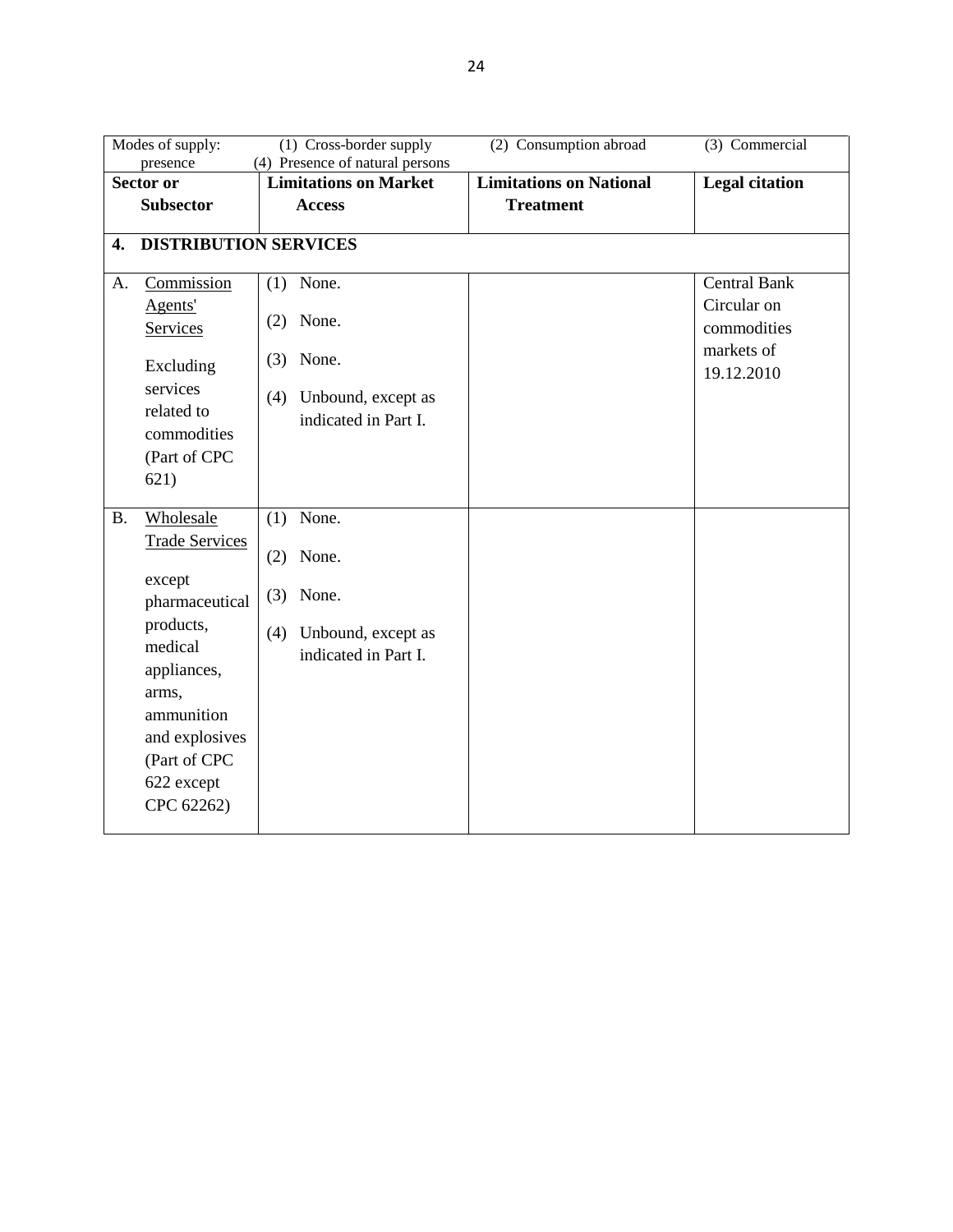| Modes of supply:<br>presence                                                                                                                                                                                | (1) Cross-border supply<br>(4) Presence of natural persons                                                                                                                                                                                                                                                                                                                                                                                                     | (2) Consumption abroad         | (3) Commercial                                                  |
|-------------------------------------------------------------------------------------------------------------------------------------------------------------------------------------------------------------|----------------------------------------------------------------------------------------------------------------------------------------------------------------------------------------------------------------------------------------------------------------------------------------------------------------------------------------------------------------------------------------------------------------------------------------------------------------|--------------------------------|-----------------------------------------------------------------|
| Sector or                                                                                                                                                                                                   | <b>Limitations on Market</b>                                                                                                                                                                                                                                                                                                                                                                                                                                   | <b>Limitations</b> on National | <b>Legal citation</b>                                           |
| <b>Subsector</b>                                                                                                                                                                                            | <b>Access</b>                                                                                                                                                                                                                                                                                                                                                                                                                                                  | <b>Treatment</b>               |                                                                 |
| C.<br>Retailing<br>Services<br>except<br>pharmaceutical<br>products,<br>medical<br>appliances,<br>arms,<br>ammunition<br>and explosives<br>(Part of CPC<br>$631 + 632 +$<br>$6111 + 6113 +$<br>$6121 + 613$ | $(1)$ None.<br>None.<br>(2)<br>None except that:<br>(3)<br>each foreign retail<br>$\overline{a}$<br>chain cannot have<br>more than 20 shops<br>(does not apply to<br>single-brand retail<br>services).<br>shops of more than<br>$\overline{\phantom{a}}$<br>5'000 m2 in city<br>centers are subject to<br>approval, including<br>Economic needs Test<br>and Impact assessment<br>on small retail business<br>Unbound, except as<br>(4)<br>indicated in Part I. | SSRR.                          | Regulation on<br>promotion of SMEs<br>n° 39/2001 of<br>8.1.2001 |
| Franchising<br>D.                                                                                                                                                                                           | None.<br>(1)                                                                                                                                                                                                                                                                                                                                                                                                                                                   |                                |                                                                 |
| (CPC 8929)                                                                                                                                                                                                  | None.<br>(2)                                                                                                                                                                                                                                                                                                                                                                                                                                                   |                                |                                                                 |
|                                                                                                                                                                                                             | None.<br>(3)                                                                                                                                                                                                                                                                                                                                                                                                                                                   |                                |                                                                 |
|                                                                                                                                                                                                             | Unbound, except as<br>(4)<br>indicated in Part I.                                                                                                                                                                                                                                                                                                                                                                                                              |                                |                                                                 |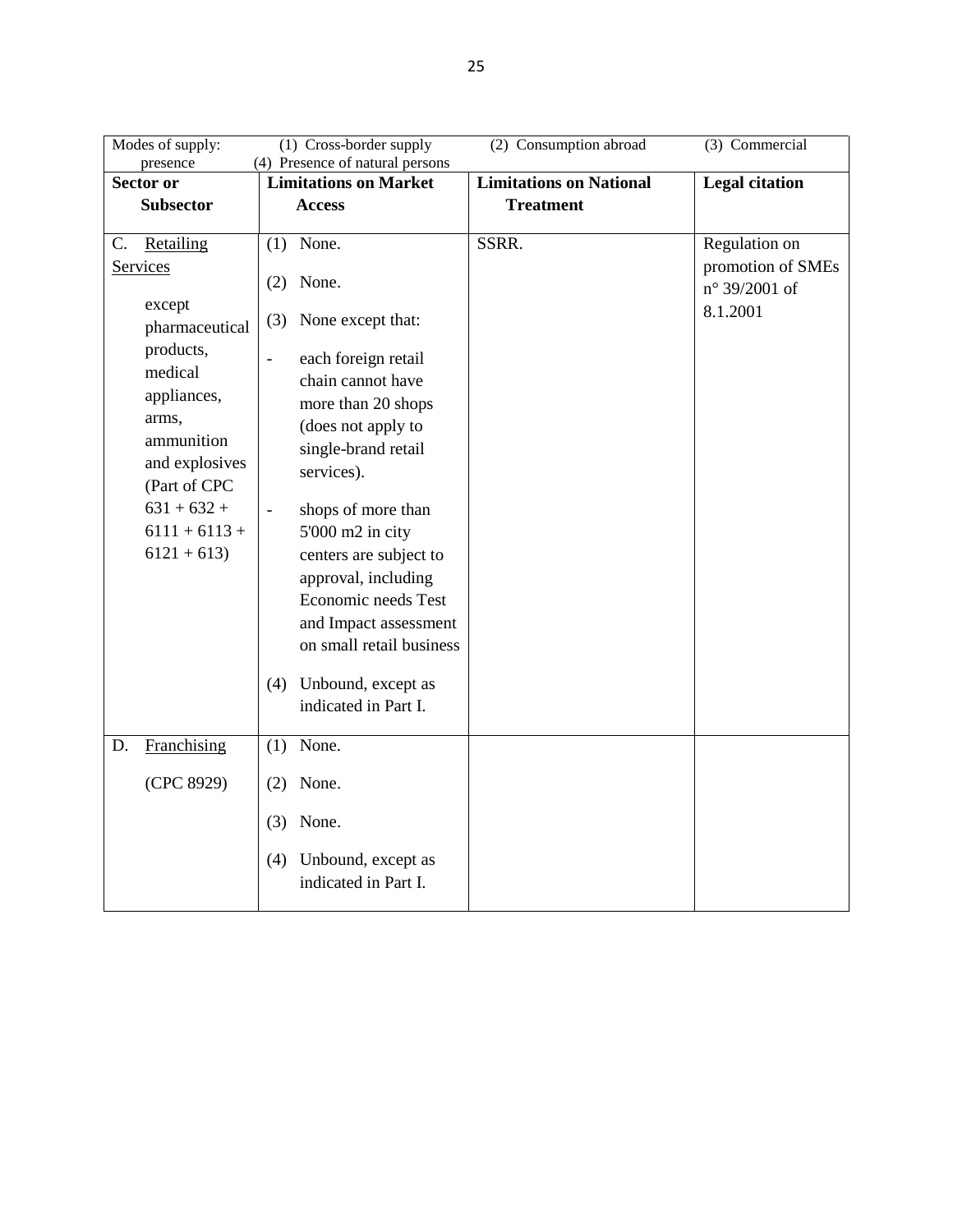|           | Modes of supply:<br>presence                                        | (1) Cross-border supply<br>(4) Presence of natural persons | (2) Consumption abroad                              | $(3)$ Commercial                   |  |  |
|-----------|---------------------------------------------------------------------|------------------------------------------------------------|-----------------------------------------------------|------------------------------------|--|--|
|           | Sector or                                                           | <b>Limitations on Market</b>                               | <b>Limitations on National</b>                      | <b>Legal citation</b>              |  |  |
|           | <b>Subsector</b>                                                    | <b>Access</b>                                              | <b>Treatment</b>                                    |                                    |  |  |
|           |                                                                     |                                                            |                                                     |                                    |  |  |
| 5.        | <b>EDUCATIONAL SERVICES</b>                                         |                                                            |                                                     |                                    |  |  |
|           | Limited to education services wholly finance by the private sector. |                                                            |                                                     |                                    |  |  |
| A.        | Primary                                                             | $(1)$ None.                                                | One member of the board of                          | Private primary                    |  |  |
|           | Education<br>Services                                               | None.<br>(2)                                               | directors must be national or<br>permanent resident | schools regulation<br>n° 1/1950 of |  |  |
|           | (CPC 921)                                                           | None.<br>(3)                                               |                                                     | 1.1.1950                           |  |  |
|           |                                                                     | (4) Unbound, except as<br>indicated in Part I.             |                                                     |                                    |  |  |
| <b>B.</b> | Secondary                                                           | $(1)$ None.                                                |                                                     |                                    |  |  |
|           | Education<br>Services                                               | $(2)$ None.                                                |                                                     |                                    |  |  |
|           | (CPC 922)                                                           | $(3)$ None.                                                |                                                     |                                    |  |  |
|           |                                                                     | Unbound, except as<br>(4)<br>indicated in Part I.          |                                                     |                                    |  |  |
| C.        | Higher                                                              | $(1)$ None.                                                |                                                     |                                    |  |  |
|           | Education<br>Services                                               | None.<br>(2)                                               |                                                     |                                    |  |  |
|           | (CPC 923)                                                           | $(3)$ None.                                                |                                                     |                                    |  |  |
|           |                                                                     | (4) Unbound, except as<br>indicated in Part I.             |                                                     |                                    |  |  |
| D.        | <b>Adult</b>                                                        | None.<br>(1)                                               |                                                     |                                    |  |  |
|           | Education<br>Services                                               | None.<br>(2)                                               |                                                     |                                    |  |  |
|           | (CPC 924)                                                           | $(3)$ None.                                                |                                                     |                                    |  |  |
|           |                                                                     | Unbound, except as<br>(4)<br>indicated in Part I.          |                                                     |                                    |  |  |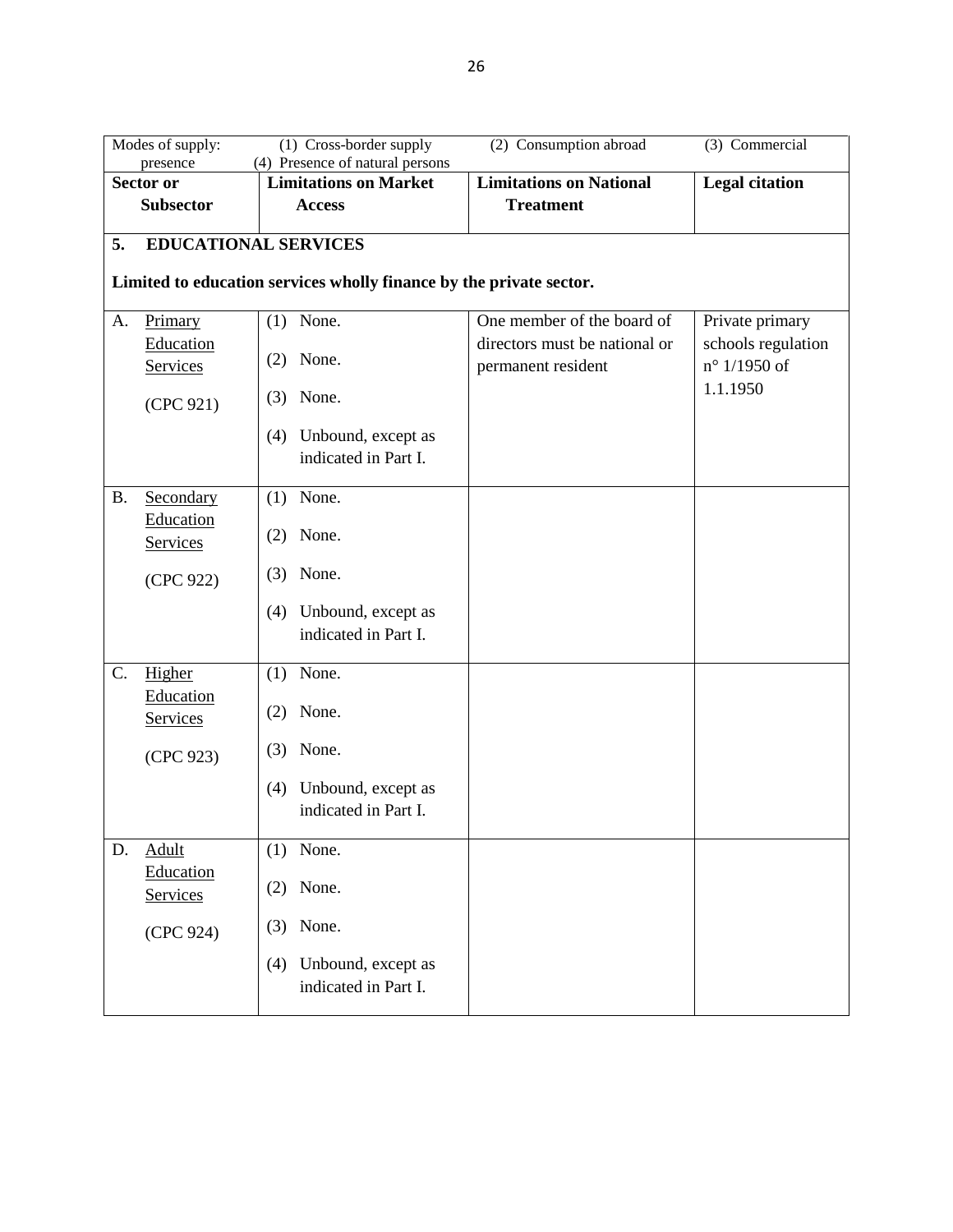|           | Modes of supply:                                                      | (1) Cross-border supply                                         | (2) Consumption abroad         | (3) Commercial        |
|-----------|-----------------------------------------------------------------------|-----------------------------------------------------------------|--------------------------------|-----------------------|
|           | presence<br>Sector or                                                 | (4) Presence of natural persons<br><b>Limitations on Market</b> | <b>Limitations on National</b> | <b>Legal citation</b> |
|           | <b>Subsector</b>                                                      | <b>Access</b>                                                   | <b>Treatment</b>               |                       |
| Ε.        | Other                                                                 | $(1)$ None.                                                     |                                |                       |
|           | Education<br>Services                                                 | None.<br>(2)                                                    |                                |                       |
|           | Except                                                                | (3)<br>None.                                                    |                                |                       |
|           | shooting<br>instruction and<br>flying schools<br>(Part of CPC<br>929) | (4)<br>Unbound, except as<br>indicated in Part I.               |                                |                       |
| 6.        |                                                                       | <b>ENVIRONMENTAL SERVICES</b>                                   |                                |                       |
|           |                                                                       |                                                                 |                                |                       |
| А.        | Sewage                                                                | $(1)$ None.                                                     |                                |                       |
|           | Services                                                              | None.<br>(2)                                                    |                                |                       |
|           | (CPC 9401)                                                            | None.<br>(3)                                                    |                                |                       |
|           |                                                                       | (4)<br>Unbound, except as<br>indicated in Part I.               |                                |                       |
| <b>B.</b> | Refuse                                                                | $(1)$ None.                                                     |                                |                       |
|           | Disposal<br>Services                                                  | None.<br>(2)                                                    |                                |                       |
|           | (CPC 9402)                                                            | None.<br>(3)                                                    |                                |                       |
|           |                                                                       | Unbound, except as<br>(4)<br>indicated in Part I.               |                                |                       |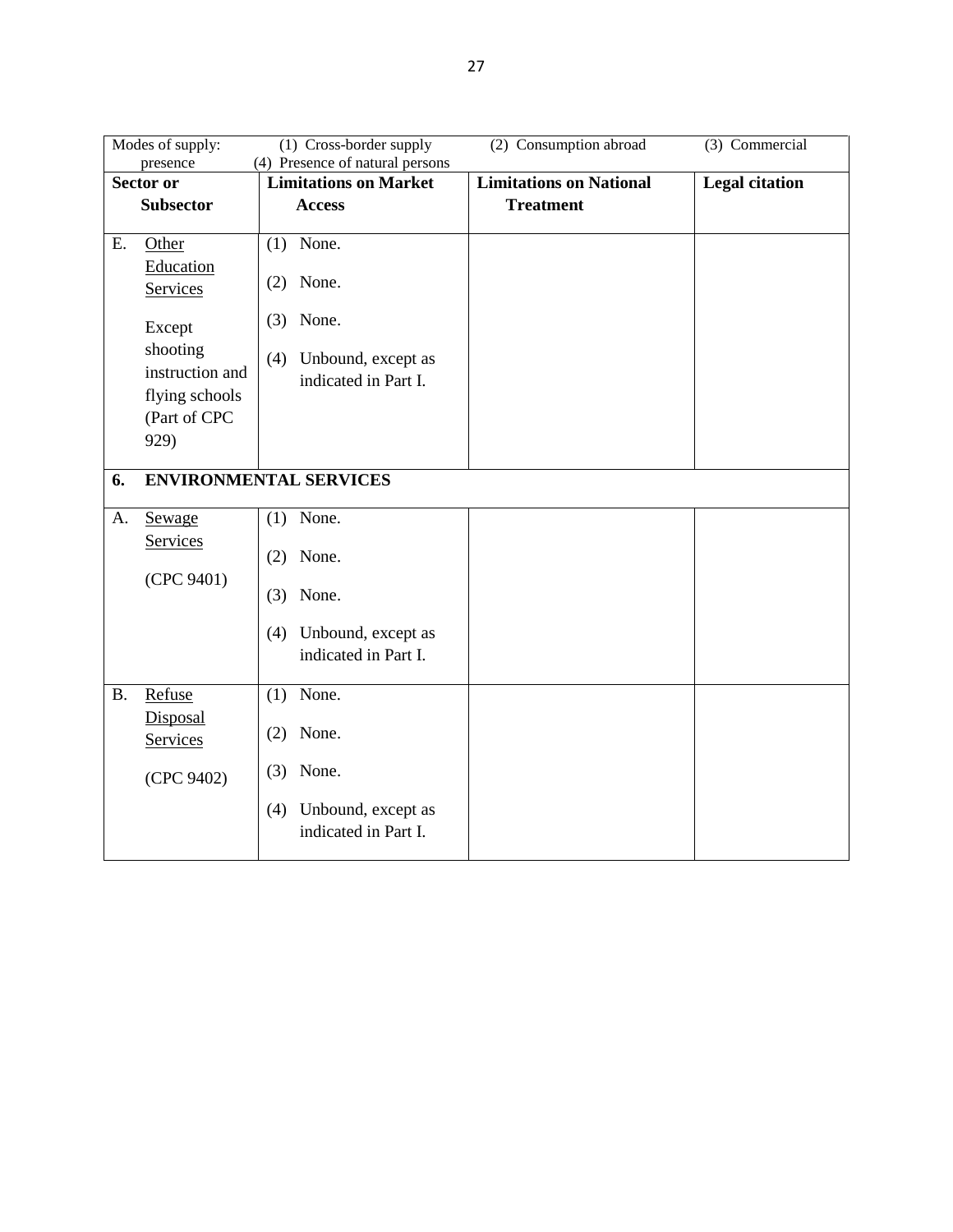|                              | Modes of supply:<br>presence | $(1)$ Cross-border supply<br>(4) Presence of natural persons | (2) Consumption abroad         | (3) Commercial        |
|------------------------------|------------------------------|--------------------------------------------------------------|--------------------------------|-----------------------|
|                              | <b>Sector or</b>             | <b>Limitations on Market</b>                                 | <b>Limitations on National</b> | <b>Legal citation</b> |
|                              | <b>Subsector</b>             | <b>Access</b>                                                | <b>Treatment</b>               |                       |
|                              |                              |                                                              |                                |                       |
| C.                           | Sanitation and               | $(1)$ None.                                                  |                                |                       |
|                              | Similar<br>Services          | $(2)$ None.                                                  |                                |                       |
|                              | (CPC 9403)                   | None.<br>(3)                                                 |                                |                       |
|                              |                              | (4) Unbound, except as<br>indicated in Part I.               |                                |                       |
| D.                           | Other                        | $(1)$ None.                                                  |                                |                       |
| $\qquad \qquad \blacksquare$ | Cleaning                     | $(2)$ None.                                                  |                                |                       |
|                              | services of<br>exhaust gases | $(3)$ None.                                                  |                                |                       |
|                              | (CPC 9404)                   | (4)<br>Unbound, except as<br>indicated in Part I.            |                                |                       |
| $\overline{\phantom{0}}$     | Noise                        | $(1)$ None.                                                  |                                |                       |
|                              | abatement<br>services        | $(2)$ None.                                                  |                                |                       |
|                              | (CPC 9405)                   | $(3)$ None.                                                  |                                |                       |
|                              |                              | Unbound, except as<br>(4)<br>indicated in Part I.            |                                |                       |
| $\frac{1}{2}$                | Nature and                   | $(1)$ None.                                                  |                                |                       |
|                              | landscape<br>protection      | $(2)$ None.                                                  |                                |                       |
|                              | services                     | $(3)$ None.                                                  |                                |                       |
|                              | (CPC 9406)                   | Unbound, except as<br>(4)<br>indicated in Part I.            |                                |                       |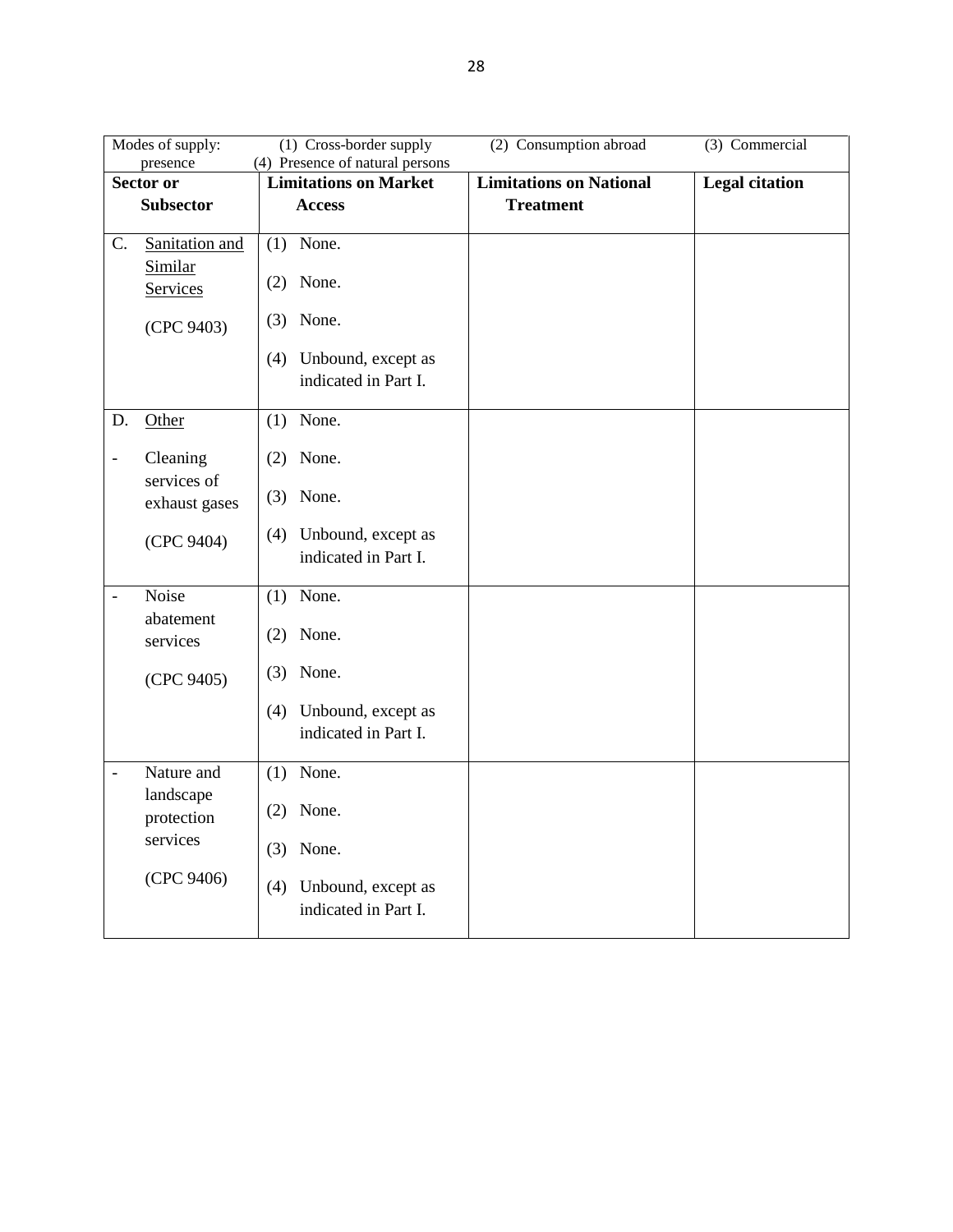| Modes of supply:                                                                                                         | (1) Cross-border supply                                                                           | (2) Consumption abroad         | (3) Commercial                                                  |  |
|--------------------------------------------------------------------------------------------------------------------------|---------------------------------------------------------------------------------------------------|--------------------------------|-----------------------------------------------------------------|--|
| presence                                                                                                                 | (4) Presence of natural persons                                                                   |                                |                                                                 |  |
| Sector or                                                                                                                | <b>Limitations on Market</b>                                                                      | <b>Limitations on National</b> | <b>Legal citation</b>                                           |  |
| <b>Subsector</b>                                                                                                         | <b>Access</b>                                                                                     | <b>Treatment</b>               |                                                                 |  |
| Other<br>environmental<br>protection<br>services<br>except<br>radioactivity<br>cleanup and<br>monitoring<br>(Part of CPC | None.<br>(1)<br>None.<br>(2)<br>(3)<br>None.<br>Unbound, except as<br>(4)<br>indicated in Part I. |                                | Law on national<br>radioprotection n°<br>34/1964 of<br>4.3.1964 |  |
| 9409)                                                                                                                    |                                                                                                   |                                |                                                                 |  |
| <b>FINANCIAL SERVICES</b><br>7.                                                                                          |                                                                                                   |                                |                                                                 |  |
| <b>Insurance Services and Insurance-related Services</b>                                                                 |                                                                                                   |                                |                                                                 |  |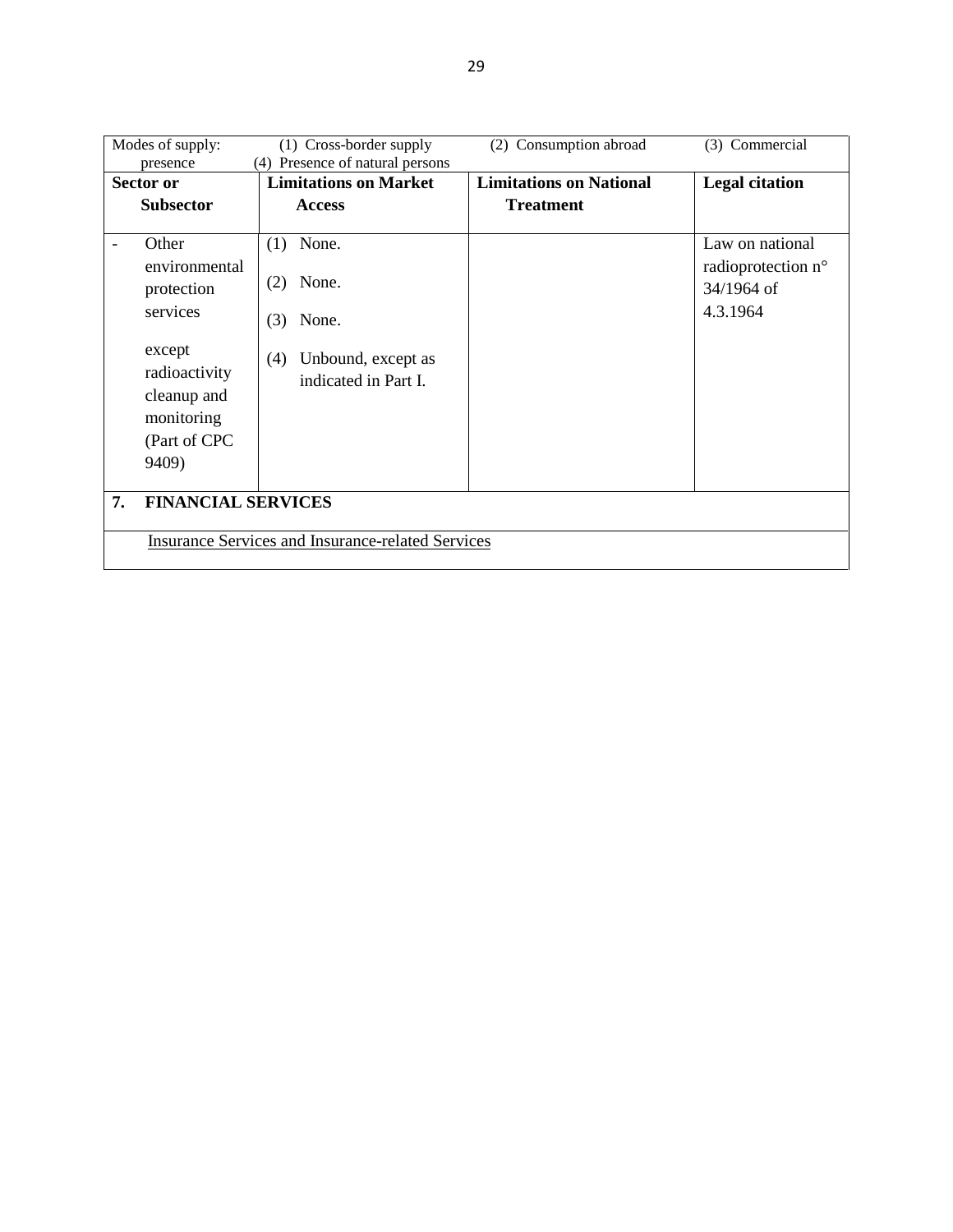|      | Modes of supply:<br>(1) Cross-border supply<br>(2) Consumption abroad<br>(3) Commercial |                                                                 |                                |                       |  |
|------|-----------------------------------------------------------------------------------------|-----------------------------------------------------------------|--------------------------------|-----------------------|--|
|      | presence<br>Sector or                                                                   | (4) Presence of natural persons<br><b>Limitations on Market</b> | <b>Limitations on National</b> | <b>Legal citation</b> |  |
|      | <b>Subsector</b>                                                                        | <b>Access</b>                                                   | <b>Treatment</b>               |                       |  |
|      |                                                                                         |                                                                 |                                |                       |  |
| (i)  | Direct                                                                                  | Foreign insurance                                               | Foreign insurer in the         | Insurance Law n°      |  |
|      | insurance                                                                               | companies may provide                                           | business of life insurance     | 56/1999 of            |  |
|      |                                                                                         | insurance services via                                          | must have additional           | 5.4.1999              |  |
| (ii) | Reinsurance                                                                             | branches.                                                       | operational reserves of 200    |                       |  |
|      | and                                                                                     |                                                                 | million Duro.                  | Circular of the       |  |
|      | retrocession                                                                            | Unbound, except none<br>(1)                                     |                                | Insurance             |  |
|      | (iv) Services                                                                           | for:                                                            | SR.                            | Authority on          |  |
|      | auxiliary to                                                                            | - insurance of risks                                            |                                | reinsurance of        |  |
|      | insurance,                                                                              | relating to maritime                                            |                                | 4.9.2004              |  |
|      | such as                                                                                 | shipping and                                                    |                                | Circular of the       |  |
|      | consultancy,                                                                            | commercial aviation                                             |                                | Insurance             |  |
|      | actuarial, risk                                                                         | and space launching                                             |                                | Authority on          |  |
|      | assessment                                                                              | and freight (including                                          |                                | foreign branching     |  |
|      | and claim                                                                               | satellites), with such                                          |                                | of 15.6.2008          |  |
|      | settlement                                                                              | insurance to cover any                                          |                                |                       |  |
|      | services                                                                                | or all of the following:                                        |                                |                       |  |
|      |                                                                                         | the goods being                                                 |                                |                       |  |
|      | (iii) Insurance                                                                         | transported, the vehicle                                        |                                |                       |  |
|      | intermediation,                                                                         | transporting the goods                                          |                                |                       |  |
|      | such as                                                                                 | and any liability                                               |                                |                       |  |
|      | brokerage and                                                                           | arising therefrom;                                              |                                |                       |  |
|      | agency                                                                                  |                                                                 |                                |                       |  |
|      |                                                                                         | - reinsurance;                                                  |                                |                       |  |
|      |                                                                                         | - services auxiliary to                                         |                                |                       |  |
|      |                                                                                         | insurance;                                                      |                                |                       |  |
|      |                                                                                         |                                                                 |                                |                       |  |
|      |                                                                                         | $(2)$ None.                                                     |                                |                       |  |
|      |                                                                                         | None.<br>(3)                                                    |                                |                       |  |
|      |                                                                                         | Unbound except as<br>(4)                                        |                                |                       |  |
|      |                                                                                         | indicated in Part I.                                            |                                |                       |  |
|      |                                                                                         |                                                                 |                                |                       |  |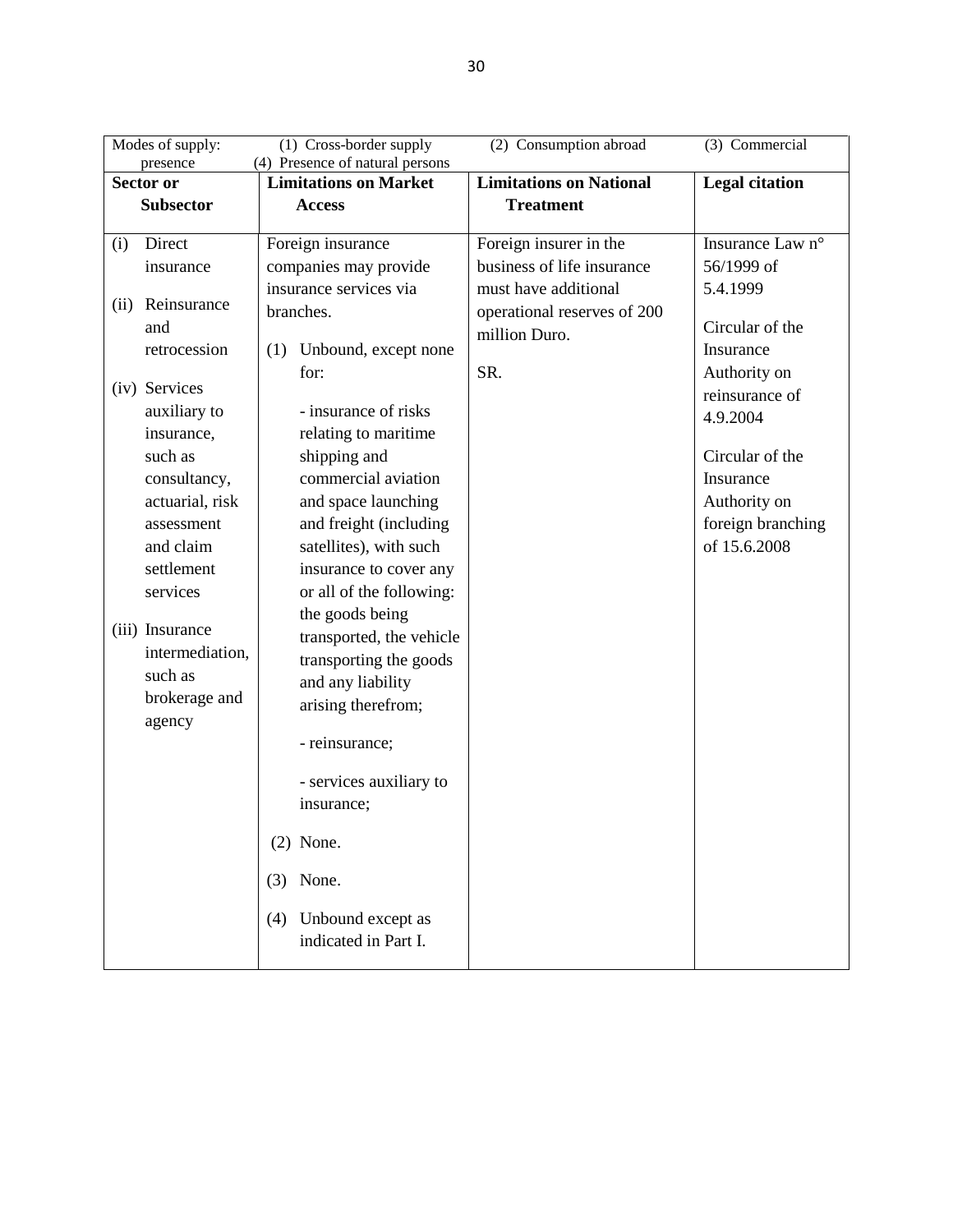|           | Modes of supply:                                           | (1) Cross-border supply                                         |                                            | (2) Consumption abroad                                        | (3) Commercial                          |
|-----------|------------------------------------------------------------|-----------------------------------------------------------------|--------------------------------------------|---------------------------------------------------------------|-----------------------------------------|
|           | presence<br><b>Sector or</b>                               | (4) Presence of natural persons<br><b>Limitations on Market</b> |                                            | <b>Limitations on National</b>                                | <b>Legal citation</b>                   |
|           | <b>Subsector</b>                                           | <b>Access</b>                                                   |                                            | <b>Treatment</b>                                              |                                         |
|           |                                                            |                                                                 |                                            |                                                               |                                         |
|           | Banking and Other Financial Services (excluding insurance) |                                                                 |                                            |                                                               |                                         |
|           | Banking and other                                          | (1)                                                             | Unbound, except for                        | Unbound for Mode 1, except                                    | Circular on                             |
|           | financial                                                  |                                                                 | Asset management,                          | that cross-border supply of                                   | promotion of local                      |
|           | services                                                   |                                                                 | securities services,                       | asset management and                                          | broker-dealers of                       |
|           |                                                            |                                                                 | transfer of information                    | securities services are allowed<br>only if provided through a | 4.6.1919                                |
|           |                                                            |                                                                 | and advisory services.                     | local broker-dealer.                                          | Circular on                             |
|           |                                                            | None.<br>(2)                                                    |                                            |                                                               | promotion of basic                      |
|           |                                                            | None.<br>(3)                                                    |                                            | Foreign banks must have at<br>least 10% of their balance      | financial services in<br>rural areas of |
|           |                                                            | (4)                                                             | Unbound, except as                         | sheets consisting of basic                                    | 6.4.1920                                |
|           |                                                            |                                                                 | indicated in Part I.                       | financial services in rural                                   |                                         |
|           |                                                            |                                                                 |                                            | areas (savings account and                                    |                                         |
|           |                                                            |                                                                 |                                            | small credit).                                                |                                         |
|           |                                                            |                                                                 |                                            | SSRR.                                                         |                                         |
|           | <b>8. HEALTH RELATED AND SOCIAL SERVICES</b>               |                                                                 |                                            |                                                               |                                         |
| A.        | Hospital                                                   | Unbound.<br>(1)                                                 |                                            |                                                               |                                         |
|           | <b>Services</b><br>(CPC 9311)                              | None.<br>(2)                                                    |                                            |                                                               |                                         |
|           |                                                            | None.<br>(3)                                                    |                                            |                                                               |                                         |
|           |                                                            | (4)                                                             | Unbound, except as                         |                                                               |                                         |
|           |                                                            |                                                                 | indicated in Part I.                       |                                                               |                                         |
| <b>B.</b> | Other Human                                                | Unbound.<br>(1)                                                 |                                            |                                                               |                                         |
|           | Health<br>Services                                         | None.<br>(2)                                                    |                                            |                                                               |                                         |
|           | (CPC 9319                                                  | None.<br>(3)                                                    |                                            |                                                               |                                         |
|           | except 93191)                                              | (4)                                                             | Unbound, except as<br>indicated in Part I. |                                                               |                                         |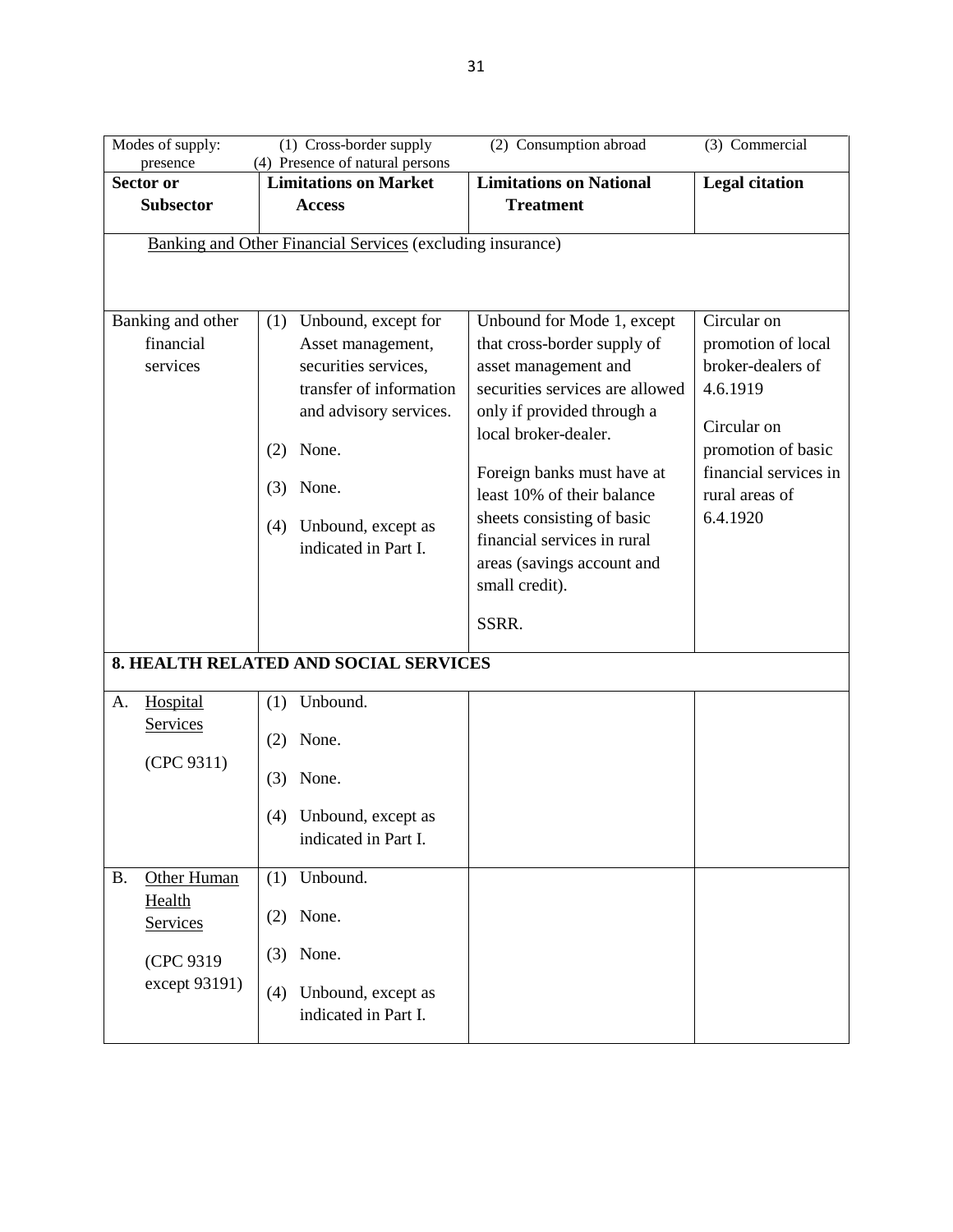| Modes of supply:                                                                                                                                                                     | (1) Cross-border supply                                                                              | (2) Consumption abroad                                                                                       | (3) Commercial                                                                                                                                                                |
|--------------------------------------------------------------------------------------------------------------------------------------------------------------------------------------|------------------------------------------------------------------------------------------------------|--------------------------------------------------------------------------------------------------------------|-------------------------------------------------------------------------------------------------------------------------------------------------------------------------------|
| presence<br>Sector or                                                                                                                                                                | (4) Presence of natural persons<br><b>Limitations on Market</b>                                      | <b>Limitations on National</b>                                                                               | <b>Legal citation</b>                                                                                                                                                         |
| <b>Subsector</b>                                                                                                                                                                     | <b>Access</b>                                                                                        | <b>Treatment</b>                                                                                             |                                                                                                                                                                               |
|                                                                                                                                                                                      |                                                                                                      |                                                                                                              |                                                                                                                                                                               |
| C.<br>Social                                                                                                                                                                         | None.<br>(1)                                                                                         |                                                                                                              |                                                                                                                                                                               |
| Services                                                                                                                                                                             | None.<br>(2)                                                                                         |                                                                                                              |                                                                                                                                                                               |
| (part of CPC<br>933)                                                                                                                                                                 | None.<br>(3)                                                                                         |                                                                                                              |                                                                                                                                                                               |
|                                                                                                                                                                                      | Unbound, except as<br>(4)<br>indicated in Part I.                                                    |                                                                                                              |                                                                                                                                                                               |
|                                                                                                                                                                                      | 9. TOURISM AND TRAVEL RELATED SERVICES                                                               |                                                                                                              |                                                                                                                                                                               |
| Hotels and<br>A.<br>Restaurants<br>(including<br>catering)<br>Only hotels of<br>more than 100<br>beds or located<br>in areas of<br>National<br>Tourism<br>Interest (CPC<br>$641-643$ | $(1)$ None.<br>None.<br>(2)<br>None.<br>(3)<br>Unbound, except as<br>(4)<br>indicated in Part I.     | Hotels of more than 100 beds<br>must employ at least 50% of<br>nationals or permanent<br>residents           | Regulation on<br>promotion of<br>investment in the<br>tourism sector n°<br>49/1784 of<br>2.5.1974<br>Decision of the<br><b>Tourism Hotels</b><br>Directorate of<br>30.10.1987 |
| <b>B.</b><br>Travel<br>Agencies and<br>Tour<br><b>Operators</b><br>Services<br>(CPC 7471)                                                                                            | Unbound.<br>(1)<br>None.<br>(2)<br>None.<br>(3)<br>Unbound, except as<br>(4)<br>indicated in Part I. | Cross-border supply allowed<br>only if a deposit of 100'000<br>Duro is made at the National<br>Tourism Board | Decision of the<br><b>Tourism Travel</b><br><b>Agents Directorate</b><br>of 30.10.1987                                                                                        |
| <b>Tourist Guides</b><br>$C_{\cdot}$<br>Services<br>(CPC 7472)                                                                                                                       | $(1)$ None.<br>$(2)$ None.<br>None.<br>(3)<br>Unbound, except as<br>(4)<br>indicated in Part I.      |                                                                                                              |                                                                                                                                                                               |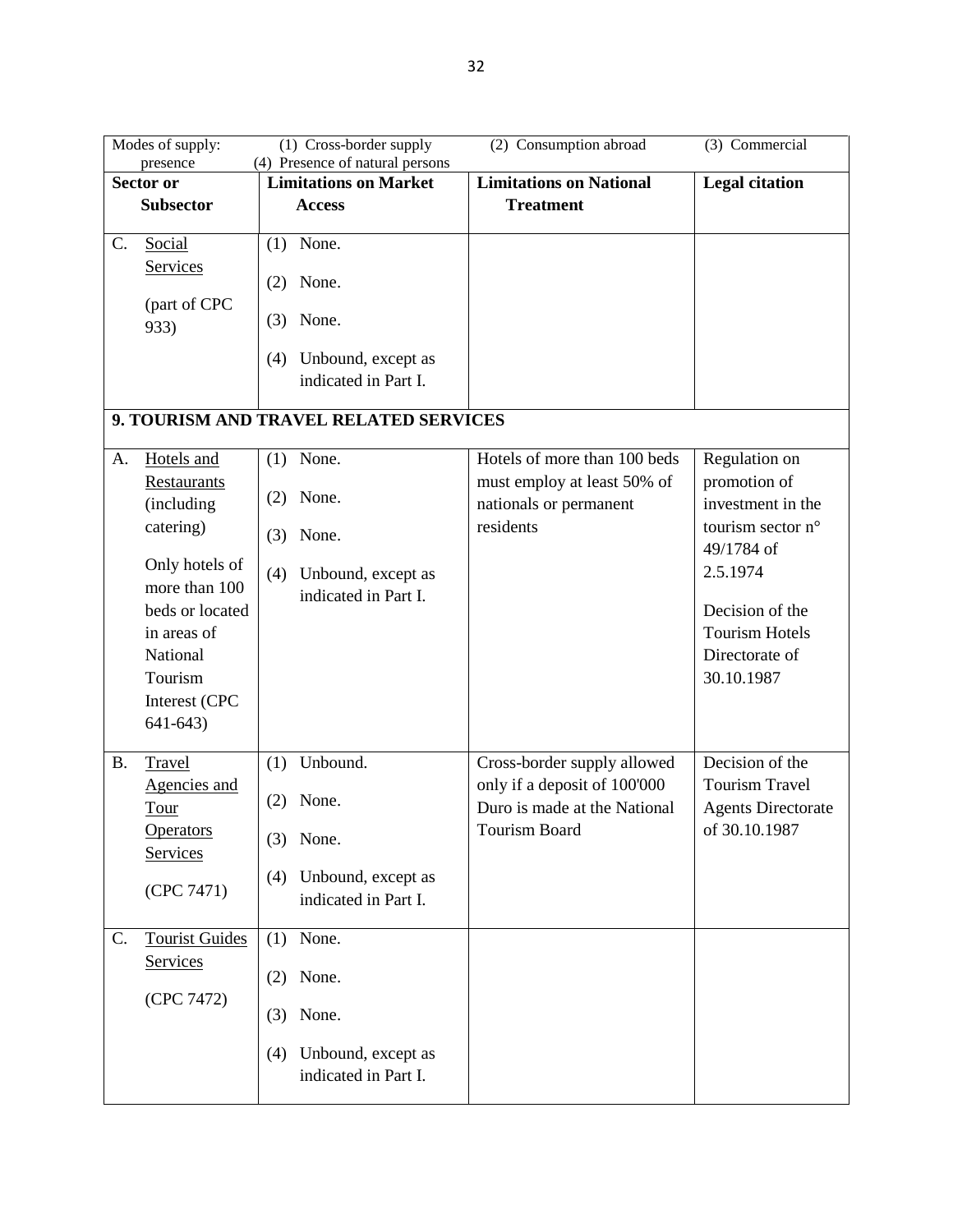|           | Modes of supply:<br>presence                                                                                                                         | (1) Cross-border supply<br>(4) Presence of natural persons                                                                                               | (2) Consumption abroad         | (3) Commercial        |
|-----------|------------------------------------------------------------------------------------------------------------------------------------------------------|----------------------------------------------------------------------------------------------------------------------------------------------------------|--------------------------------|-----------------------|
|           | Sector or                                                                                                                                            | <b>Limitations on Market</b>                                                                                                                             | <b>Limitations on National</b> | <b>Legal citation</b> |
|           | <b>Subsector</b>                                                                                                                                     | <b>Access</b>                                                                                                                                            | <b>Treatment</b>               |                       |
| A.        | Entertainment<br>Services<br>(including<br>theatre, live<br>bands and<br>circus<br>services)<br>excluding<br>cinema theatre<br>operation<br>services | 10. RECREATIONAL, CULTURAL AND SPORTING SERVICES<br>Unbound.<br>(1)<br>None.<br>(2)<br>None.<br>(3)<br>Unbound, except as<br>(4)<br>indicated in Part I. |                                |                       |
| <b>B.</b> | (Part of CPC<br>9619)<br><b>News Agency</b>                                                                                                          | None.<br>(1)                                                                                                                                             |                                |                       |
|           | Services<br>(CPC 962)                                                                                                                                | None.<br>(2)<br>Foreign investment is<br>(3)<br>limited to 35%.<br>Unbound, except as<br>(4)<br>indicated in Part I.                                     |                                |                       |
| C.        | Libraries,<br>Archives,<br>Museums and<br>Other Cultural<br>Services<br>(CPC 963)                                                                    | Unbound.<br>(1)<br>$(2)$ None.<br>$(3)$ None.<br>Unbound, except as<br>(4)<br>indicated in Part I.                                                       |                                |                       |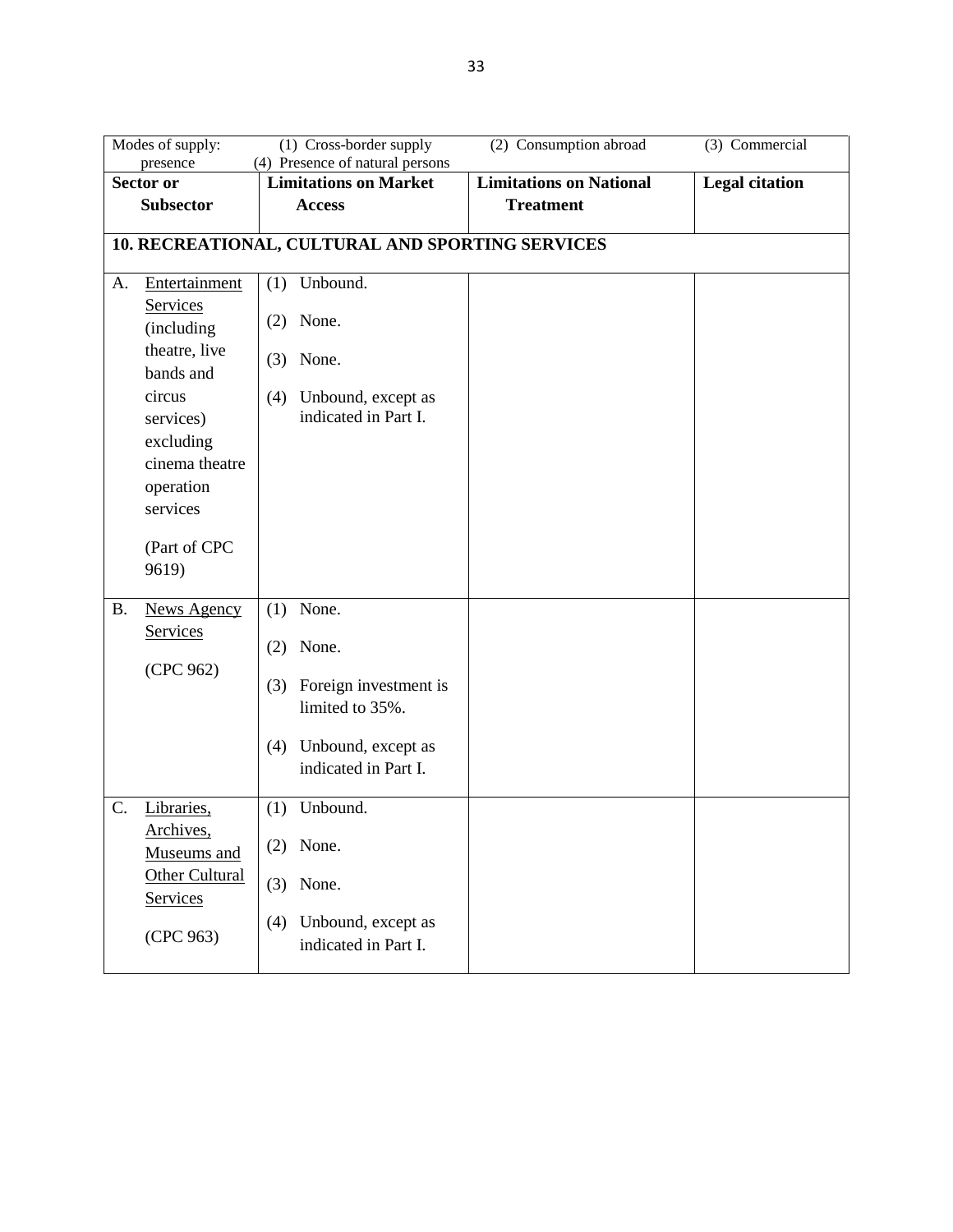| Modes of supply: |                  | (1) Cross-border supply         | (2) Consumption abroad         | (3) Commercial        |
|------------------|------------------|---------------------------------|--------------------------------|-----------------------|
|                  | presence         | (4) Presence of natural persons |                                |                       |
|                  | Sector or        | <b>Limitations on Market</b>    | <b>Limitations on National</b> | <b>Legal citation</b> |
|                  | <b>Subsector</b> | <b>Access</b>                   | <b>Treatment</b>               |                       |
|                  |                  |                                 |                                |                       |
| D.               | <b>Sporting</b>  | $(1)$ None.                     |                                |                       |
|                  | Services and     |                                 |                                |                       |
|                  | Other            | None.<br>(2)                    |                                |                       |
|                  | Recreational     | None.<br>(3)                    |                                |                       |
|                  | Services         |                                 |                                |                       |
|                  | (excluding)      | Unbound, except as<br>(4)       |                                |                       |
|                  | gambling and     | indicated in Part I.            |                                |                       |
|                  | betting          |                                 |                                |                       |
|                  | services)        |                                 |                                |                       |
|                  |                  |                                 |                                |                       |
|                  | $(CPC 9641 +$    |                                 |                                |                       |
|                  | 9649)            |                                 |                                |                       |
|                  |                  |                                 |                                |                       |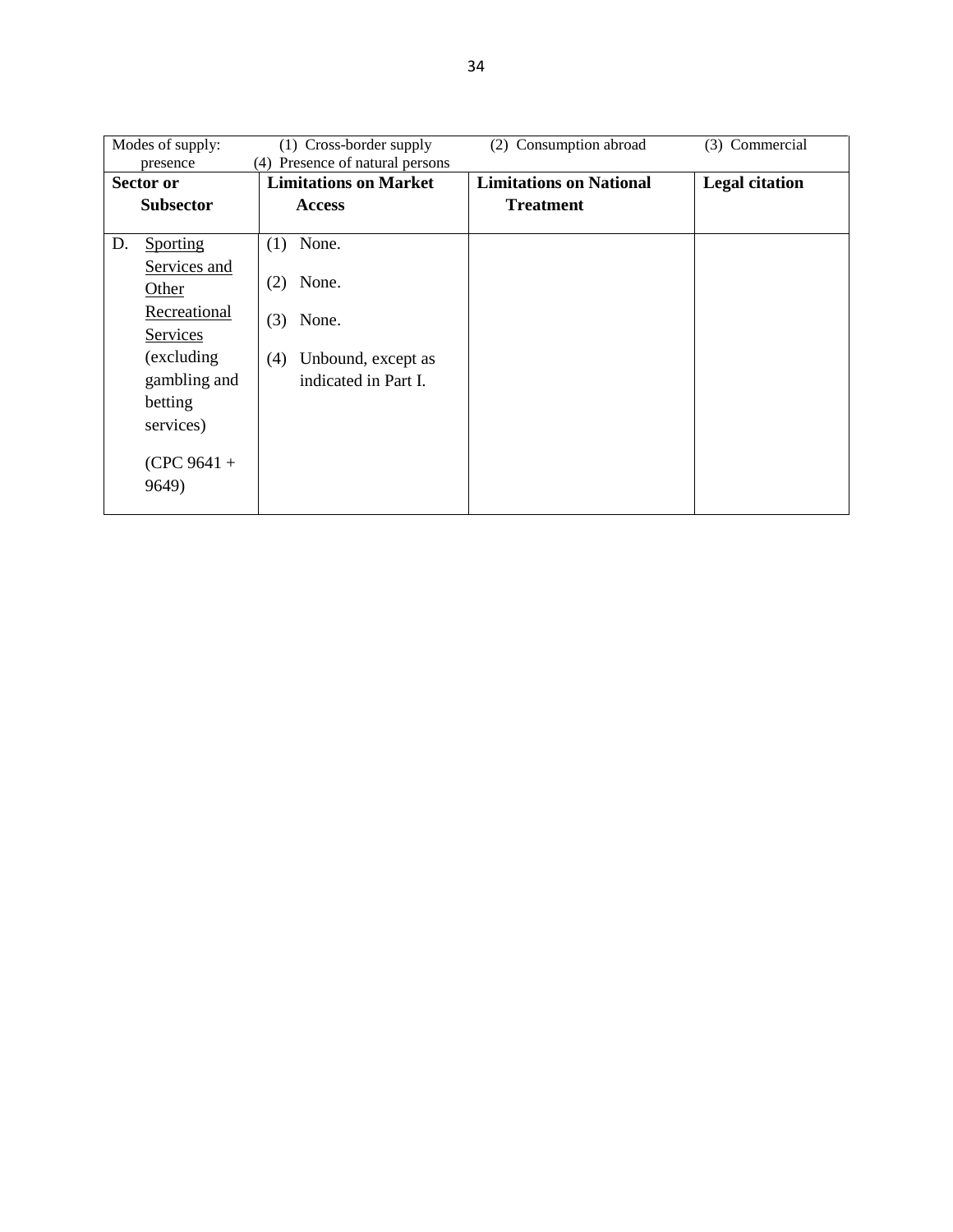| Modes of supply:                    | (1) Cross-border supply                                                                                                                                                                                       | (2) Consumption abroad                                                                                                                                                                                                                                                                                                                                                                                                                                                                                                                                                                                                              | (3) Commercial                                                                                                                                                                                                                                                                                                                                                                                                                                      |
|-------------------------------------|---------------------------------------------------------------------------------------------------------------------------------------------------------------------------------------------------------------|-------------------------------------------------------------------------------------------------------------------------------------------------------------------------------------------------------------------------------------------------------------------------------------------------------------------------------------------------------------------------------------------------------------------------------------------------------------------------------------------------------------------------------------------------------------------------------------------------------------------------------------|-----------------------------------------------------------------------------------------------------------------------------------------------------------------------------------------------------------------------------------------------------------------------------------------------------------------------------------------------------------------------------------------------------------------------------------------------------|
| presence<br>Sector or               | (4) Presence of natural persons<br><b>Limitations on Market</b>                                                                                                                                               | <b>Limitations on National</b>                                                                                                                                                                                                                                                                                                                                                                                                                                                                                                                                                                                                      | <b>Legal citation</b>                                                                                                                                                                                                                                                                                                                                                                                                                               |
| <b>Subsector</b>                    | <b>Access</b>                                                                                                                                                                                                 | <b>Treatment</b>                                                                                                                                                                                                                                                                                                                                                                                                                                                                                                                                                                                                                    |                                                                                                                                                                                                                                                                                                                                                                                                                                                     |
|                                     |                                                                                                                                                                                                               |                                                                                                                                                                                                                                                                                                                                                                                                                                                                                                                                                                                                                                     |                                                                                                                                                                                                                                                                                                                                                                                                                                                     |
| <b>11. TRANSPORT SERVICES</b>       |                                                                                                                                                                                                               |                                                                                                                                                                                                                                                                                                                                                                                                                                                                                                                                                                                                                                     |                                                                                                                                                                                                                                                                                                                                                                                                                                                     |
| A. Maritime Transport Services      |                                                                                                                                                                                                               |                                                                                                                                                                                                                                                                                                                                                                                                                                                                                                                                                                                                                                     |                                                                                                                                                                                                                                                                                                                                                                                                                                                     |
| International<br>Transport (freight | None.<br>(1)                                                                                                                                                                                                  | - Only the following forms of<br>legal entities as listed                                                                                                                                                                                                                                                                                                                                                                                                                                                                                                                                                                           | The following<br>services at the port                                                                                                                                                                                                                                                                                                                                                                                                               |
| and passengers)                     | None.<br>(2)                                                                                                                                                                                                  | hereafter can own/or operate                                                                                                                                                                                                                                                                                                                                                                                                                                                                                                                                                                                                        | are made available                                                                                                                                                                                                                                                                                                                                                                                                                                  |
| $(CPC 7211 + 7212)$                 |                                                                                                                                                                                                               | a vessel under national flag                                                                                                                                                                                                                                                                                                                                                                                                                                                                                                                                                                                                        | to international                                                                                                                                                                                                                                                                                                                                                                                                                                    |
|                                     | None except that the<br>(3)                                                                                                                                                                                   | under the following                                                                                                                                                                                                                                                                                                                                                                                                                                                                                                                                                                                                                 | maritime transport                                                                                                                                                                                                                                                                                                                                                                                                                                  |
| Domestic Freight                    | financing of a vessel<br>under national flag by                                                                                                                                                               | conditions (vessel owner                                                                                                                                                                                                                                                                                                                                                                                                                                                                                                                                                                                                            | suppliers on                                                                                                                                                                                                                                                                                                                                                                                                                                        |
| Transportation (part                |                                                                                                                                                                                                               | and/or shipping company):                                                                                                                                                                                                                                                                                                                                                                                                                                                                                                                                                                                                           | reasonable and non                                                                                                                                                                                                                                                                                                                                                                                                                                  |
| of CPC 7212)                        | foreign funds shall in<br>no way endanger the<br>influence of national<br>interests on the<br>shipping company and<br>on the operation of the<br>vessel.<br>Unbound, except as<br>(4)<br>indicated in Part I. | (a) the head office and<br>real centre of activities<br>must be located in on<br>national territory;<br>(b) at least two thirds of<br>the shares' voting power<br>representing at least the<br>majority of the<br>share-capital of a joint-<br>stock company must be<br>owned by nationals<br>and/or by substantially<br>nationally owned and<br>effectively controlled<br>enterprises with registered<br>office in the national<br>registry;<br>(c) the whole<br>share-capital of the "joint-<br>stock company" must be<br>issued in the form of<br>registered shares.<br>- To own and/or operate a<br>vessel under national flag: | discriminatory<br>terms and<br>conditions<br>1.<br>Pilotage<br>2.<br>Towing and<br>tug assistance<br>3.<br>Provisioning,<br>fuelling and<br>watering<br>4.<br>Garbage<br>collecting and<br>ballast waste<br>disposal<br>5.<br>Port Captain's<br>services<br>Navigation<br>6.<br>aids<br>7.<br>Shore-based<br>operational<br>services<br>essential to<br>ship<br>operations,<br>including<br>communicatio<br>ns, water and<br>electrical<br>supplies |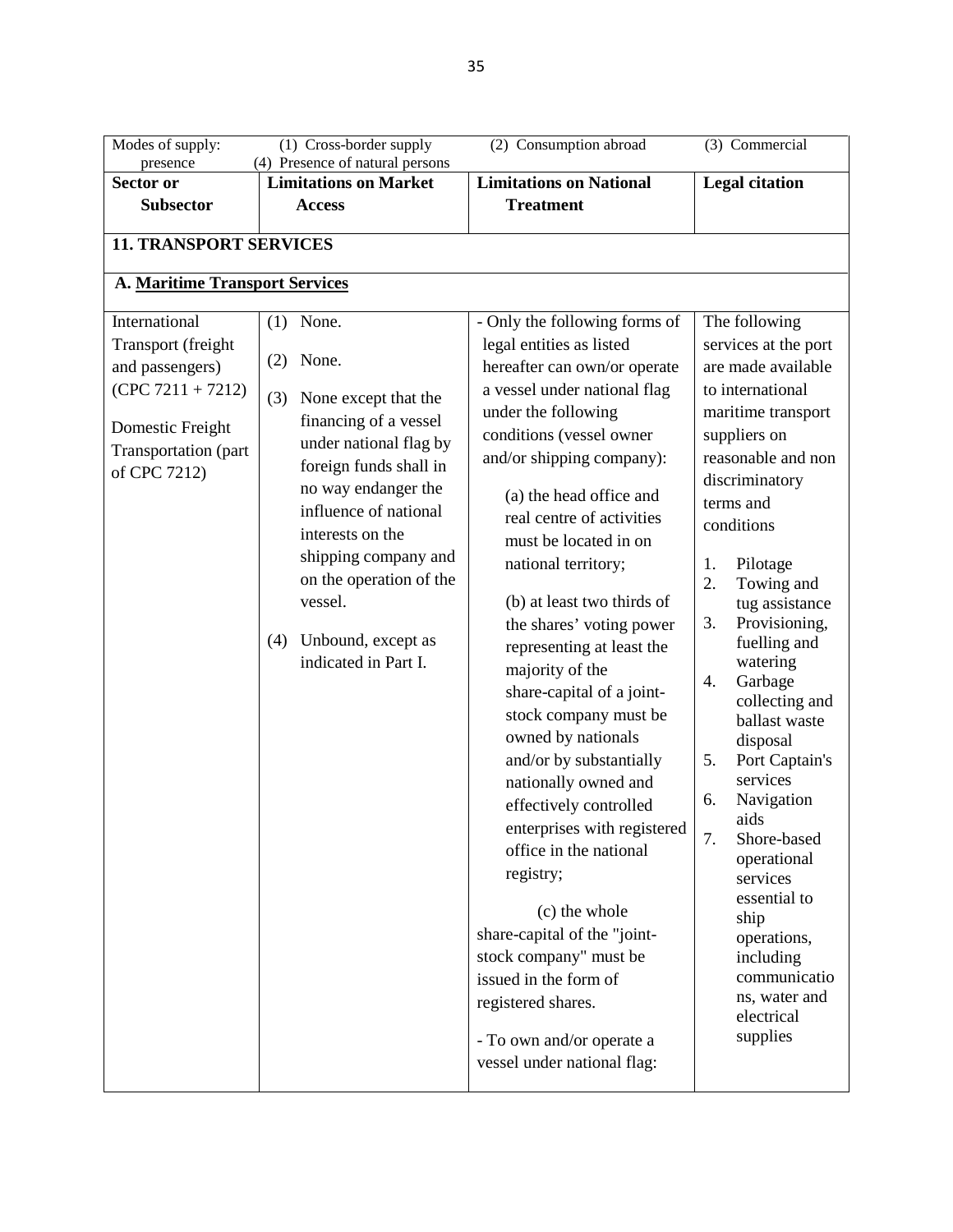| Modes of supply: | (1) Cross-border supply         | (2) Consumption abroad         | (3) Commercial        |
|------------------|---------------------------------|--------------------------------|-----------------------|
| presence         | (4) Presence of natural persons |                                |                       |
| Sector or        | <b>Limitations on Market</b>    | <b>Limitations on National</b> | <b>Legal citation</b> |
| <b>Subsector</b> | <b>Access</b>                   | <b>Treatment</b>               |                       |
|                  |                                 |                                |                       |
|                  |                                 | (i) the majority of the        | 8.<br>Emergency       |
|                  |                                 | members of the board of        | repair facilities     |
|                  |                                 | directors and of the           |                       |
|                  |                                 | management must be             | 9.<br>Anchorage,      |
|                  |                                 | domiciled in the national      | berth and             |
|                  |                                 | territory;                     | berthing              |
|                  |                                 |                                | services              |
|                  |                                 | (ii) if the board of directors |                       |
|                  |                                 | or the management is           | Container<br>10.      |
|                  |                                 | constituted by one single      | handling,             |
|                  |                                 |                                | storage and           |
|                  |                                 | person, this person must be a  | warehousing,          |
|                  |                                 | national.                      |                       |
|                  |                                 |                                | freight               |
|                  |                                 |                                | transport.            |
|                  |                                 |                                |                       |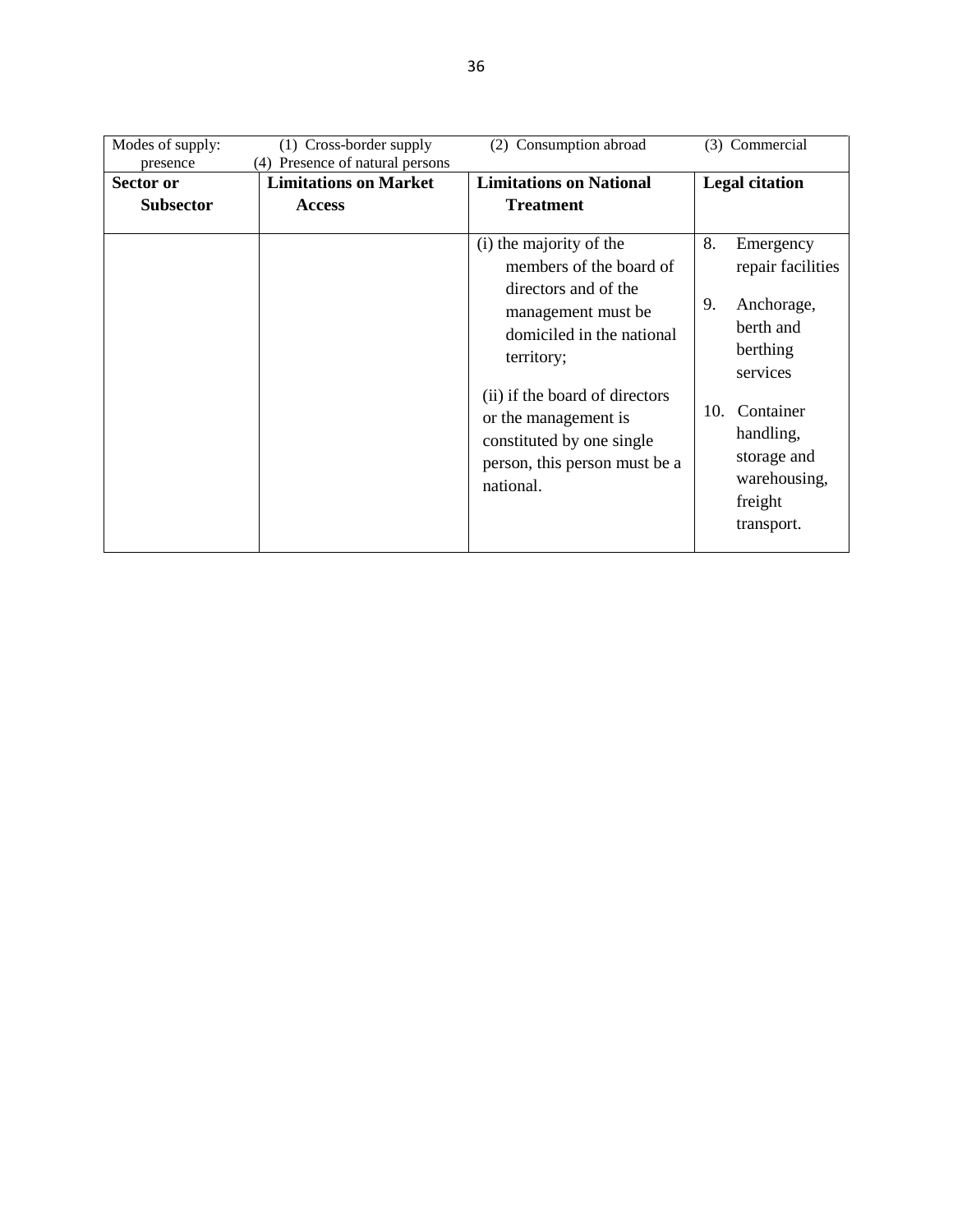| Modes of supply:                            | (1) Cross-border supply         | (2) Consumption abroad         | $(3)$ Commercial      |
|---------------------------------------------|---------------------------------|--------------------------------|-----------------------|
| presence                                    | (4) Presence of natural persons |                                |                       |
| <b>Sector or</b>                            | <b>Limitations on Market</b>    | <b>Limitations on National</b> | <b>Legal citation</b> |
| <b>Subsector</b>                            | <b>Access</b>                   | <b>Treatment</b>               |                       |
|                                             |                                 |                                |                       |
| Maritime<br>$\frac{1}{2}$                   | $(1)$ None.                     |                                |                       |
| towing and                                  |                                 |                                |                       |
| pushing                                     | $(2)$ None.                     |                                |                       |
| services,                                   |                                 |                                |                       |
| including                                   | $(3)$ None.                     |                                |                       |
| anchor                                      |                                 |                                |                       |
| handling,                                   | (4)<br>Unbound, except as       |                                |                       |
| servicing                                   | indicated in Part I.            |                                |                       |
| petroleum                                   |                                 |                                |                       |
| exploration                                 |                                 |                                |                       |
| and production                              |                                 |                                |                       |
| (CPC 7214)                                  |                                 |                                |                       |
| Maritime<br>$\overline{\phantom{a}}$        |                                 |                                |                       |
| cargo-handling                              |                                 |                                |                       |
| Services (CPC                               |                                 |                                |                       |
| 741)                                        |                                 |                                |                       |
| Storage and<br>$\qquad \qquad \blacksquare$ |                                 |                                |                       |
| warehousing                                 |                                 |                                |                       |
| Services (CPC                               |                                 |                                |                       |
| 742)                                        |                                 |                                |                       |
| Customs<br>$\qquad \qquad \blacksquare$     |                                 |                                |                       |
| clearance                                   |                                 |                                |                       |
| services for                                |                                 |                                |                       |
| maritime                                    |                                 |                                |                       |
| transport                                   |                                 |                                |                       |
| services                                    |                                 |                                |                       |
| Container<br>$\qquad \qquad \blacksquare$   |                                 |                                |                       |
| station and                                 |                                 |                                |                       |
| depot services                              |                                 |                                |                       |
| Maritime<br>$\overline{\phantom{0}}$        |                                 |                                |                       |
| agency                                      |                                 |                                |                       |
| services                                    |                                 |                                |                       |
| Maritime<br>$\overline{a}$                  |                                 |                                |                       |
| freight                                     |                                 |                                |                       |
| forwarding                                  |                                 |                                |                       |
| services                                    |                                 |                                |                       |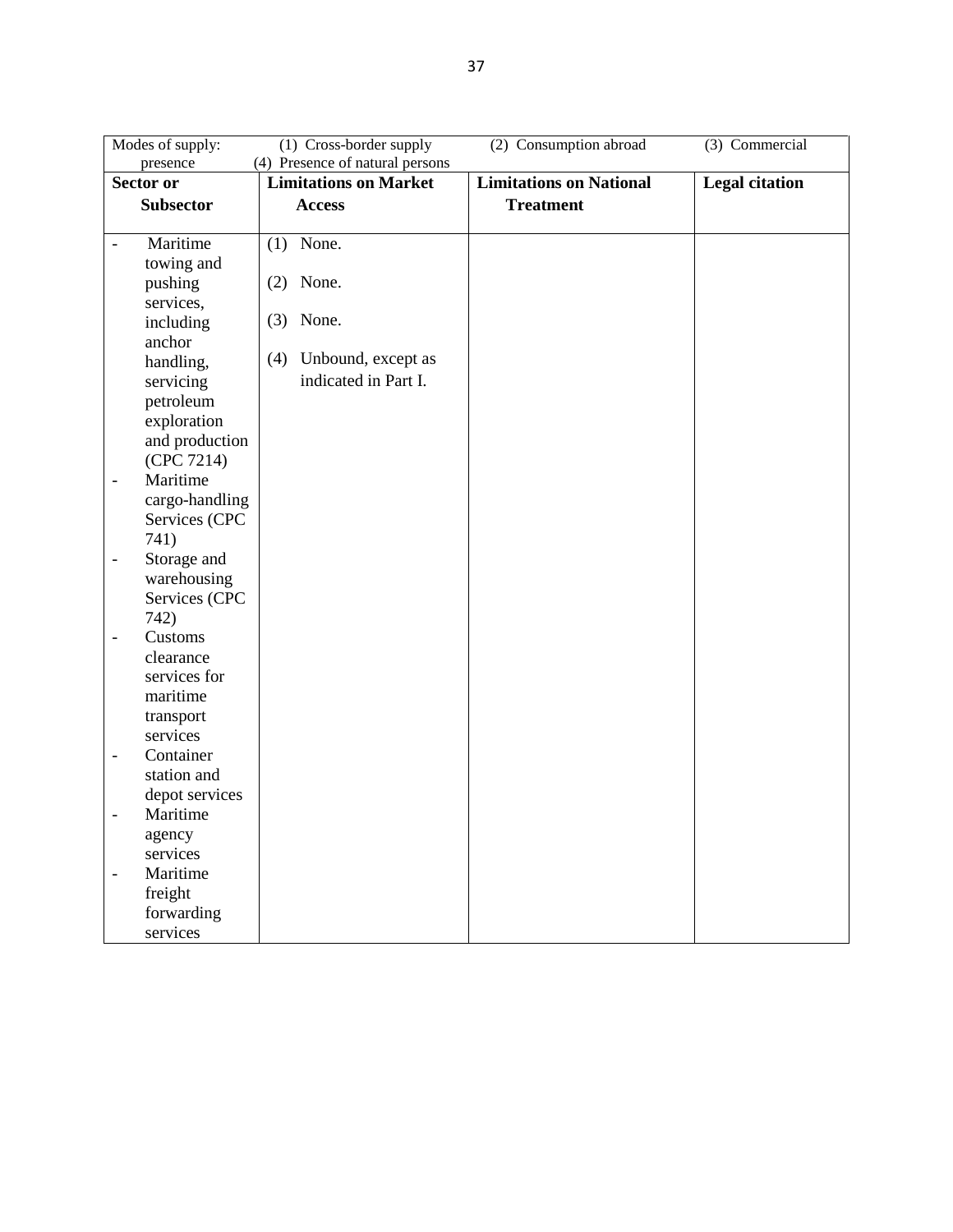| Modes of supply:                 | (1) Cross-border supply                           | (2) Consumption abroad         | (3) Commercial        |
|----------------------------------|---------------------------------------------------|--------------------------------|-----------------------|
| presence                         | (4) Presence of natural persons                   |                                |                       |
| Sector or                        | <b>Limitations on Market</b>                      | <b>Limitations on National</b> | <b>Legal citation</b> |
| <b>Subsector</b>                 | <b>Access</b>                                     | <b>Treatment</b>               |                       |
| Maintenance<br>(d)               | $(1)$ None.                                       |                                |                       |
| and repair of<br>vessels         | None.<br>(2)                                      |                                |                       |
| (part of CPC                     | None.<br>(3)                                      |                                |                       |
| 8868)                            | Unbound, except as<br>(4)<br>indicated in Part I. |                                |                       |
| <b>C. Air Transport Services</b> |                                                   |                                |                       |
|                                  |                                                   |                                |                       |
| Aircraft repair<br>(a)           | None.<br>(1)                                      |                                |                       |
| and<br>maintenance               | None.<br>(2)                                      |                                |                       |
| services                         | None.<br>(3)                                      |                                |                       |
| (part of CPC<br>8868)            | Unbound, except as<br>(4)<br>indicated in Part I. |                                |                       |
| Sales and<br>(b)                 | $(1)$ None.                                       |                                |                       |
| marketing of<br>air transport    | None.<br>(2)                                      |                                |                       |
| services                         | None.<br>(3)                                      |                                |                       |
|                                  | Unbound, except as<br>(4)<br>indicated in Part I. |                                |                       |
| Computer<br>(c)                  | $(1)$ Unbound.                                    |                                |                       |
| Reservation<br>System (CRS)      | $(2)$ None.                                       |                                |                       |
|                                  | Unbound.<br>(3)                                   |                                |                       |
|                                  | Unbound, except as<br>(4)<br>indicated in Part I. |                                |                       |
| F. Road Transport Services       |                                                   |                                |                       |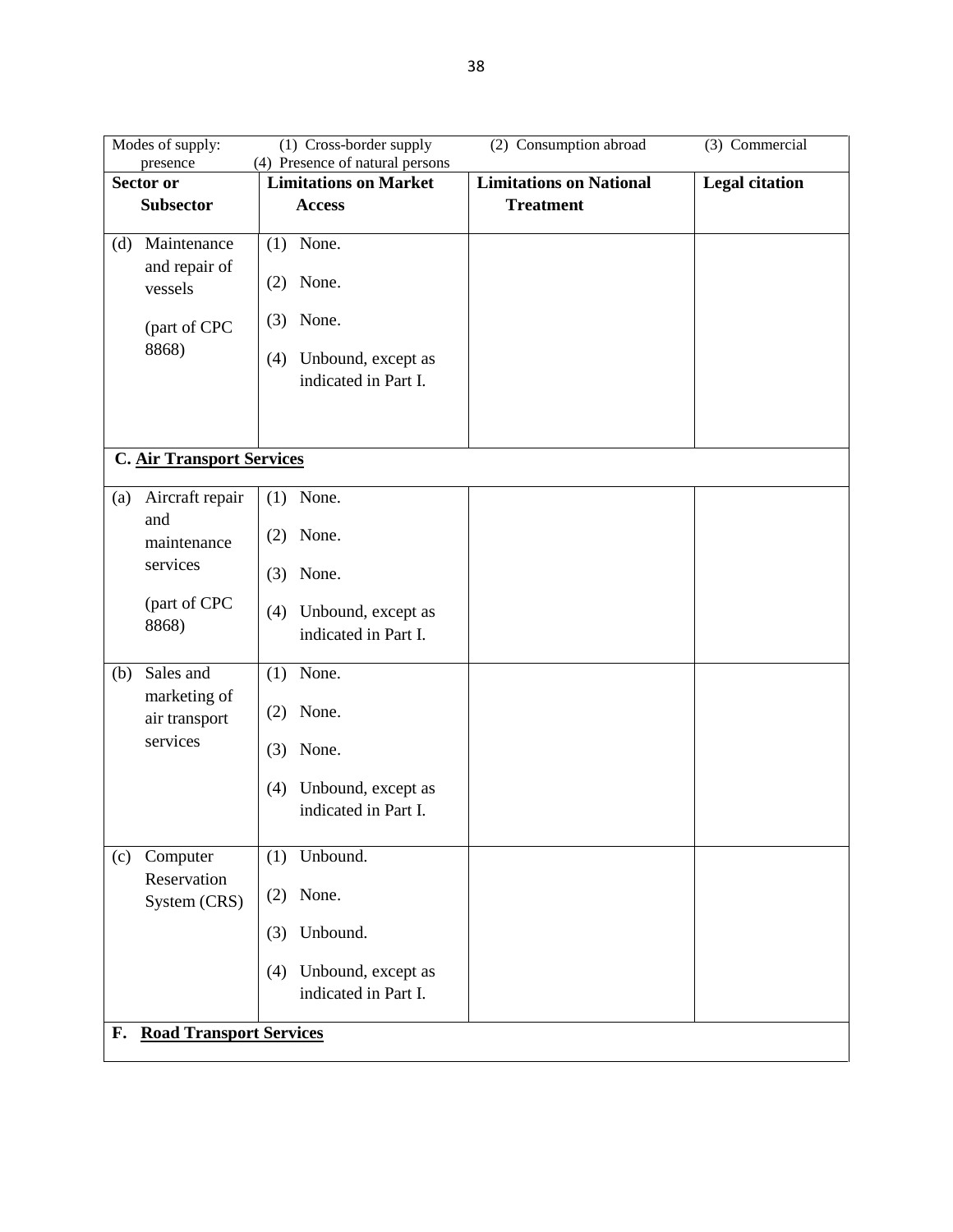| Modes of supply:                                                                             | (2) Consumption abroad<br>(3) Commercial<br>(1) Cross-border supply<br>(4) Presence of natural persons<br>presence |                                |                       |  |  |  |
|----------------------------------------------------------------------------------------------|--------------------------------------------------------------------------------------------------------------------|--------------------------------|-----------------------|--|--|--|
| Sector or                                                                                    | <b>Limitations on Market</b>                                                                                       | <b>Limitations on National</b> | <b>Legal citation</b> |  |  |  |
| <b>Subsector</b>                                                                             | <b>Access</b>                                                                                                      | <b>Treatment</b>               |                       |  |  |  |
| Passenger<br>(a)<br>transportation<br>$(CPC 7121 +$<br>7122)                                 | $(1)$ None.<br>$(2)$ None.<br>None.<br>(3)<br>Unbound, except as<br>(4)<br>indicated in Part I.                    |                                |                       |  |  |  |
| Freight<br>(b)<br>transportation<br>(CPC 7123)                                               | None.<br>(1)<br>None.<br>(2)<br>None.<br>(3)<br>Unbound, except as<br>(4)<br>indicated in Part I.                  |                                |                       |  |  |  |
| Rental of<br>(c)<br>commercial<br>vehicles with<br>operator<br>(CPC 7124)                    | $(1)$ None.<br>None.<br>(2)<br>None.<br>(3)<br>Unbound, except as<br>(4)<br>indicated in Part I.                   |                                |                       |  |  |  |
| Maintenance<br>(d)<br>and repair of<br>road transport<br>equipment<br>$(CPC 6112 +$<br>8867) | $(1)$ None.<br>None.<br>(2)<br>$(3)$ None.<br>Unbound, except as<br>(4)<br>indicated in Part I.                    |                                |                       |  |  |  |
| Supporting<br>(e)<br>services for<br>road transport<br>services<br>(CPC 744)                 | $(1)$ None.<br>$(2)$ None.<br>$(3)$ None.<br>Unbound, except as<br>(4)<br>indicated in Part I.                     |                                |                       |  |  |  |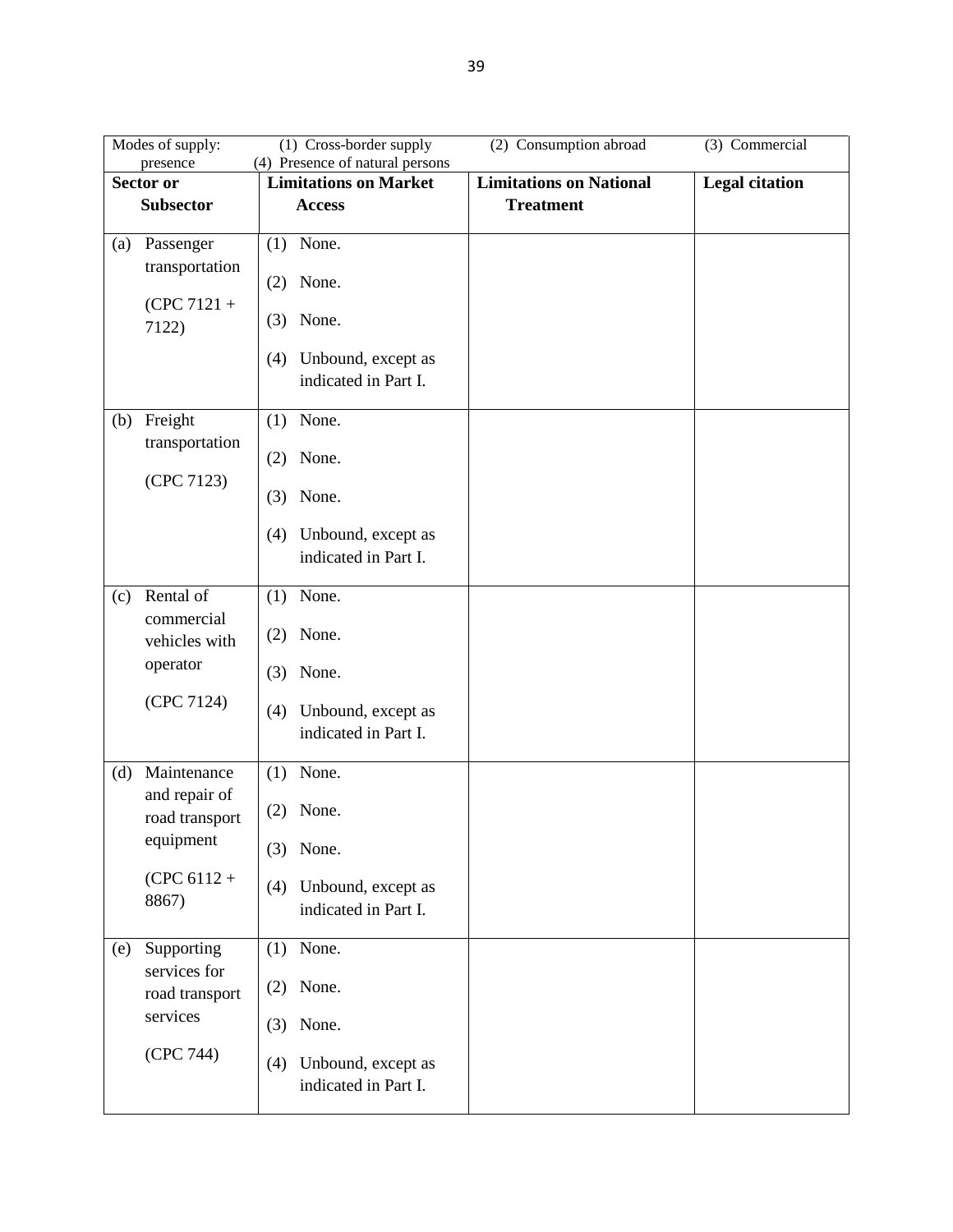|     | (2) Consumption abroad<br>(3) Commercial<br>Modes of supply:<br>(1) Cross-border supply |                                                                 |                                |                       |  |
|-----|-----------------------------------------------------------------------------------------|-----------------------------------------------------------------|--------------------------------|-----------------------|--|
|     | presence<br>Sector or                                                                   | (4) Presence of natural persons<br><b>Limitations on Market</b> | <b>Limitations on National</b> | <b>Legal citation</b> |  |
|     | <b>Subsector</b>                                                                        | <b>Access</b>                                                   | <b>Treatment</b>               |                       |  |
|     |                                                                                         |                                                                 |                                |                       |  |
| G.  | <b>Pipeline Transport</b>                                                               |                                                                 |                                |                       |  |
| (a) | Transportation                                                                          | None.<br>(1)                                                    |                                |                       |  |
|     | of fuels                                                                                | None.<br>(2)                                                    |                                |                       |  |
|     | (CPC 7131)                                                                              | None.<br>(3)                                                    |                                |                       |  |
|     |                                                                                         | Unbound, except as<br>(4)<br>indicated in Part I.               |                                |                       |  |
| (b) | Transportation<br>of other goods                                                        | $(1)$ None.                                                     |                                |                       |  |
|     | (CPC 7139)                                                                              | None.<br>(2)                                                    |                                |                       |  |
|     |                                                                                         | None.<br>(3)                                                    |                                |                       |  |
|     |                                                                                         | Unbound, except as<br>(4)<br>indicated in Part I.               |                                |                       |  |
| Н.  |                                                                                         | <b>Services Auxiliary to All Modes of Transport</b>             |                                |                       |  |
|     | (a-d) Services                                                                          | None.<br>(1)                                                    |                                |                       |  |
|     | auxiliary to all<br>modes of                                                            | None.<br>(2)                                                    |                                |                       |  |
|     | transport                                                                               | None.<br>(3)                                                    |                                |                       |  |
|     | (CPC 741,<br>742, 748 and<br>749)                                                       | Unbound, except as<br>(4)<br>indicated in Part I.               |                                |                       |  |
|     |                                                                                         | 12. OTHER SERVICES NOT INCLUDED ELSEWHERE                       |                                |                       |  |
|     | Beauty and                                                                              | Unbound.<br>(1)                                                 |                                |                       |  |
|     | physical well-<br>being services                                                        | None.<br>(2)                                                    |                                |                       |  |
|     | Massage                                                                                 | None.<br>(3)                                                    |                                |                       |  |
|     | services<br>excluding<br>therapeutic<br>massage                                         | Unbound, except as<br>(4)<br>indicated in Part I.               |                                |                       |  |